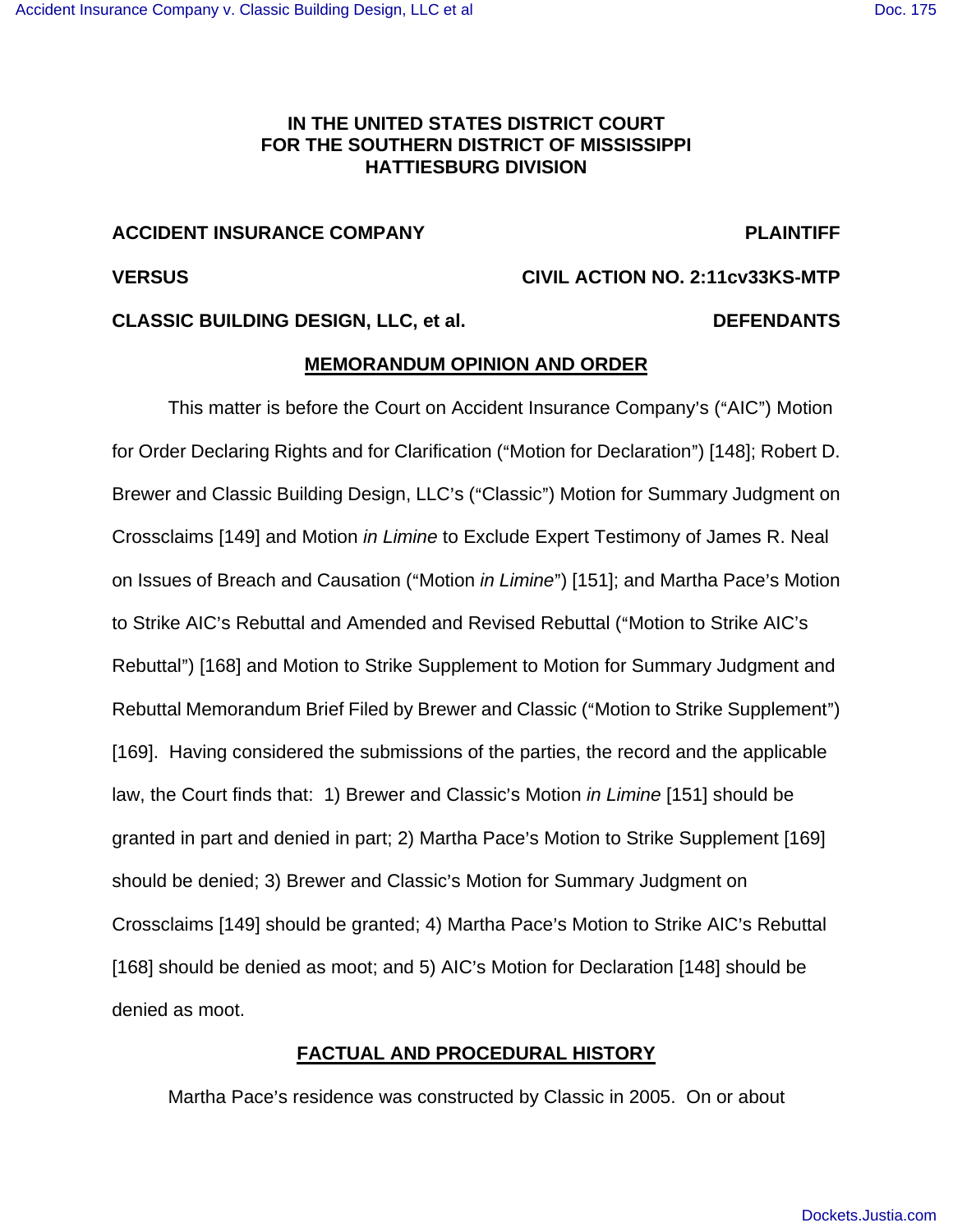February 26, 2010, Pace was struck in the head by a light fixture that fell from her bathroom ceiling. On March 9, 2010, Pace's attorney sent Robert D. Brewer, Classic's sole member, correspondence advising of the incident and alleging that the light fixture was not properly installed when the house was built. (See March 9, 2010 Letter [1-2].) The letter from Pace's counsel requested that Brewer's liability insurer contact him within ten (10) days in order to avoid litigation.

Classic subsequently demanded coverage from AIC regarding Pace's claim under a commercial general liability insurance policy with effective dates being March 13, 2009, through March 13, 2010 (the "Policy"). On February 16, 2011, AIC forwarded a reservation of rights letter to Classic. (See February 16, 2011 Letter [8-2].)

On February 17, 2011, AIC filed its Complaint for Declaratory Judgment [1], requesting, inter alia, an order declaring that the Policy does not provide coverage for Pace's claims against Classic. The Complaint named Classic and Pace as Defendants. Jurisdiction was asserted on the basis of diversity of citizenship under 28 U.S.C. § 1332.

On March 18, 2011, Classic filed its Answer and Defenses to Complaint and Counterclaim [5]. Through its counterclaim, Classic requested a declaration that AIC has a duty to defend and indemnify Classic with respect to Pace's claims. Classic also sought compensatory and punitive damages as a result of AIC's alleged bad faith in including a Contractors Special Condition endorsement in the Policy, and due to AIC refusing to defend and indemnify Classic. The Court subsequently dismissed Classic's request for punitive damages without prejudice. (See Order [25] at p. 9.)

On March 22, 2011, Martha Pace filed her Answer, Counter-Complaint and Cross-Complaint [6]. Pace alleged that she suffered personal injury as a result of the light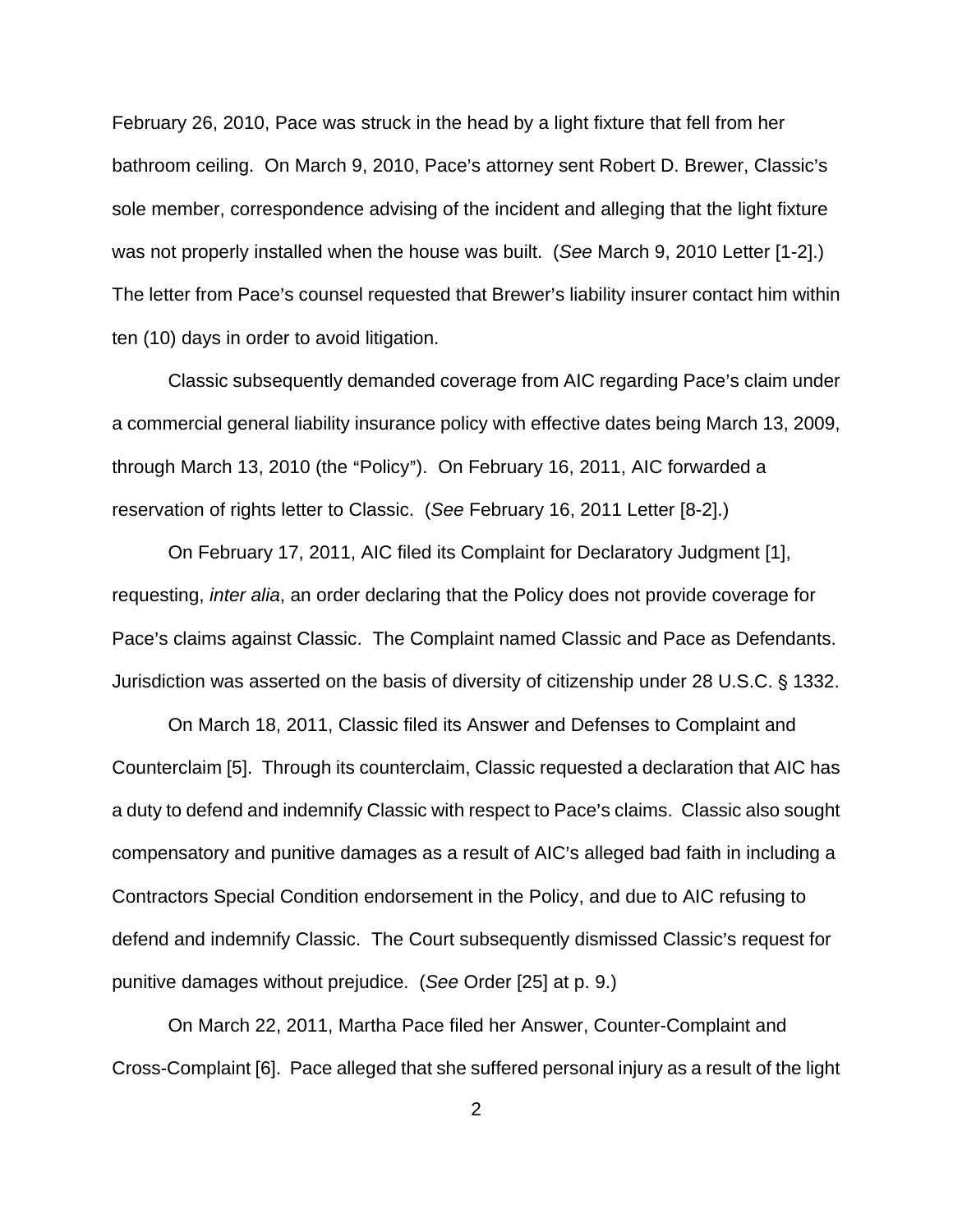fixture falling from her bathroom ceiling and striking her head. She further alleged that Classic negligently and improperly installed the light fixture, and that Classic was negligent in screening, training and supervising workers on the job site. (See Answer [6] at p. 9.)

On June 9, 2011, the Court, sua sponte, ordered any party seeking to address the issue of possible bifurcation between the liability issues on Pace's crossclaim and the coverage issues under the Policy to file a memorandum of law. (See Order [38].) Also on June 9, Classic filed a Third-Party Complaint [39] against Danny Wilks and Danny Wilks Insurance Agency, LLC (hereinafter collectively referred to as "Wilks"). Classic stated that the Policy was procured through Wilks. (See Third-Party Complaint [39] at ¶ 7.) Classic alleged that Wilks was negligent in the procurement of the Policy since AIC contended the Policy does not cover the claims for which Classic specifically sought coverage. (See Third-Party Complaint  $[39]$  at  $\P$  10.)

On July 18, 2011, Pace filed a Third Party Complaint [54] against Robert D. Brewer. Pace alleged that the light fixture was installed by Brewer "individually, and in his capacity as owner of Classic  $\dots$ ." (See Third Party Complaint [54] at  $\P$  7.) Pace further made the same claims against Brewer that she had previously made against Classic. (Compare Answer [6] at p. 9, with Third Party Complaint [54] at  $\P$  8.)

On August 5, 2011, Brewer and Classic moved to stay proceedings on the coverage issues pending resolution of Pace's liability claims against them. (See Motion to Stay Discovery and Claims of AIC for Declaratory Relief [63].) AIC joined in the motion. (See Joinder [64].) On September 7, 2011, the Court ruled on the Motion to Stay [63] and the issue of bifurcation. (See Order [77]). The Court held that the insurance coverage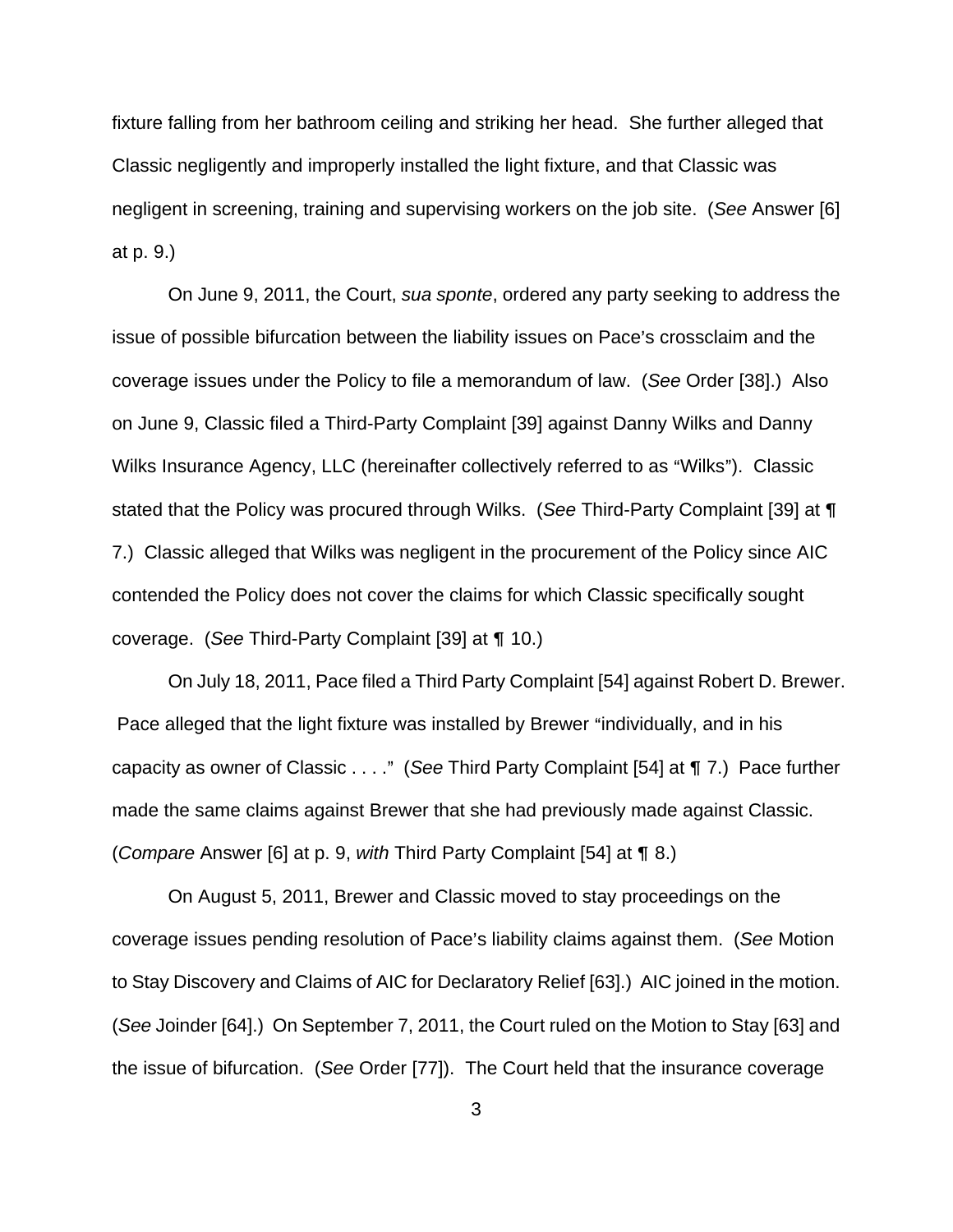claims, included Classic's third-party claims against Wilks, would be bifurcated from Pace's crossclaims for purposes of trial. Further, Pace's crossclaims would be tried prior to the coverage action. Discovery on all issues and claims would remain consolidated and proceed on the same schedule.

On December 12, 2011, following a status conference with counsel for the parties, the Court reset several case management deadlines relevant to the subject motions. (See Order Resetting Case Deadlines [96]) (Martha Pace's expert designation deadline on crossclaims reset to March 1, 2012; Classic and Brewer's expert designation deadline regarding Pace's crossclaims reset to April 2, 2012; discovery deadline for all claims and defenses reset to June 1, 2012; and deadline for motions regarding liability on crossclaims reset to June 15, 2012). $1$  On March 1, 2012, Pace timely served her Designation of Experts [103], which included a signed report from James R. Neal, an electrical inspector employed by the City of Hattiesburg. (See Inspection Report [103-1].) On April 2, 2012, Classic and Brewer timely designated their expert witnesses. (See Notice of Service [110]; Designation of Experts [164-4].) On April 10, 2012, Mr. Neal was deposed and during that deposition he indicated, *inter alia*, that a portion of his Inspection Report no longer reflected his opinion and that the Report should have been changed. (See Neal Depo. [151-8] at 78:10-15, 81:15-19.) On July 2, 2012, Pace served Mr. Neal=s Supplemental Report. (See Supplemental Report [147-1].)

On July 3, 2012, AIC filed its Motion for Declaration [148]. AIC contends that an issue central to the coverage and liability determinations is whether Mike Eubanks was

 $\overline{a}$ 

 $1$  The deadline for motions was subsequently extended to July 6, 2012, pursuant to an unopposed motion filed by Classic and Brewer.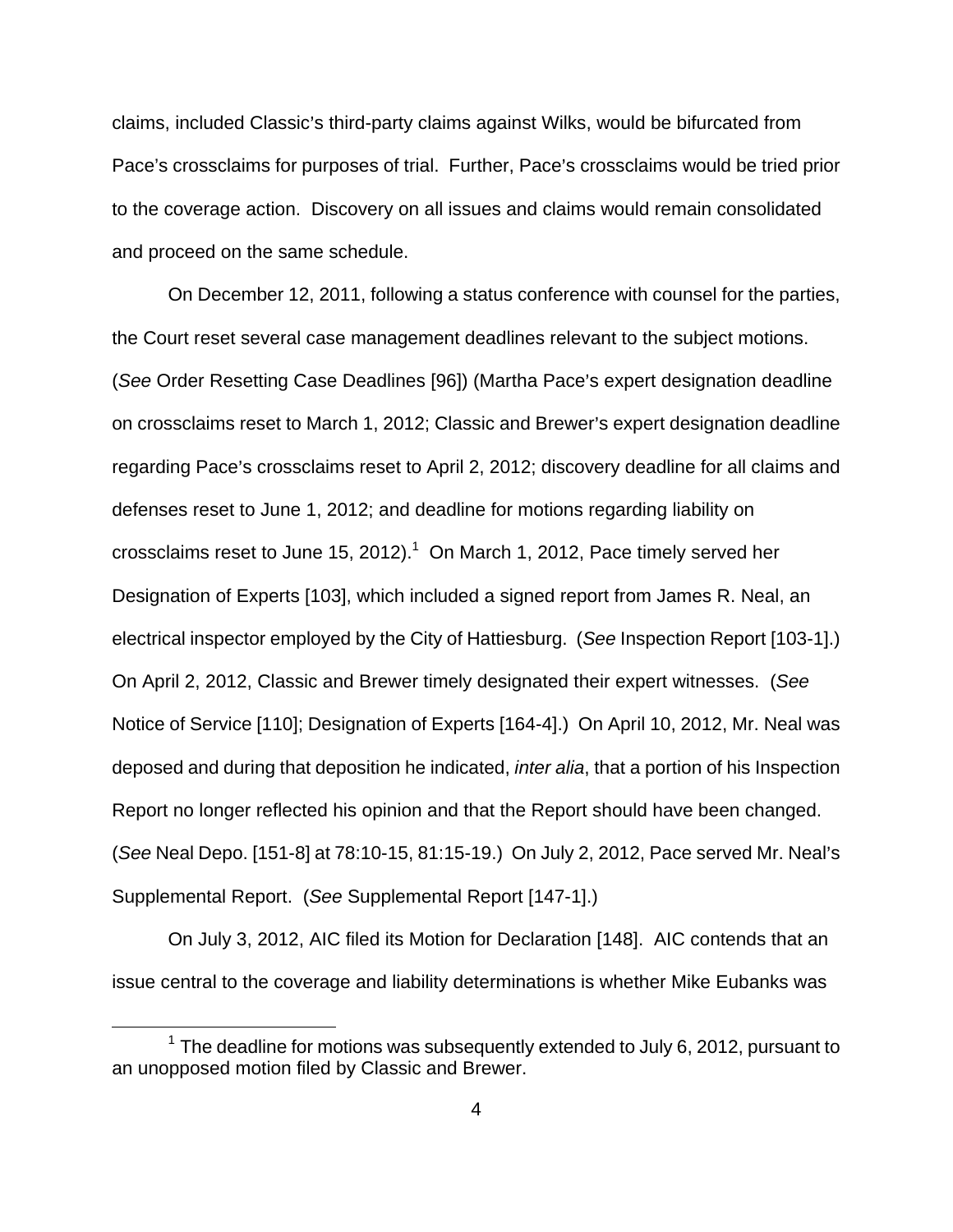working as an independent contractor or an employee of Classic at the time he installed the subject light fixture in Pace's residence. (See Motion for Declaration [148] at  $\P$  2.) AIC requests that the Court declare that it will not be collaterally estopped from litigating the issue of Eubanks's employment status during the coverage phase of the action. Alternatively, AIC seeks an order from the Court allowing it to participate in the trial of Pace's crossclaims for the limited purpose of advancing its position that Eubanks was an independent contractor.

On July 6, 2012, Classic and Brewer filed their Motion in Limine [151] and Motion for Summary Judgment [149]. In their Motion in Limine, Classic and Brewer request that the Court strike as untimely James R. Neal's "new" opinions given at his deposition and in his Supplemental Report. Classic and Brewer further contend that Neal's initial opinion as to what caused the light fixture to fall should be excluded under Federal Rule of Evidence 702 because it is unreliable. The Motion for Summary Judgment [149] largely argues that without Neal's opinions, Martha Pace has no evidence to support the breach and causation elements of her negligence claim.

On August 6, 2012, Classic and Brewer filed a Supplement [164] to their Motion for Summary Judgment and a Rebuttal Memorandum [165] in support of summary judgment. These filings primarily address Pace's reliance on the doctrine of res ipsa loquitur in opposition to summary judgment. Pace's Motion to Strike Supplement [169] contends that Classic and Brewer's aforementioned filings improperly raise new arguments and facts in support of summary judgment.

Also on August 6, 2012, AIC filed a Rebuttal [166] and an Amended and Revised Rebuttal [167] to Pace's Response to Classic's Motion for Summary Judgment. Through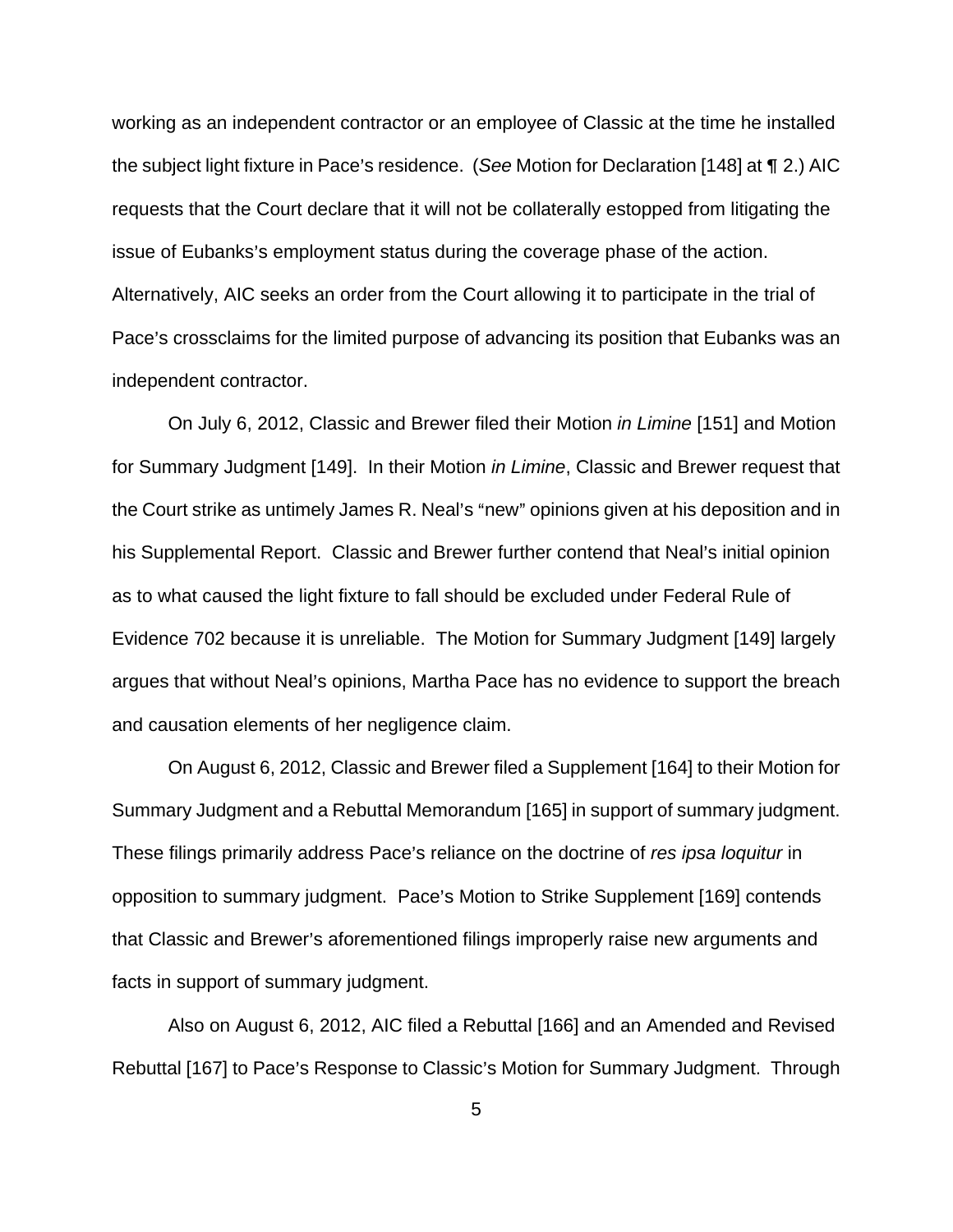these filings, AIC requests that the Court enter summary judgment in favor of Classic and Brewer on the basis that Mike Eubanks (the individual that AIC alleges installed the subject light fixture) was an independent contractor, as opposed to an employee of Brewer or Classic. Pace's Motion to Strike AIC's Rebuttal [168] argues that AIC's filings should be rejected because they are untimely and because neither she nor Classic has requested that the Court determine Eubanks's employment status as a matter of law.

## **DISCUSSION**

## **I.** Classic and Brewer's Motion *in Limine* [151]

# **A. Whether the Breach and Causation Opinions Expressed by James R. Neal at His Deposition and in His Supplemental Report Should Be Excluded Due to Untimeliness**

Under Rule 26 of the Federal Rules of Civil Procedure, "a party must disclose to the other parties the identity of any witness it may use at trial to present evidence under Federal Rule of Evidence 702, 703, or 705." Fed. R. Civ. P.  $26(a)(2)$ . As to a retained expert witness, a party's disclosure must include a written report prepared by the witness containing, *inter alia*, "a complete statement of all opinions the witness will express and the basis and reasons for them; [and] the facts or data considered by the witness in forming them  $\dots$ ." Fed. R. Civ. P. 26(a)(2)(B). The purpose behind the expert report requirement "is to avoid the disclosure of 'sketchy and vague' expert information, as was the practice under the former rule." Sierra Club, Lone Star Chapter v. Cedar Point Oil Co., 73 F.3d 546, 571 (5th Cir. 1996) (citing Fed. R. Civ. P. 26 advisory committee's note).

Expert disclosures are to be made in the sequence ordered by the court and are to be supplemented in accordance with Rule 26(e). See Fed. R. Civ. P. 26(a)(2)(D)-(E); Fed.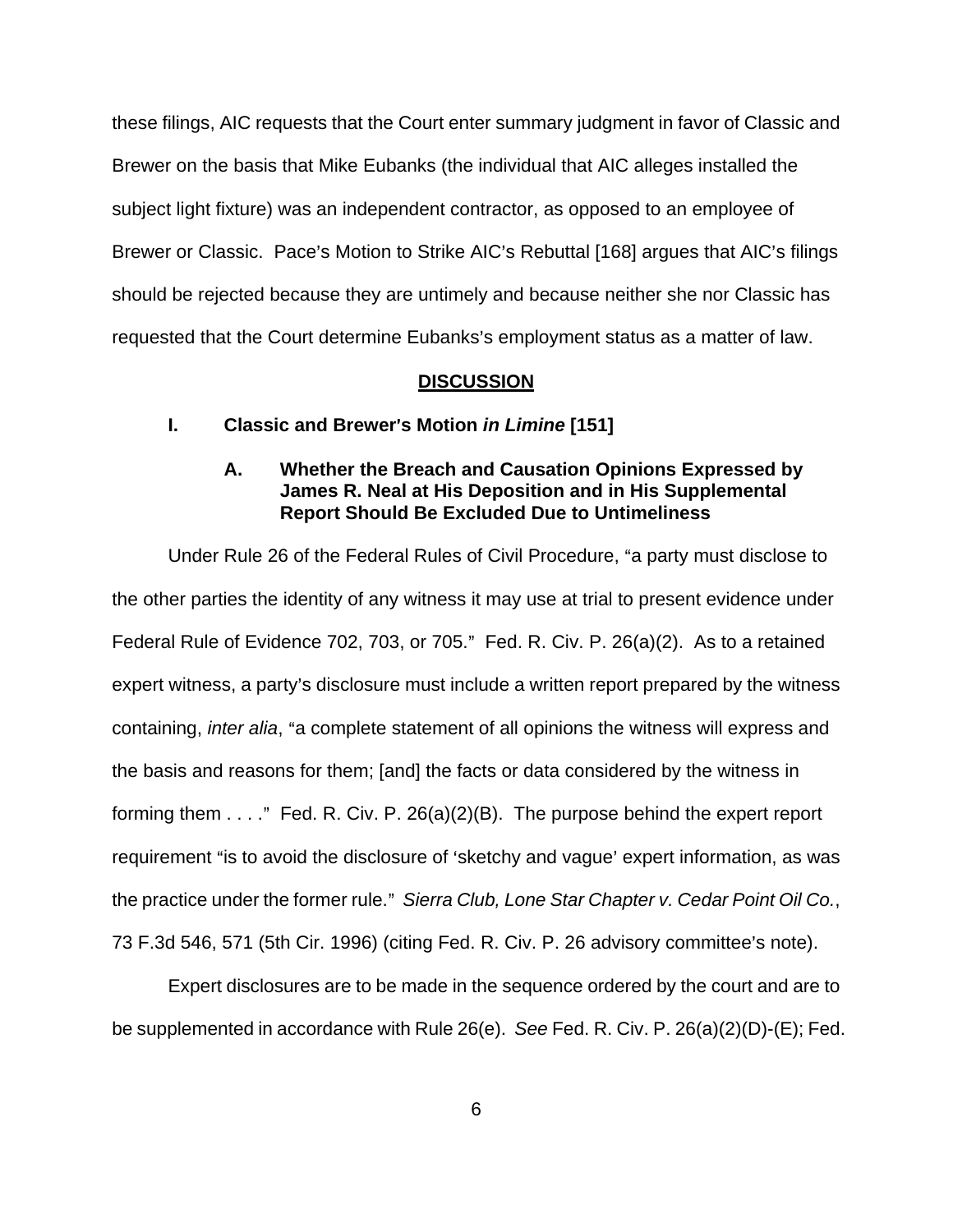R. Civ. P. 26(e)(1)(A) (Timely supplementation is required if a party learns that a disclosure is in some material respect "incomplete or incorrect, and if the additional or corrective information has not otherwise been made known to the other parties during the discovery process or in writing  $\dots$ "). Additions or changes to expert witness information must be disclosed by the time a party's pretrial disclosures are due under Rule  $26(a)(3)$ . See Fed. R. Civ. P.  $26(e)(2)$ . "Unless the court orders otherwise," pretrial disclosures are due 30 days before trial. Fed. R. Civ. P. 26(a)(3)(B). The Court has ordered otherwise via Local Rule  $26(a)(5)$ . "A party is under a duty to supplement disclosures at appropriate intervals under Fed.R.Civ.P. 26(e) and in no event later than the discovery deadline established by the case management order."  $L.U.Civ.R. 26(a)(5)$ .

Classic and Brewer (hereinafter sometimes collectively referred to as "Classic") contend that James R. Neal presented "new" and "untimely" opinions at his deposition and in his Supplemental Report [147-1]. Classic further contends that the "new" opinions should be excluded as a discovery sanction under Federal Rule of Civil Procedure 37. Pace argues that the subject opinions merely "supplemented" Neal's original Inspection Report [103-1]. The last day for the parties to supplement expert disclosures was June 1, 2012, the discovery deadline. See L.U.Civ.R. 26(a)(5). Neal's Supplemental Report [147-1] was filed on July 2, 2012. Therefore, the Supplemental Report was untimely whether or not it contained new opinions and the Court will determine whether it should be excluded under Rule 37. See Elliot v. Amadas Indus., Inc., 796 F. Supp. 2d 796, 803 (S.D. Miss. 2011). Neal's deposition was taken on April 10, 2012, before the discovery deadline, but after Pace's expert designation deadline of March 1. Therefore, the timeliness of the disclosure of Neal's deposition opinions turns on whether the opinions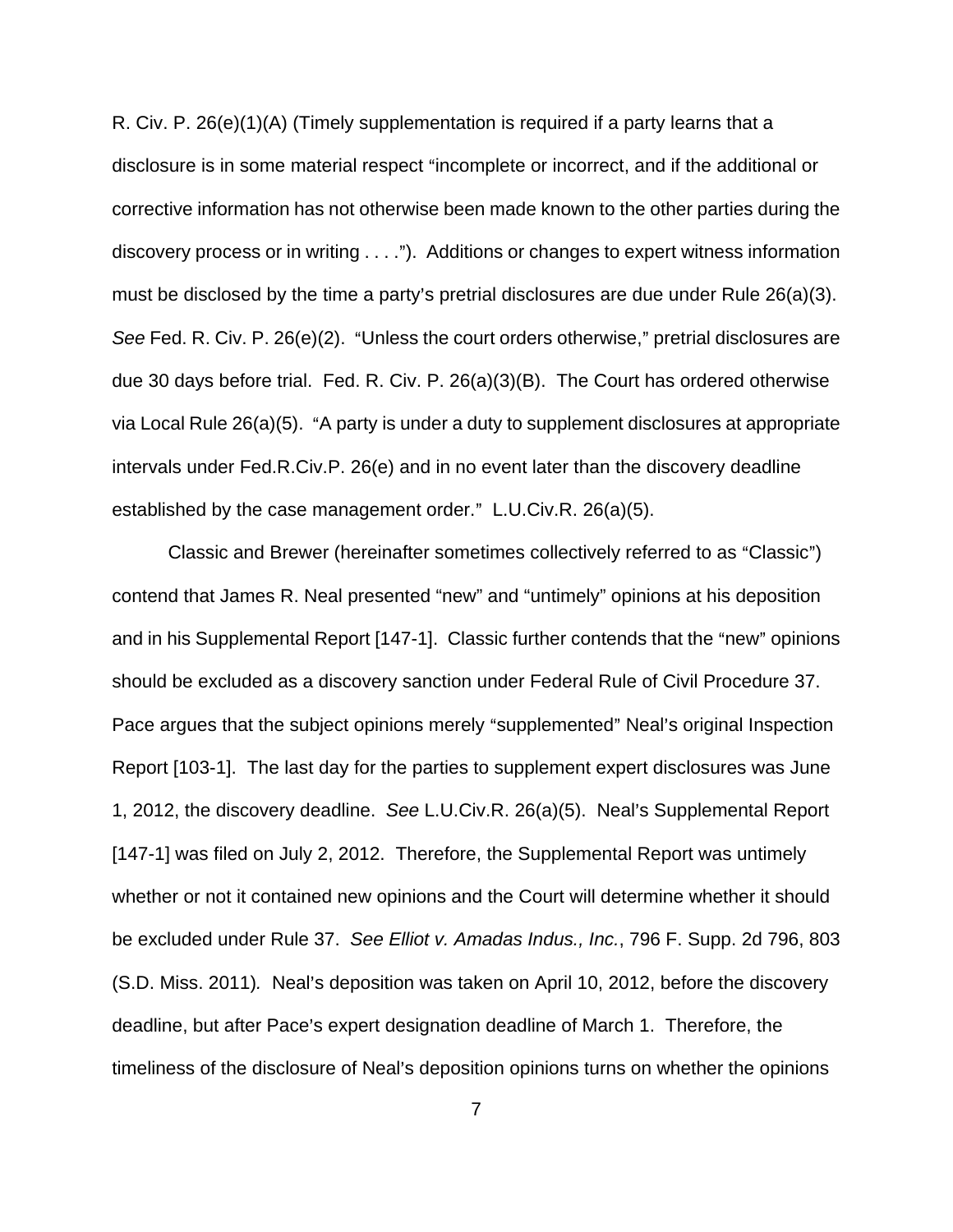are considered to be "new" or "supplemental" to his Inspection Report [103-1].

An examination of the potential differences between Neal's Inspection Report and the opinions expressed at his deposition requires a general understanding of the components of the subject light fixture, the terminology the parties assign to those components, and the manner in which the light fixture was secured to the ceiling of Pace's residence. The light fixture consists of a circular base mounted to the ceiling with a hemisphere-shaped glass globe covering a light bulb.<sup>2</sup> First, a metal mounting strap is attached to an electrical box in the ceiling with screws. Then, the circular light fixture base attaches to the metal mounting strap with screws. The fixture base includes the light bulb socket assembly. Next, a multi-piece hardware assembly is used to attach the hemisphere-shaped glass globe to the fixture base. The part of the hardware assembly on the attic side of the fixture base (hereinafter referred to as the "top assembly") consists of a short "all-thread barrel"<sup>3</sup> (sometimes referred to as a "short threaded pipe") secured to the attic side of the fixture base with a hex nut and a lock washer. $4$  The short all-thread barrel extends through the ceiling and into a hole in the fixture base. The all-thread barrel then screws into a threaded "coupler" or "coupling" on the bottom of the base, which secures the top assembly to the fixture base. The part of the hardware assembly on the ceiling side of the fixture base (as opposed to the attic side) primarily consists of a "threaded pipe" several inches in length (sometimes referred to as a "long threaded pipe")

 $\overline{a}$ 

<sup>&</sup>lt;sup>2</sup> A photograph of a similar light fixture is in the record. (See Doc. No. [151-2].)

 $3$  The short all-thread barrel is approximately one-half inch in length.

 $4$  Photographs of the top assembly are in the record. (See Doc. Nos. [151-3, 151-4].)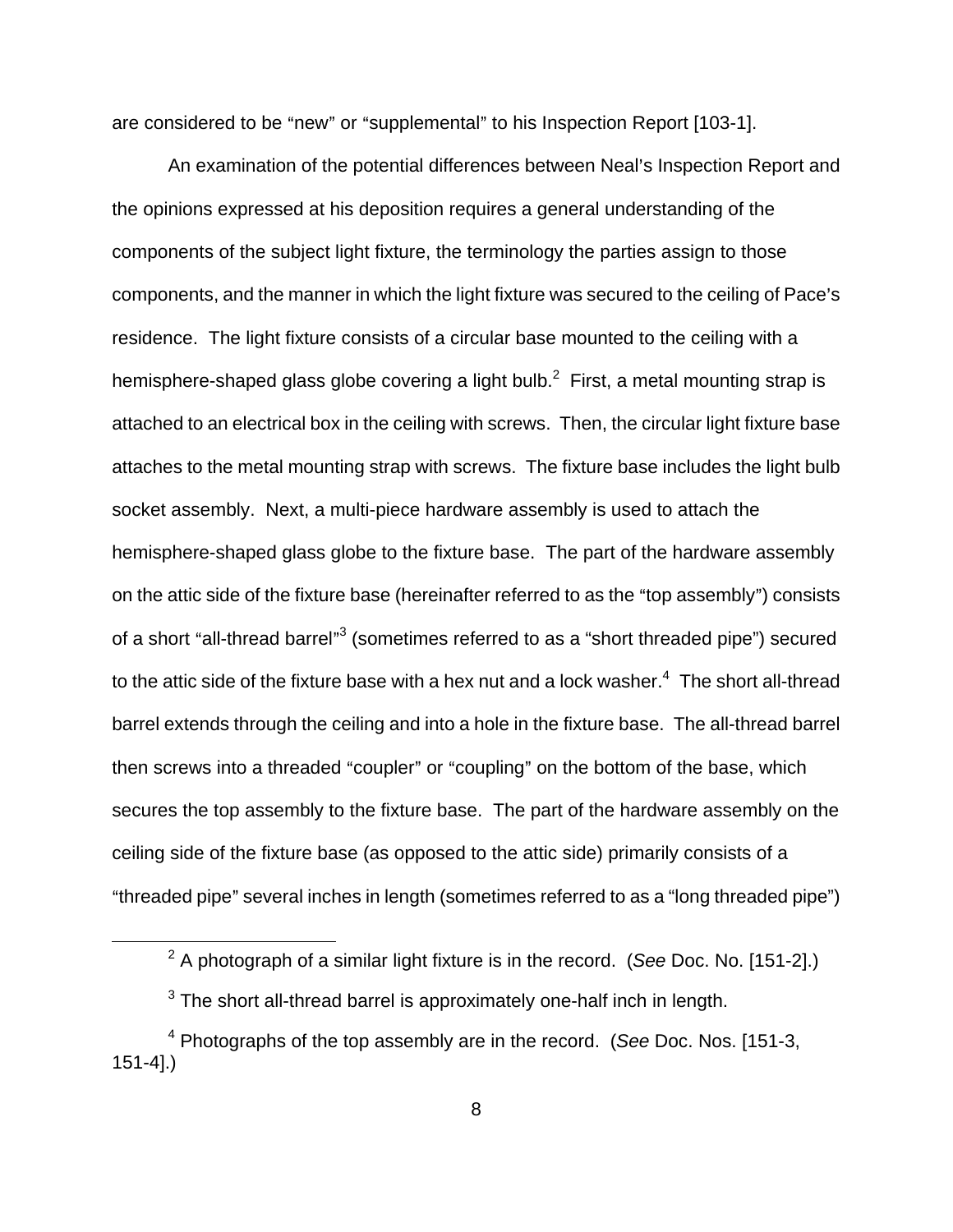and the aforementioned coupler or coupling.<sup>5</sup> The threaded pipe screws into the bottom of the coupler and the glass globe is then pushed up and over the threaded pipe through a hole in the bottom of the globe. A "guarnicion" (small trim piece) and "finial" (ornamental terminating piece) are then secured to the end of the threaded pipe protruding from the bottom of the glass globe and hold the glass globe in place.

### The Inspection Report

After setting forth his qualifications, Neal stated that he inspected the subject light fixture at Pace's residence approximately two (2) years after it fell. (See Inspection Report [103-1] at p. 1.) Parts from the light fixture that had fallen from the ceiling were in a box which contained broken glass, washers, the threaded pipe, guarnicion and finial. (See Inspection Report [103-1] at pp. 1-2.) Pace told Neal that the mounting strap did not fall. (See Inspection Report [103-1] at p. 2.) Neal was further advised that after the light fixture fell, the home builder came to Pace's residence and installed another glass globe that he took out of one of Pace's closets. (See Inspection Report [103-1] at p. 2.) After describing the type of light fixture at issue in this case, Neal provided the following:

It is obvious from the pieces of the light fixture in the box, that the part of the light fixture that fell did so because the threaded pipe came loose from the coupling. The coupling was still in the ceiling, but the threaded pipe fell along with the globe, guarnicion and finial. When the threaded pipe came loose from the coupling, the glass globe, the guarnicion and finial were all attached to the threaded pipe and came down with it. So the immediate cause of the fixture falling was that the threaded pipe came loose from the coupling.

(Inspection Report [103-1] at pp. 2-3.) Neal further stated that he inspected the coupler

 $\overline{a}$ 

 $5$  An illustration of a similar light fixture with a coupling, threaded pipe and various other components is in the record. (See Doc. No. [151-5].)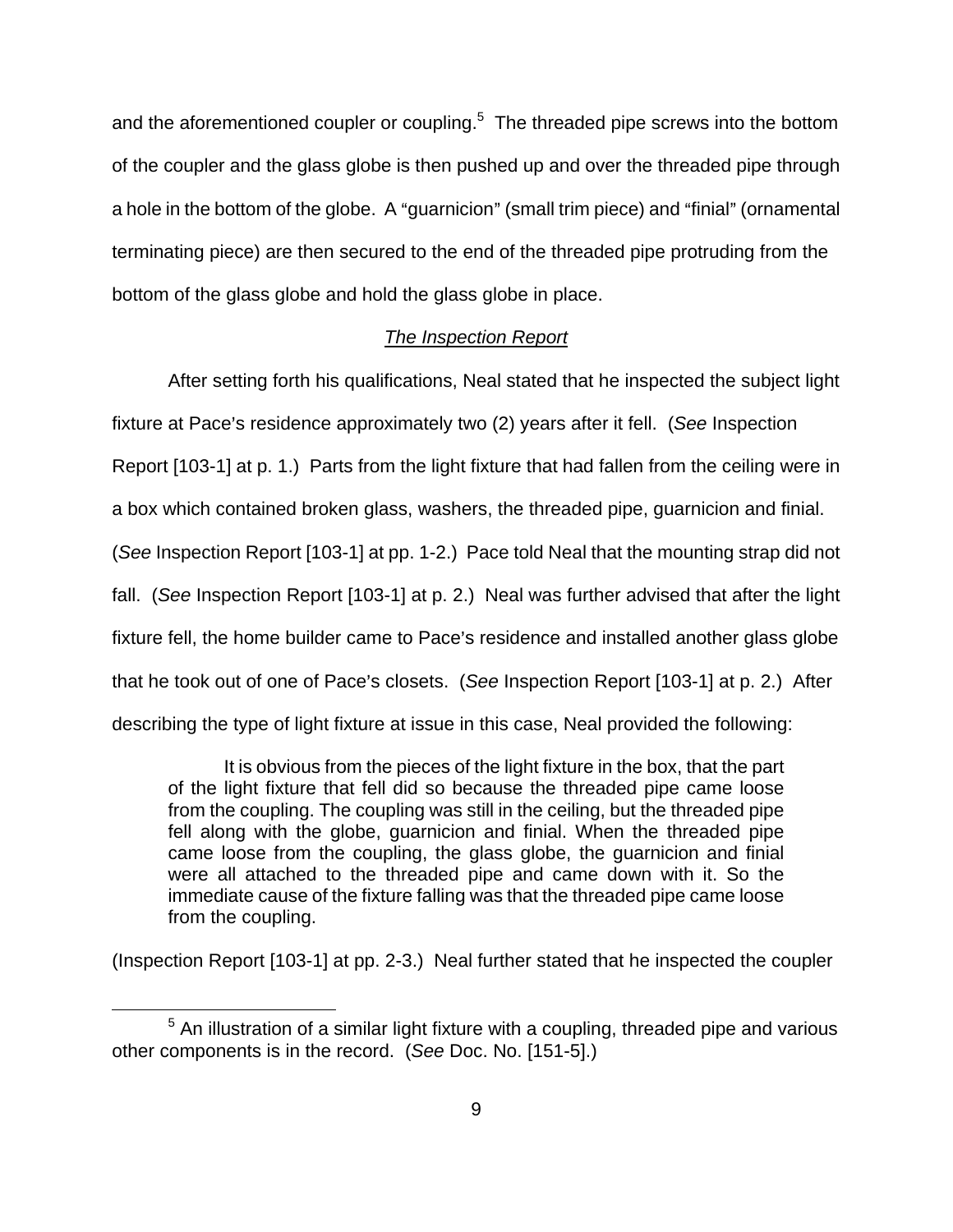and threaded pipe and could not find any defects, such as stripped threads, to explain

why the pipe came loose from the coupling. Neal further opined:

[I]f this light fixture had been properly installed it could not have fallen from the ceiling. lf the light fixture had been properly installed, the part that fell on Mrs. Pace could only be removed from the ceiling by someone intentionally unscrewing the threaded pipe from the coupler. There would not be any reason for a homeowner to unscrew the threaded pipe from the coupler, and Mr. and Mrs. Pace both stated that no one had touched that light fixture at all since they moved into the house.

(Inspection Report [103-1] at p. 3.) Neal further stated:

It is my opinion that the light fixture in the Pace water closet that fell from the ceiling on February 26, 2010 had not been properly installed, and that improper installation was the cause of the fixture falling from the ceiling. More specifically, it is my opinion that the threaded pipe had not been properly screwed into the coupler. The applicable industry standards require that any such mountings and installations be firmly secured, E3806.8.1, E3806.8.3, E3304.7, IRC 2006. ln order to firmly secure the threaded pipe to the coupler in this light fixture, the pipe should have been wrench tightened. I could not find any markings indicating that the pipe and coupler had been wrench tightened. Also, even though the fittings should have been wrench tightened to be completely safe, it is my opinion that the fittings were not even hand tightened all the way. While hand tightening is not as good as wrench tightening, the fixture probably would not have fallen from the ceiling if it had even been hand tightened as much as possible.

(Inspection Report [103-1] at p. 4.) Neal inspected another light fixture in Pace's

residence and found it to "be incredibly loose." (Inspection Report [103-1] at p. 5.) This

confirmed his opinion that the light fixtures in the house had been improperly installed and

secured. (Inspection Report [103-1] at p. 5.)

# James R. Neal's Deposition Testimony

Classic contends that the following portions of Neal's deposition testimony exhibit

new and untimely expert opinions:

Q. Yeah. What came aloose from what?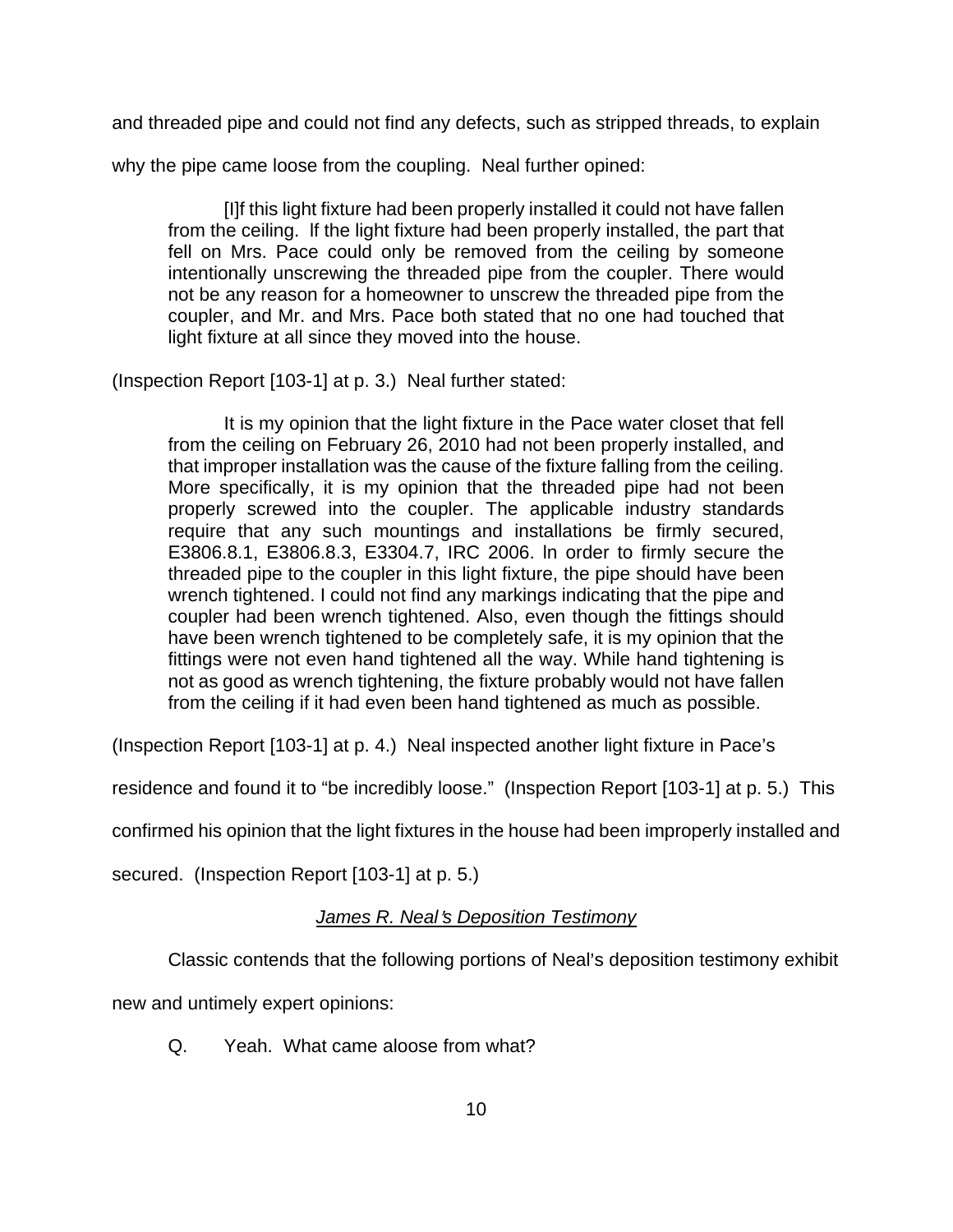A. Well, I learned something, that the - - what they call that - - the hex nut that came apart, the thing that was loose that you got to make sure is tight before you put anything in it, had fell, not what she had gave me.

(Neal Depo. [151-8] at 79:8-13.)

- Q. Okay. So, Mr. Neal, which part came loose from which part? Tell me which parts came loose from each other that caused the globe to fall.
- A. Well, we're going to assume that it came loose from - the coupling came loose. The coupling came loose.
- Q. Okay. And what's the coupling attached to?
- A. Fixture.

(Neal Depo. [151-8] at 82:10-18.)

- Q. You don't know whether the coupling on the light fixture that was installed in Ms. Pace's bathroom that she says fell - - the globe fell on her, you don't know if that coupling was attached at the factory or if it was installed by the person installing the light fixture, do you?
- A. You better make sure it's tight when they do it.
- Q. All right. So you are taking the position that an installer is to check all factory attachments?
- A. Of course.

(Neal Depo. [151-8] at 86:3-19.)

Variances between Neal's Inspection Report and his deposition testimony appear to be due to the light fixture components he inspected either not being the same, or all of the components that fell from Pace's ceiling. Shortly after the subject incident, Martha Pace's husband and son placed hardware from the fallen fixture into a box. (See Melvin Pace Depo. [151-6] at 36:6-19; Farris Pace Depo. [151-7] at 32:8-12; Martha Pace Depo.  $[151-9]$  at 118:17-20.) A picture of that box taken by Pace's son either the day of the accident or the next day appears to show the long threaded pipe still attached to the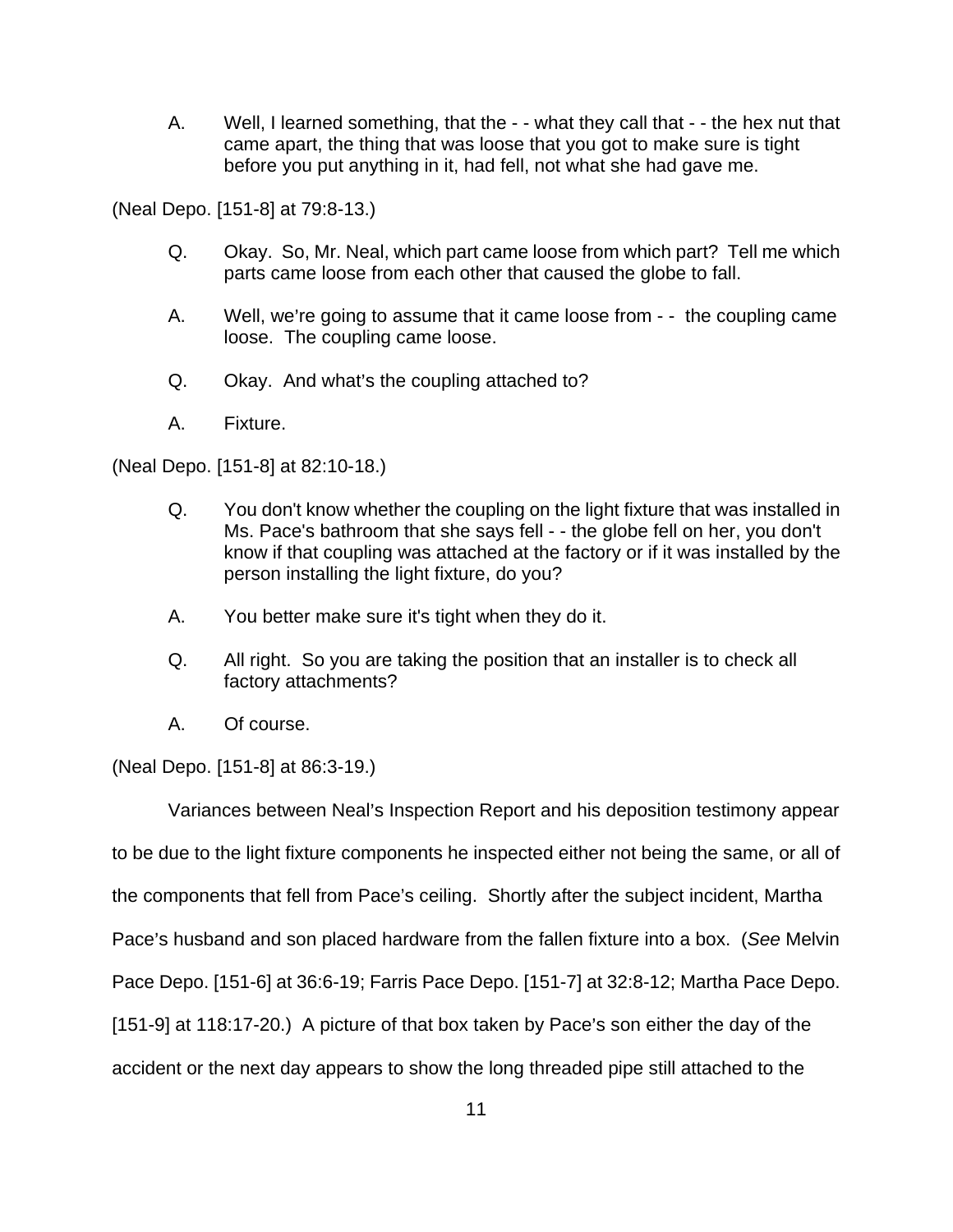coupler. (See Farris Pace Depo. [151-7] at 33:19-25, 42:5-15, 43:21-44:12; Martha Pace Depo. [151-9] at 117:13-118:23, and Exhibit 7 to Depo.) During his inspection nearly two years later, Neal found the long threaded pipe in the box, but the coupler still in the light fixture in the ceiling. (See Inspection Report [103-1] at pp. 2-3.) Neal did not view the picture taken by Pace's son before drafting his Inspection Report. (See Neal Depo. [151-8] at 74:2-13.) He did, however, view the picture before his deposition and acknowledged at the deposition that it was no longer his opinion that the threaded pipe came loose from the coupler, and that his Inspection Report should have been changed.  $(See$  Neal Depo.  $[151-8]$  at 78:1-15, 81:15-19.) Further, Pace's attorney "stipulate[d] that the fixture came loose at the coupling instead of the threaded pipe coming loose from the coupling" in light of the aforementioned photograph. (See Neal Depo. [151-8] at 81:3-12.)

Taking into account the forgoing circumstances, the Court concludes that the subject opinions expressed by Neal at his deposition were not supplemental within the meaning of Rule  $26(e)$ . The thrust of Neal's Inspection Report is that the light fixture fell because the installer failed to adequately secure the long threaded pipe to the coupler. Neal effectively abandoned this theory at his deposition and offered various other hypotheses as to how or why the light fixture fell. (See Neal Depo. [151-8] at 79:8-13, 82:10-18, 86:3-18.) (The hex nut came apart and fell; the coupling came loose from the fixture; the installer is to check all factory attachments.) "Courts have made it clear that supplemental expert reports cannot be used to 'fix' problems in initial reports." Cooper Tire & Rubber Co. v. Farese, No. 3:02cv210, 2008 WL 5104745, at \*4 (N.D. Miss. Nov. 26, 2008) (citing Reliance Ins. Co. v. La. Land & Exploration Co., 110 F.3d 253, 258 (5th Cir. 1997)) (other citations omitted); see also United States ex rel. Gudur v. Deloitte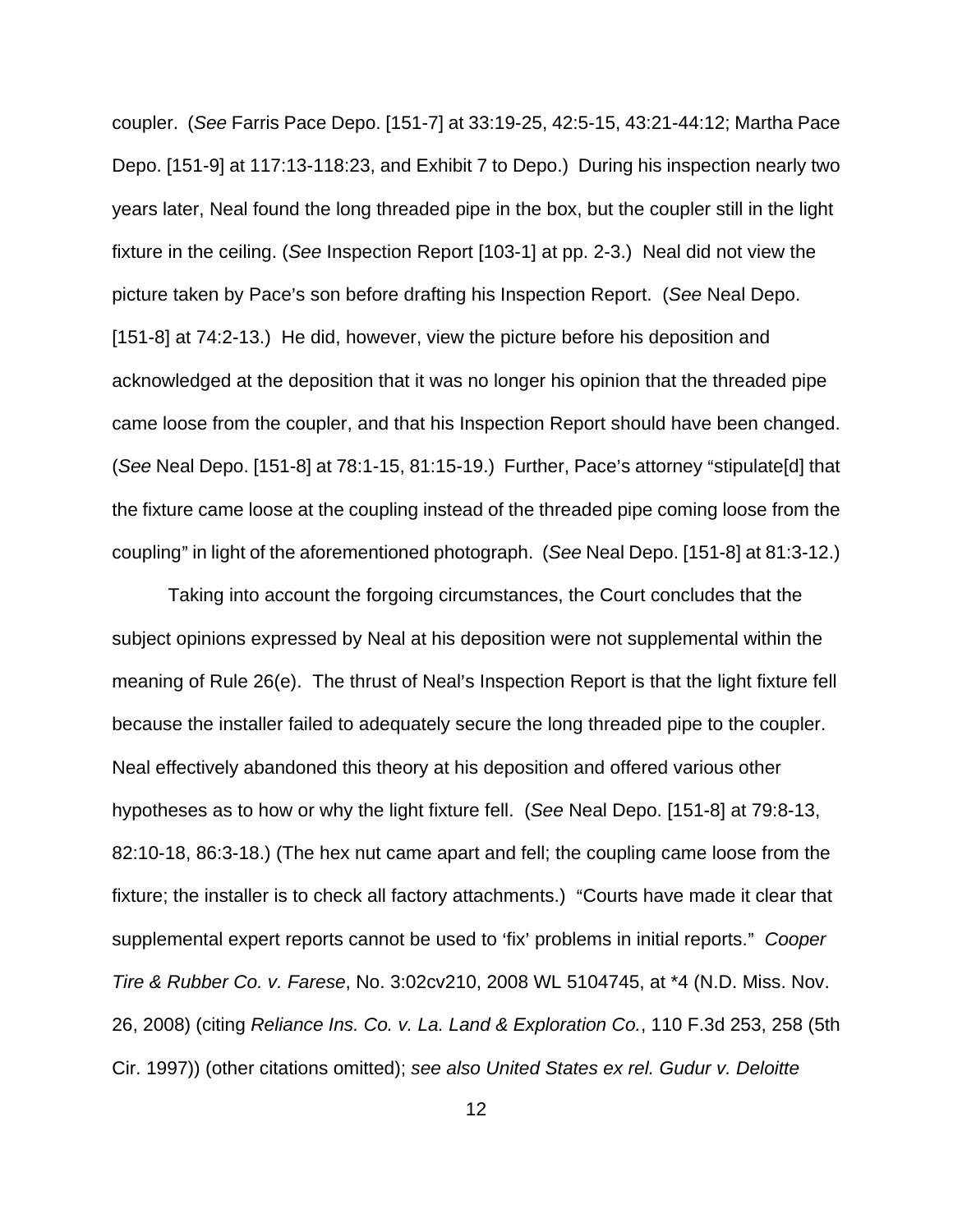Consulting LLP, No. H-00-1169, 2007 WL 4322433, at \*5 (S.D. Tex. Mar. 5, 2007) ("supplemental report that effectively replaces an earlier report is not 'supplemental' within the meaning of Rule  $26(a)$ ") (citing Brennan's, Inc. v. Dickie Brennan & Co., Inc., 376 F.3d 356, 375 (5th Cir. 2004)).

Moreover, Neal's deposition theories could have been offered by Pace's expert designation deadline of March 1, 2012, since the apparent need for them was the photograph taken by Pace's son in February of 2010. "Courts have routinely rejected untimely 'supplemental' expert testimony where the opinions are based on information available prior to the missed deadline for service of initial disclosures." Buxton v. Lil' Drug Store Prods. Inc., No. 2:02cv178, 2007 WL 2254492, at \*5 (S.D. Miss. Aug. 1, 2007), aff'd, 294 Fed. Appx. 92 (5th Cir. 2008) (citing Sierra Club, 73 F.3d at 571) (other citations omitted); see also Akeva L.L.C. v. Mizuno Corp., 212 F.R.D. 306, 310 (M.D.N.C. 2002) (Rule 26(e) "does not cover failures of omission because the expert did an inadequate or incomplete preparation."). Furthermore, expert opinions should be disclosed before, and not at expert depositions. See Booker v. Moore, No. 5:08cv309, 2010 WL 2426013, at \*2  $(S.D.$  Miss. June 10, 2010) ("The purpose of Rule  $26(a)(2)$  is to provide notice to opposing counsel – before the deposition – as to what the expert will testify  $\dots$ .") (quoting Ciomber v. Coop. Plus, Inc., 527 F.3d 635, 642 (7th Cir. 2008)).

Pursuant to the above-cited authorities, Neal's challenged deposition opinions were not timely disclosed and the Court will now determine whether they, along with the Supplemental Report [147-1], should be excluded under Rule 37.

District courts possess broad, considerable discretion in discovery matters. See Sierra Club, 73 F.3d at 569. In determining whether to exclude expert witness testimony,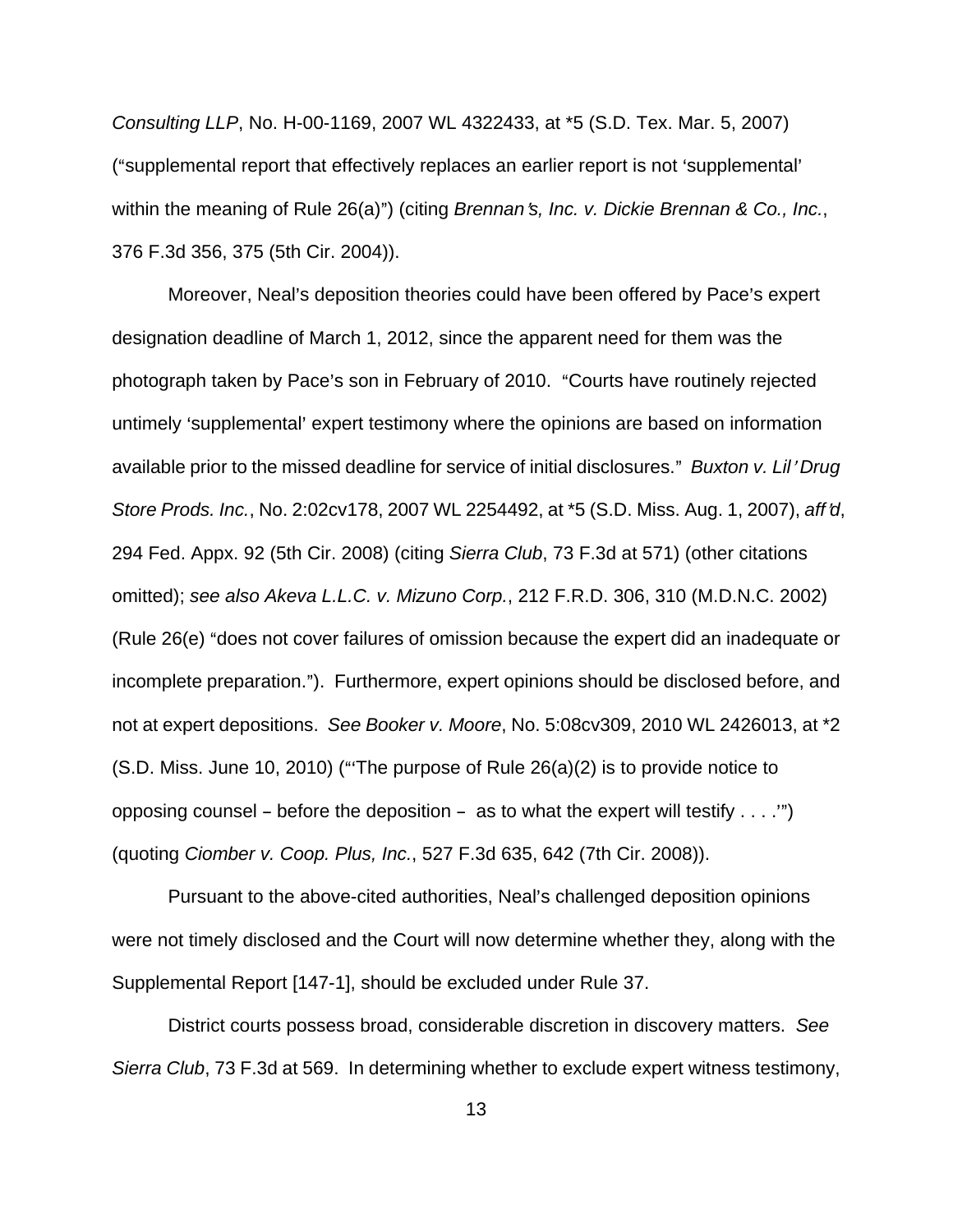that discretion is to be guided by the following four factors:  $\cdot$  (1) the importance of the witness's testimony; (2) the prejudice to the opposing party of allowing the witness to testify; (3) the possibility of curing such prejudice by granting a continuance; and (4) the explanation, if any, for the party's failure to identify the witness." Bradley v. United States, 866 F.2d 120, 125 (5th Cir. 1989) (citing Murphy v. Magnolia Elec. Power Ass'n, 639 F.2d 232, 235 (5th Cir. 1981)). The Court will apply the preceding factors to Neal's challenged deposition testimony and Supplemental Report [147-1] separately since they were disclosed at different times.

#### First Factor (Importance) - Deposition Testimony

Assuming arguendo that Neal's testimony is admissible, it is important to Pace's case. Neal is Pace's only expert witness who is expected to testify that the subject light fixture was improperly installed and that such improper installation caused the light fixture to fall and strike Pace. (See Pace's Designation of Experts [103].) However, the importance of Neal's testimony only "underscores how critical it was" for the testimony to have been timely disclosed. Hamburger v. State Farm Mut. Auto. Ins. Co., 361 F.3d 875, 883 (5th Cir. 2004). Thus, this factor only slightly militates against exclusion.

#### Second Factor (Prejudice) - Deposition Testimony

This factor weighs heavily against exclusion. Neal was deposed on April 10, 2012, forty-nine (49) days before Classic's experts were deposed on May 29, and fifty-two (52) days before the deadline to submit supplemental expert disclosures on June 1. Classic's experts had sufficient time prior to their depositions to consider any new opinions offered by Neal at his deposition. Further, Classic had ample time before the discovery deadline to disclose any supplemental opinions from its experts resulting from Neal's deposition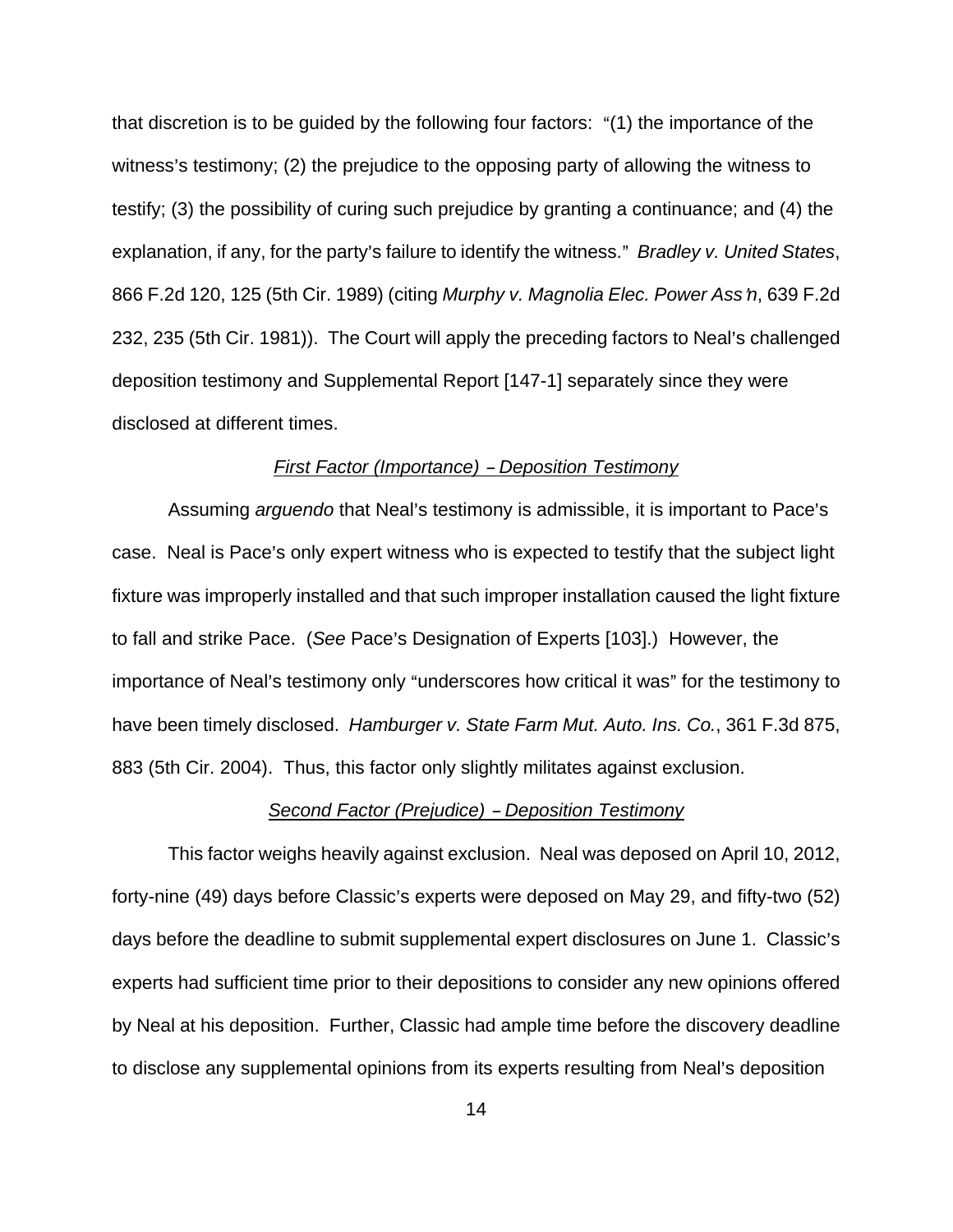testimony. This is not a situation where late disclosure of expert testimony "disrupted the court's discovery schedule and the opponent's [trial] preparation." Geiserman v. MacDonald, 893 F.2d 787, 791 (5th Cir. 1990).

#### Third Factor (Continuance) - Deposition Testimony

This factor also weighs against the exclusion of Neal's deposition opinions. As noted in the preceding section, Classic had sufficient time to consider Neal's deposition testimony prior to its experts being deposed and prior to the deadline to supplement expert disclosures. In the absence of any malady (prejudice), there is no need for a cure (continuance).

#### Fourth Factor (Explanation) - Deposition Testimony

Pace has not offered a sufficient explanation for Neal's disclosure of new opinions at his deposition. Pace contends that: "All Mr. Neal did at his deposition was supplement his earlier report to take into account the photograph pointed out by Defendants' expert, which was relevant to the question of where the light separated." (See Pace's Memo. in Opp. [160] at p. 11.) This is a bit of an understatement. The breach of the standard of care opinion in Neal's original Inspection Report centers upon the contention "that the threaded pipe had not been properly screwed into the coupler." (Inspection Report [103-1] at p. 4.) Neal essentially renounced this opinion at his deposition when he testified that it was no longer his opinion that the threaded pipe came loose from the coupler, and that his Inspection Report should have been changed. (See Neal Depo. [151-8] at 78:1-15, 81:15-19.) Further, the photograph "pointed out by Defendants' expert," causing this change in opinion was taken by Pace's son approximately two (2) years before Neal's deposition. The failure of Pace's counsel to show Neal the photograph prior to Pace's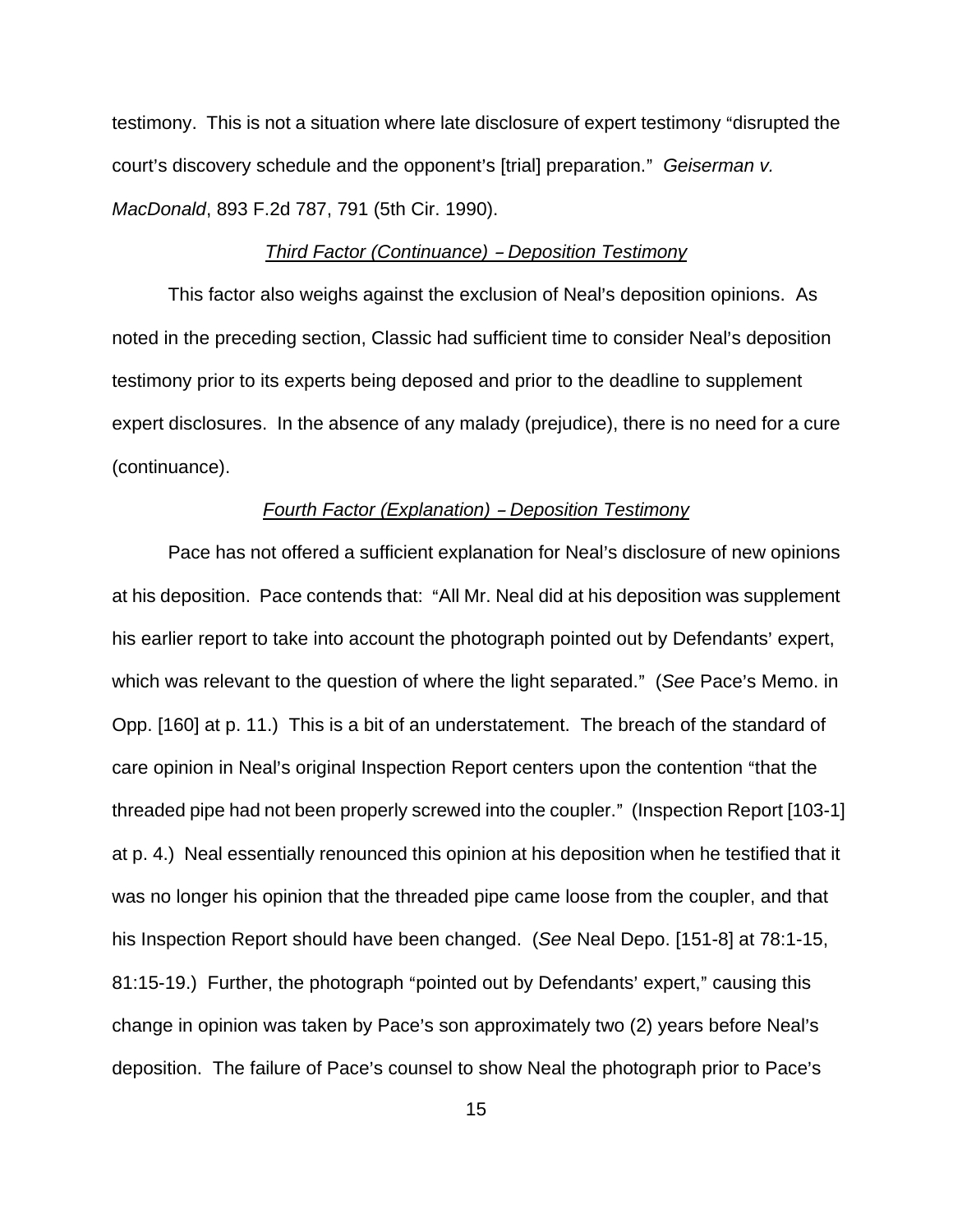expert designation deadline does not justify the untimely disclosure of Neal's alternative theories as to how or why the light fixture fell. Cf. Barrett v. Atl. Richfield Co., 95 F.3d 375, 381 (5th Cir. 1996) (no "plausible explanation" for failure to comply with deadline where expert's inability to meet the deadline was due in large part to counsel's failure to furnish necessary information).

In balancing the preceding factors, the Court finds that exclusion of Neal's challenged deposition opinions is not warranted. Most importantly, Classic will not be prejudiced if Neal testifies at trial in accordance with the opinions since Classic was on notice of the opinions nearly two (2) months before the close of discovery. *Cf. Martin v.* Wal-Mart Stores, Inc., No. 2:10cv268, 2011 WL 6370107, at \*3 (S.D. Miss. Dec. 19, 2011) (refusing to strike expert affidavit in the absence of prejudice to the moving party). Thus, Classic's request to exclude Neal's deposition testimony will be denied.

#### First Factor (Importance) - Supplemental Report

This factor slightly militates against exclusion for the same reasons stated under the analysis of Neal's deposition testimony.

#### Second Factor (Prejudice) - Supplemental Report

Unlike Neal's deposition testimony, his Supplemental Report [147-1] was provided after Classic's experts were deposed and after the close of discovery. Therefore, Classic did not have an opportunity to review the Supplemental Report and submit supplemental opinions from its experts before the discovery deadline.

Classic primarily objects to the following opinion in the Supplemental Report:

Regardless of whether the light fixture in the Pace home came apart where the long threaded pipe screws into the coupler as I originally thought, or whether the coupler came loose from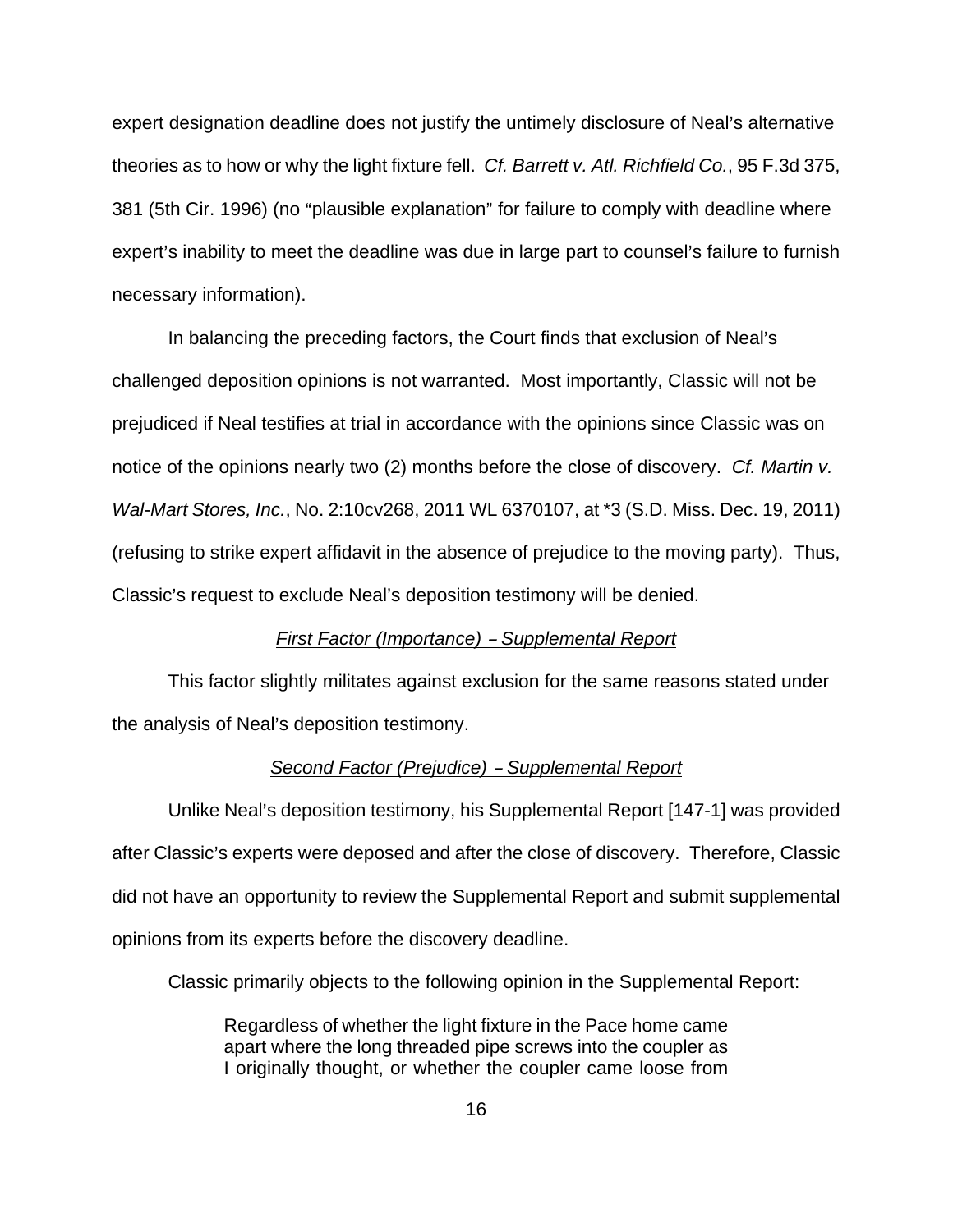the short threaded pipe, or whether the short threaded pipe came loose from the hex nut, my opinion is the same, that the installer should have double checked all of those connections and made sure they were tight and secure prior to fastening the fixture to the ceiling.

(Supplemental Report [147-1] at pp. 2-3.) Classic should not have been wholly surprised by this opinion. At deposition, Neal testified that the light fixture fell because the hex nut came apart and/or because the coupling came loose from the fixture. (Neal Depo. [151-8] at 79:8-13, 82:10-18.) Neal further testified that the installer is to check all factory connections. (Neal Depo. [151-8] at 86:16-19.) Nonetheless, those deposition opinions were themselves untimely and Classic would be prejudiced if its experts were not allowed to address Neal's more cogent and refined opinion stated in his Supplemental Report. See Geiserman, 893 F.2d at 791 ("Although Attorney might not suffer the degree of unfair surprise associated with the last-second designation of an unscheduled witness, the trial court has latitude to control discovery abuses and cure prejudice by excluding improperly designated evidence.") (internal citation omitted); accord Elliot, 796 F. Supp. 2d at 804 (finding prejudice where defendants would be required to prepare supplemental expert testimony to rebut plaintiffs' expert's late testimony). The second "prejudice" factor weighs in favor of excluding the Supplemental Report.

### Third Factor (Continuance) - Supplemental Report

A continuance would likely cure any prejudice to Classic by allowing time for its experts to prepare supplemental testimony in rebuttal to the opinions stated in Neal's Supplemental Report. On the other hand, a continuance would also result "in additional delay and increase<sup>[]</sup> the expense of defending the lawsuit." Geiserman, 893 F.2d at 792. Further, "a continuance would not deter future dilatory behavior, nor serve to enforce local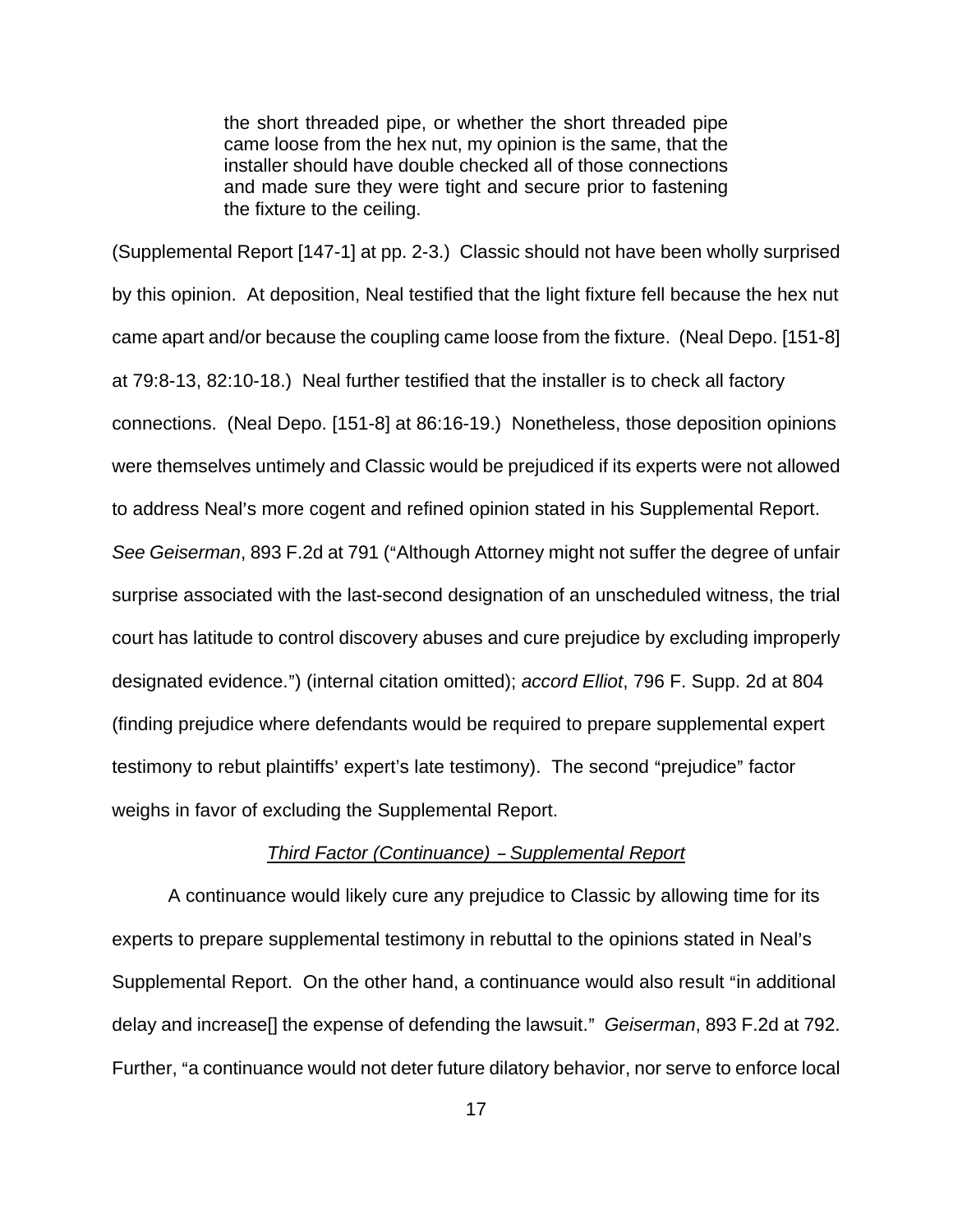rules or court imposed scheduling orders." Id. Therefore, the Court finds the third factor to weigh slightly in favor of excluding the Supplemental Report.

#### Fourth Factor (Explanation) - Supplemental Report

The first sentence of the Supplemental Report provides that it "is made to respond to the opinions expressed by the Defendants' expert witnesses in their deposition testimony." (Supplemental Report [147-1] at p. 1.) Also, Pace argues that the Supplemental Report was "reasonably timely" since Defendants delayed in scheduling their experts' depositions and since the report was submitted only two (2) days after

Pace's counsel received transcripts from the expert depositions. (See Pace Memo. in

Opp. [160] at p. 8.)

1

Pace's explanation for the untimely submission of the Supplemental Report is not

convincing. The deposition testimony of Classic's experts referenced in the

Supplemental Report on July 2, 2012, $6$  is materially the same as the expert opinions

disclosed in Classic's Designation of Experts [164-4] on April 2, 2012.<sup>7</sup> Neal had

 $6$  The Supplemental Report references the following three points from Defendants' experts' depositions: 1) the "light fixture came apart where the short threaded pipe screws into a hex nut on the top side of the light fixture[;]" 2) the experts "claim that one of the photographs taken of the fallen part of the fixture shortly after the incident shows the top of the short threaded pipe sticking out of the coupler[;]" and 3) the experts "contend that the short threaded pipe and the nut that holds it in place are fastened together at the factory in China, and therefore it is not the installer's responsibility or fault if that connection is not tight or secure." (Supplemental Report  $[147-1]$  at p. 1.)

 $7$  "[I]t is clear to me that the point of failure was the short barrel all thread separating from the hex nut on the top side of the fixture base, which is installed at the factory." (George C. Strickland, III Report [164-4 at ECF p. 14].) "The point of failure was obviously the top assembly's hex nut separating from the top assembly's short althread." (Perry E. Doleac Report [164-4 at ECF p. 8].) "The photographs taken shortly following the incident according to the Pace family shows that the short althread from the top assembly, the coupling, and the threaded stem are all still attached." (Doleac Report [164-4 at ECF p.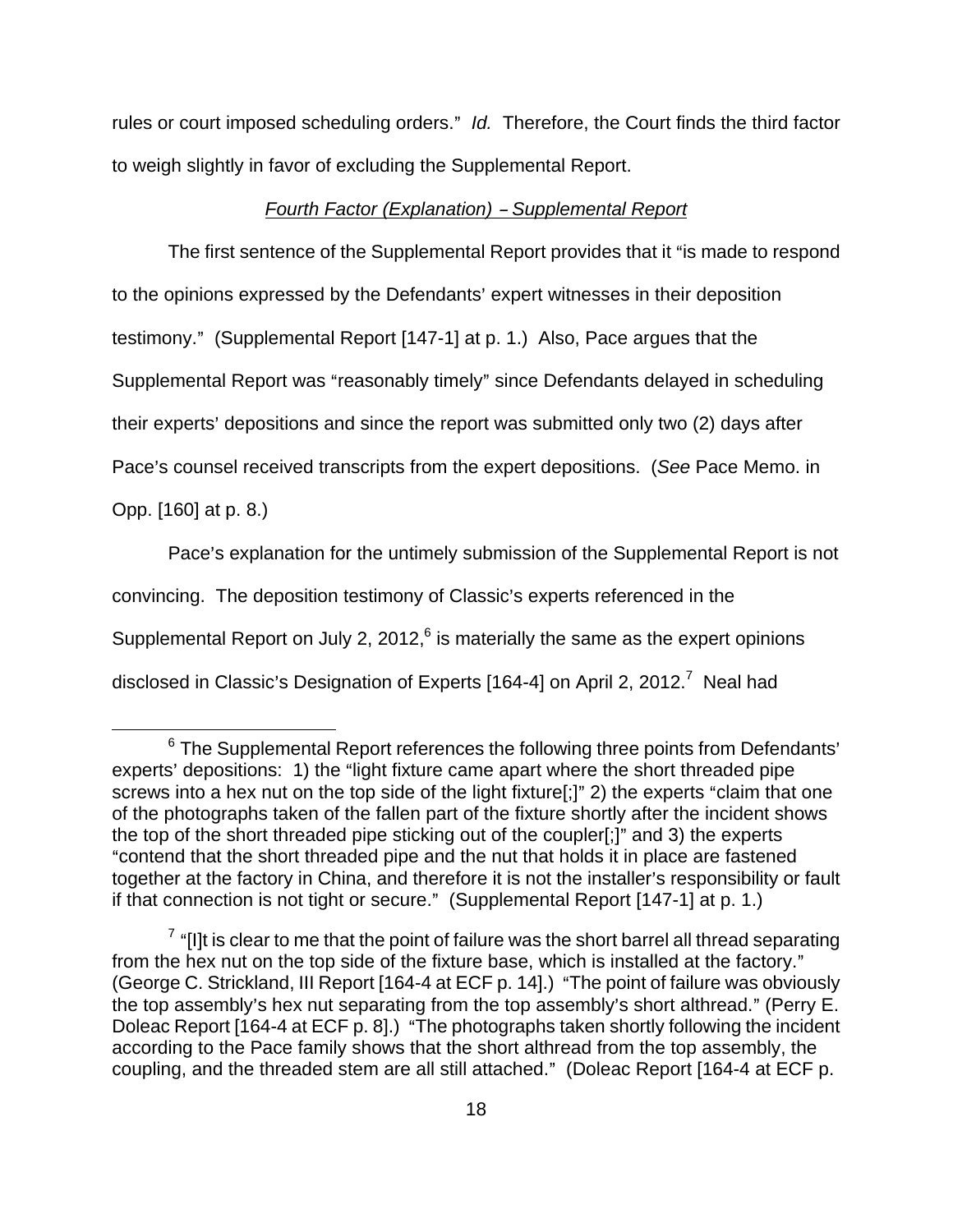sufficient time between April 2, Classic's expert designation deadline, and June 1, the discovery deadline, to submit any supplemental opinions arising from the opinions of Classic's experts. As opposed to the Supplemental Report being submitted to rebut the deposition opinions of Classic's experts, the Court finds it more plausible that the report was submitted to correct Neal's original Inspection Report, which Neal acknowledged at his deposition should have been changed. (Neal Depo. [151-8] at 81:15-19.) Supplemental expert reports are not to be used to correct initial reports. See Cooper Tire & Rubber Co., 2008 WL 5104745, at \*4. Given the insufficiency of Pace's explanation for the untimely Supplemental Report, the fourth factor also weighs in favor of exclusion.

The above-referenced factors, in total, support the exclusion of the Supplemental Report [147-1]. However, for the sake argument and because there does not appear to be a clear record of delay in the prosecution of Pace's crossclaims (and because, as discussed below, the content of the Supplemental Report does not preclude a grant of summary judgment in Classic's favor), the Court will deny Classic's exclusion request. See Buxton, 2007 WL 2254492, at \*8 (considering a supplemental affidavit in ruling on a motion for summary judgment even though the balance of factors weighed in favor of exclusion).

<u>.</u>

<sup>8].) &</sup>quot;[T]he factory installed coupler and top assembly short barrel all thread is shown in the Pace family's pictures to be still attached to the threaded stem that holds the globe  $\dots$ ." (Strickland Report [164-4 at ECF p. 14].) "[T]he top assembly, from the top of the base and the coupling from the bottom of the base, are attached and secured to the base at the factory. . . . There was no improper installation by the electrician in my opinion." (Doleac Report [164-4 at ECF p. 8].) "[T]here was no improper installation in my opinion. . . . [T]he coupling assembly was not properly completed by the manufacturer." (Strickland Report [164-4 at ECF p. 14].)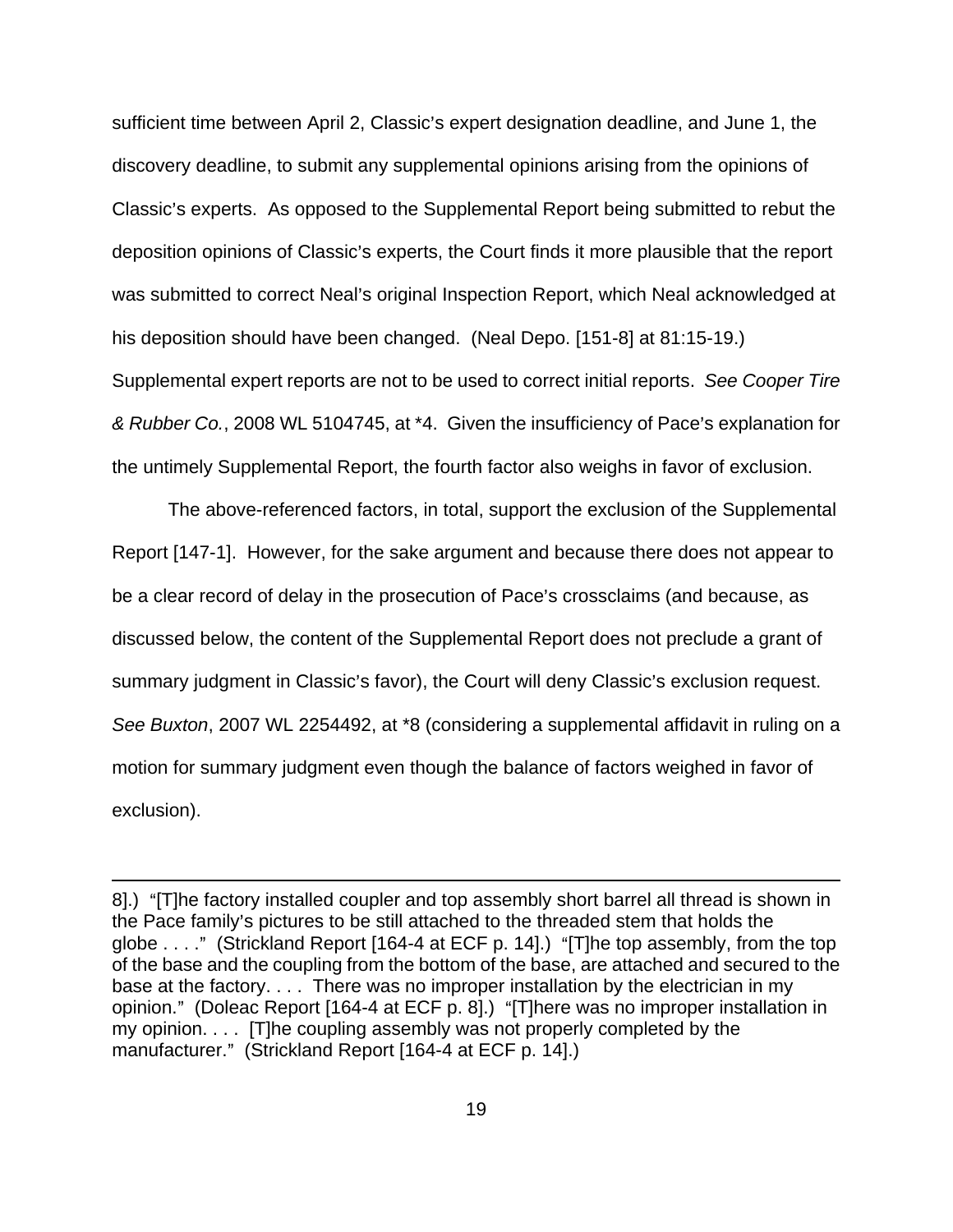## **B.** Whether the Breach and Causation Opinions Stated in Neal's **Inspection Report [103-1] Should Be Excluded Under Federal Rule of Evidence 702**

#### **1. Standard of Review**

Rule 702 provides that:

A witness who is qualified as an expert by knowledge, skill, experience, training, or education may testify in the form of an opinion or otherwise if:

(a) the expert's scientific, technical, or other specialized knowledge will help the trier of fact to understand the evidence or to determine a fact in issue;

(b) the testimony is based on sufficient facts or data;

(c) the testimony is the product of reliable principles and methods; and

(d) the expert has reliably applied the principles and methods to the facts of the case.

Fed. R. Evid. 702. In Daubert v. Merrell Dow Pharmaceuticals, Inc., 509 U.S. 579, 113

S. Ct. 2786, 125 L. Ed. 2d 469 (1993), the United States Supreme Court held that Rule "702 imposes a special obligation upon a trial judge to 'ensure that any and all scientific testimony . . . is not only relevant, but reliable." Kuhmo Tire Co. v. Carmichael, 526 U.S. 137, 147, 119 S. Ct. 1167, 143 L. Ed. 2d 238 (1999) (quoting Daubert, 509 U.S. at 589); accord Watkins v. Telsmith, Inc., 121 F.3d 984, 988-89 (5th Cir. 1997) ("[W]hen expert testimony is offered, the trial judge must perform a screening function to ensure that the expert's opinion is reliable and relevant to the facts at issue in the case."). In Kuhmo Tire, the Supreme Court held that the trial court's "gatekeeping obligation" applies to all expert testimony, and not only to scientific testimony. 526 U.S. at 147. In order to be reliable, the expert opinion must "be grounded in the methods and procedures of science and  $\dots$ be more than unsupported speculation or subjective belief.<sup>30</sup> Johnson v. Arkema, Inc.,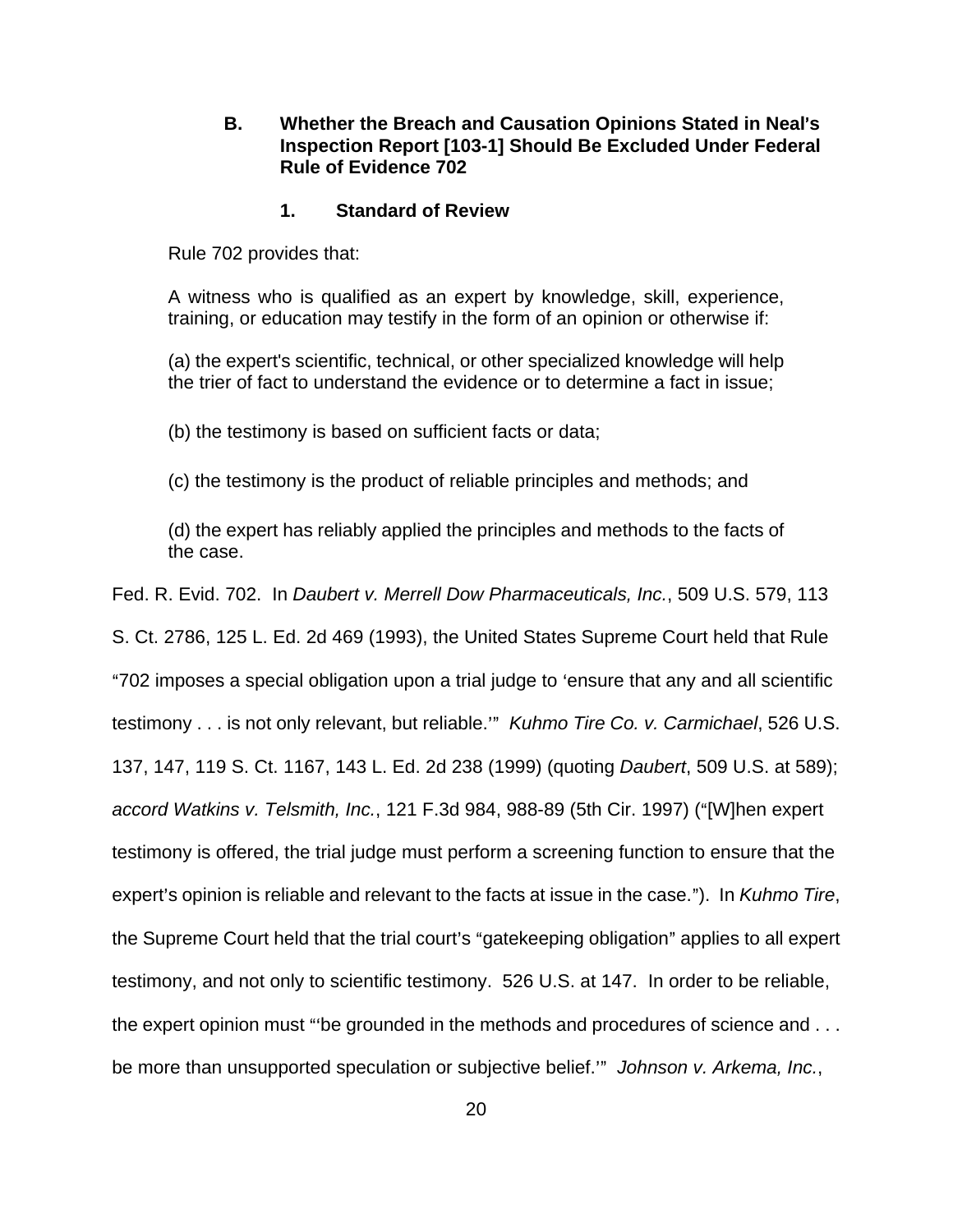685 F.3d 452, 459 (5th Cir. 2012) (quoting Curtis v. M & S Petroleum, Inc., 174 F.3d 661, 668 (5th Cir. 1999)) (quoting Daubert, 509 U.S. at 597). Rule 702's relevance prong "requires the proponent to demonstrate that the expert's reasoning or methodology can be properly applied to the facts at issue." Id. (citation and internal quotation marks omitted).

Daubert set forth several factors that might "bear on" the trial court's consideration of the admissibility of expert testimony, including, but not limited to: whether the theory can be tested, whether the theory "has been subjected to peer review and publication", and the "general acceptance" of the theory. 509 U.S. at 593-94. The Supreme Court later recognized that Daubert's factors "may or may not be pertinent in assessing reliability," since the specific issue, the subject of the expert's testimony and the expert's area of expertise will vary from case to case. Kumho Tire, 526 U.S. at 150. Nonetheless, "a trial court should consider the specific factors identified in *Daubert* where they are reasonable measures of the reliability of the expert testimony." Id. at 152.

This Court's responsibility "is to make certain that an expert, whether basing testimony upon professional studies or personal experience, employs in the courtroom the same level of intellectual rigor that characterizes the practice of an expert in the relevant field." Id. However, the Court's role as gatekeeper is not meant to supplant the adversary system since "[v]igorous cross-examination, presentation of contrary evidence, and careful instruction on the burden of proof are the traditional means of attacking shaky but admissible evidence." Daubert, 509 U.S. at 596 (citation omitted). "The proponent need not prove to the judge that the expert's testimony is correct, but she must prove by a preponderance of the evidence that the testimony is reliable.<sup>30</sup> Johnson, 685 F.3d at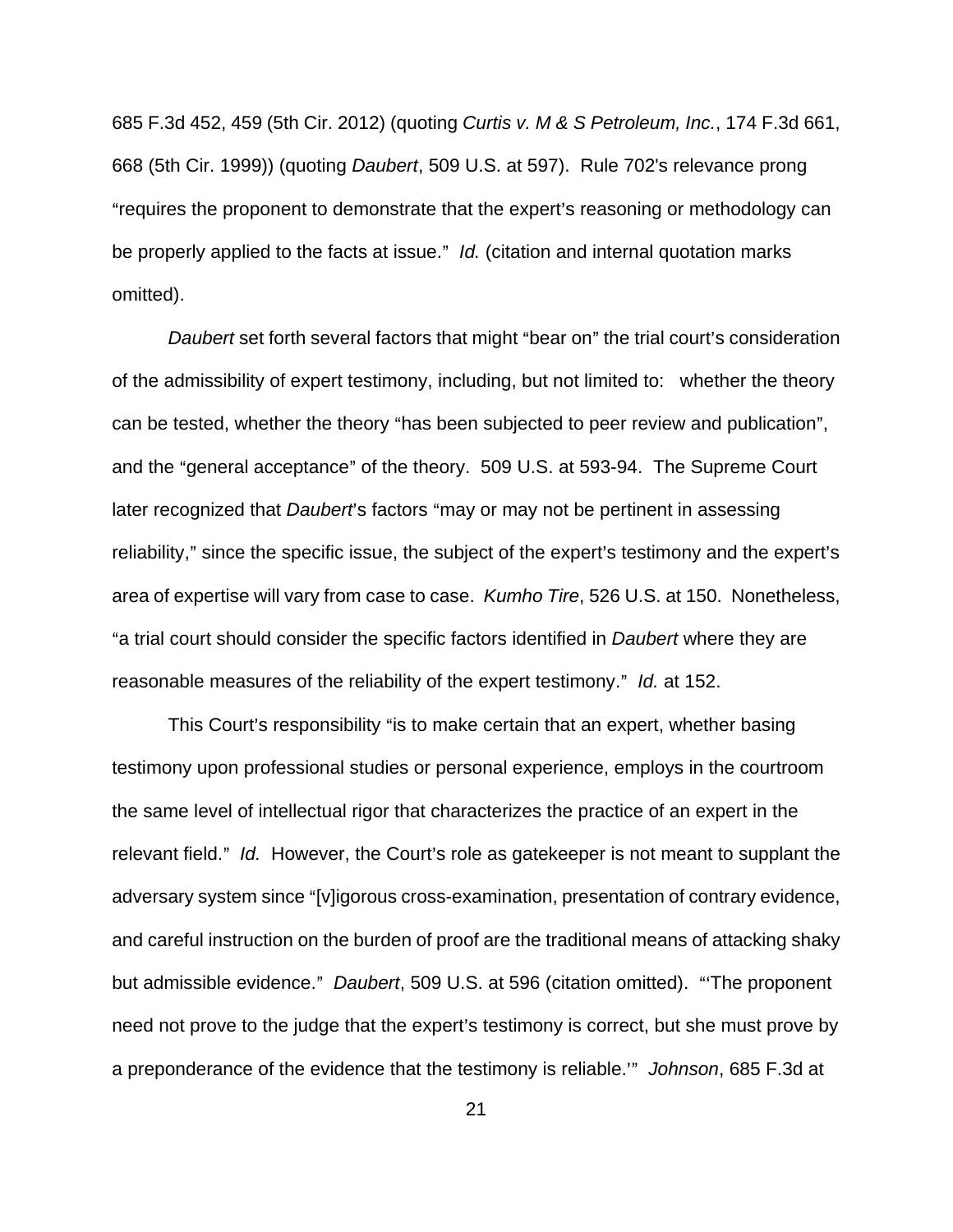459 (quoting Moore v. Ashland Chem., Inc., 151 F.3d 269, 276 (5th Cir. 1998)). Although the court's focus should be on the expert's principles and methodology, as opposed to the conclusions they generate, "nothing in either Daubert or the Federal Rules of Evidence requires a district court to admit opinion evidence that is connected to existing data only by the ipse dixit of the expert." Gen. Elec. Co. v. Joiner, 522 U.S. 136, 146, 118 S. Ct. 512, 139 L. Ed. 2d 508 (1997). "The relevance and reliability of expert testimony turns upon its nature and the purpose for which its proponent offers it." United States  $v$ . Valencia, 600 F.3d 389, 424 (5th Cir. 2010), cert. denied, 131 S. Ct. 285 (2010).

## **2. Analysis**

 Classic contends that Neal's original opinion that the installer failed to screw the threaded pipe into the coupler properly is inadmissible under Rule 702 because it is based on insufficient and/or erroneous information. Classic asserts that photographs of the light fixture taken immediately after it fell show the coupler still attached to the threaded pipe. Further, Neal did not see those photographs before he prepared his Inspection Report [103-1].

 Pace contends that whether or not Neal agrees with Classic's experts as to the specific point of failure in the light fixture's various components does not render his original findings erroneous. According to Pace, "it does not matter which of the three (3) connections came apart" since Neal's opinion is that the installer should have tightly secured all of the connections. (Pace Memo. in Opp. [160] at p. 14.) Pace also appears to argue that Neal's initial belief as to the point of separation in the light fixture is supported by the deposition testimony of Robert Brewer.

The Court agrees that any dispute Neal may have with Classic's experts as to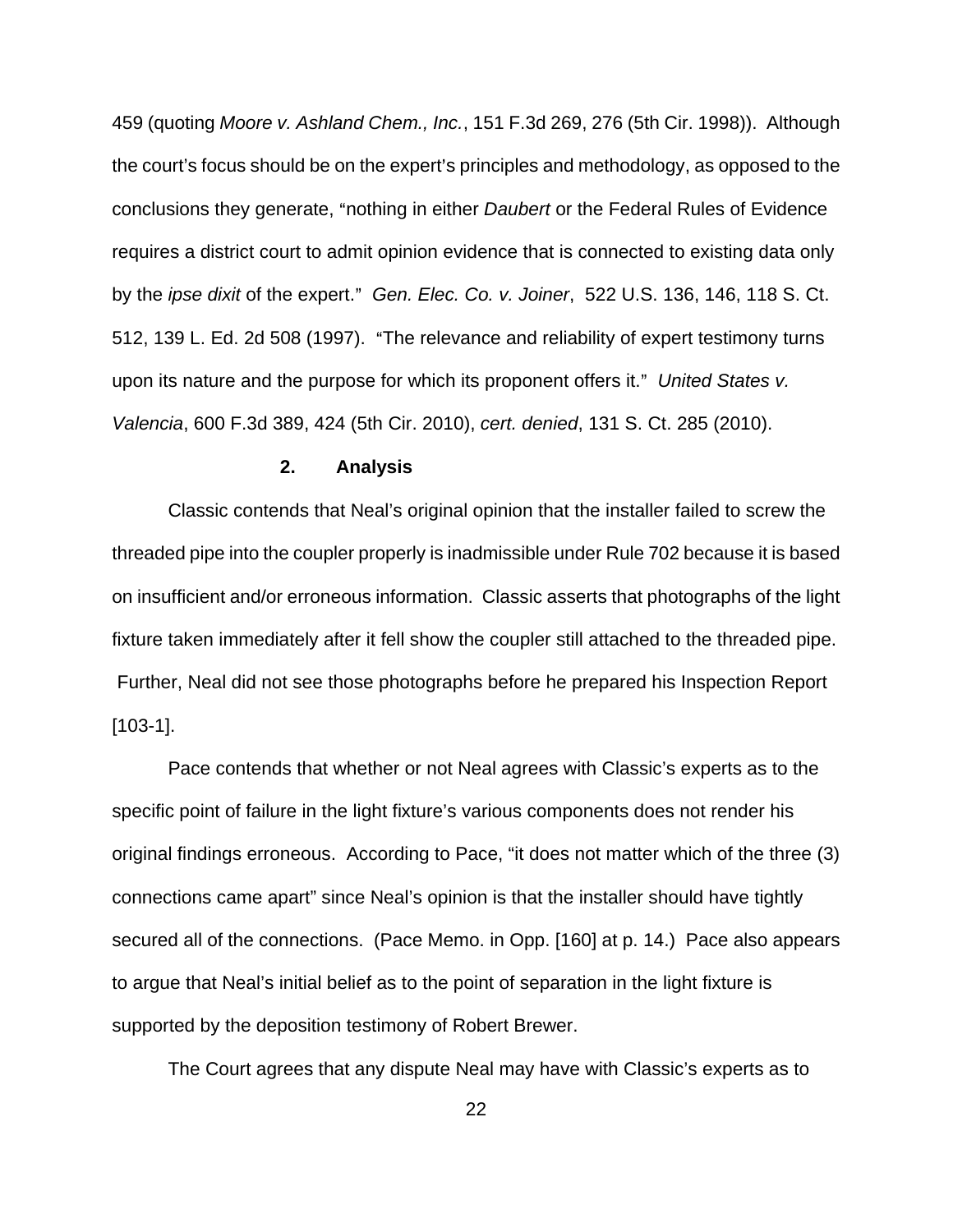which of the light fixture's connections failed does not render his original opinions erroneous. The problem for Pace, however, is that Neal's original Inspection Report [103-1] only mentions one specific connection in the subject light fixture that the installer failed to properly secure. "[I]t is my opinion that the threaded pipe had not been properly screwed into the coupler." (Inspection Report [103-1] at p. 4.) This opinion was clearly based on Neal's observation approximately two (2) years after the subject incident that "the coupling was still in the ceiling, but the threaded pipe fell along with the globe . . . ." (Inspection Report [103-1] at p. 2.) At his deposition, Neal acknowledged that a photograph taken before his inspection showed the coupler still attached to the threaded pipe. (Neal Depo. [151-8] at 79:14-19.) In light of this photograph, Neal testified that it was no longer his opinion that the threaded pipe came loose from the coupling (Neal Depo. [151-8] at 78:10-15); that his original opinion as to the point of failure in the light fixture was possibly based on incorrect information (Neal Depo. [151-8] at 79:20-24); and that his original report should have been changed (Neal Depo. [151-8] at 81:15-19). Pace's counsel even stipulated "that the fixture came loose at the coupling instead of the threaded pipe coming loose from the coupling" in light of the photograph. (Neal Depo. [151-8] at 81:3-12.) This stipulation was binding on Pace, $^8$  and it is too late for Pace, her counsel or Neal to go back and again contend that the light fixture might have fallen because the threaded pipe came loose from the coupling. $9$ 

 $8$  It is well settled under Mississippi law that an attorney has the authority to bind his client to stipulations or admissions of fact. See, e.g., Pace v. Fin. Sec. Life of Miss., 608 So. 2d 1135, 1138 (Miss. 1992); Lane v. Woodland Hills Baptist Church, 285 So. 2d 901, 905 (Miss. 1973).

<sup>&</sup>lt;sup>9</sup> Pace's reliance on Brewer's deposition testimony in support of Neal's original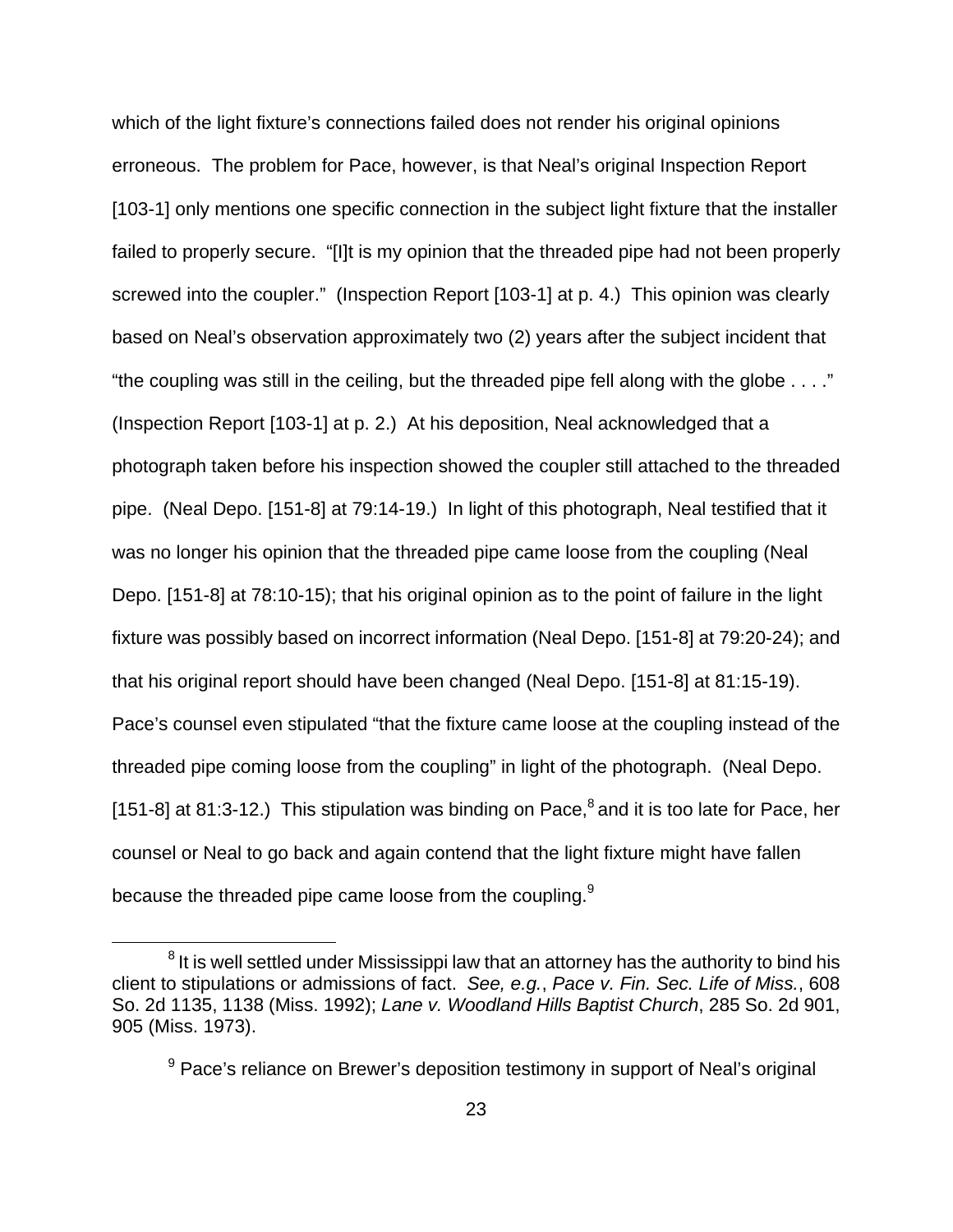"When an expert opinion is not supported by sufficient facts to validate it in the eyes of the law, or when indisputable record facts contradict or otherwise render the opinion unreasonable, it cannot support a jury's verdict." Brooke Group Ltd. v. Brown & Williamson Tobacco Corp., 509 U.S. 209, 242, 113 S. Ct. 2578, 125 L. Ed. 2d 168 (1993). "Expert evidence based on a fictitious set of facts is just as unreliable as evidence based upon no research at all." Guillory v. Domtar Indus. Inc., 95 F.3d 1320, 1331 (5th Cir. 1996). Further, "an opinion based totally on incorrect facts will not speak to the case at hand and hence will be irrelevant." Id. (citing Christopherson v. Allied-Signal Corp., 939 F.2d 1106, 1114 (5th Cir. 1991)). In conjunction with these premises, courts routinely reject expert opinions based on incorrect factual bases. See, e.g., Paz v. Brush Engineered Materials, Inc., 555 F.3d 383, 388-89 (5th Cir. 2009) (affirming the district court's exclusion of expert testimony based on a false assumption); Kemp v. Biolab, Inc., 1:04cv478, 2005 WL 1595669, at \*7 (S.D. Miss. June 22, 2005) (finding an expert's opinion to be "unreliable because there are simply no facts to support it"); Davis v. Ashcroft, No. 01-331, 2003 WL 25665777, at \*1 (D.D.C. Aug. 19, 2003) (excluding expert testimony based on incorrect data).

 The photograph showing parts of the light fixture that fell from Pace's ceiling, along with the deposition testimony of Pace, Pace's son, and Neal, and the stipulation of Pace's counsel at Neal's deposition, establish that the coupler was still attached to the threaded

opinion is misplaced. Brewer's deposition took place months before Pace's counsel's stipulation. Thus, Pace cannot contend that any new, previously unavailable information was disclosed at Brewer's deposition which could possibly negate the effect of the stipulation. Furthermore, Brewer's deposition testimony could be reasonably construed to mean that he unscrewed and replaced the threaded pipe and coupler together as one unit in changing out the light fixture from Pace's closet to her bathroom.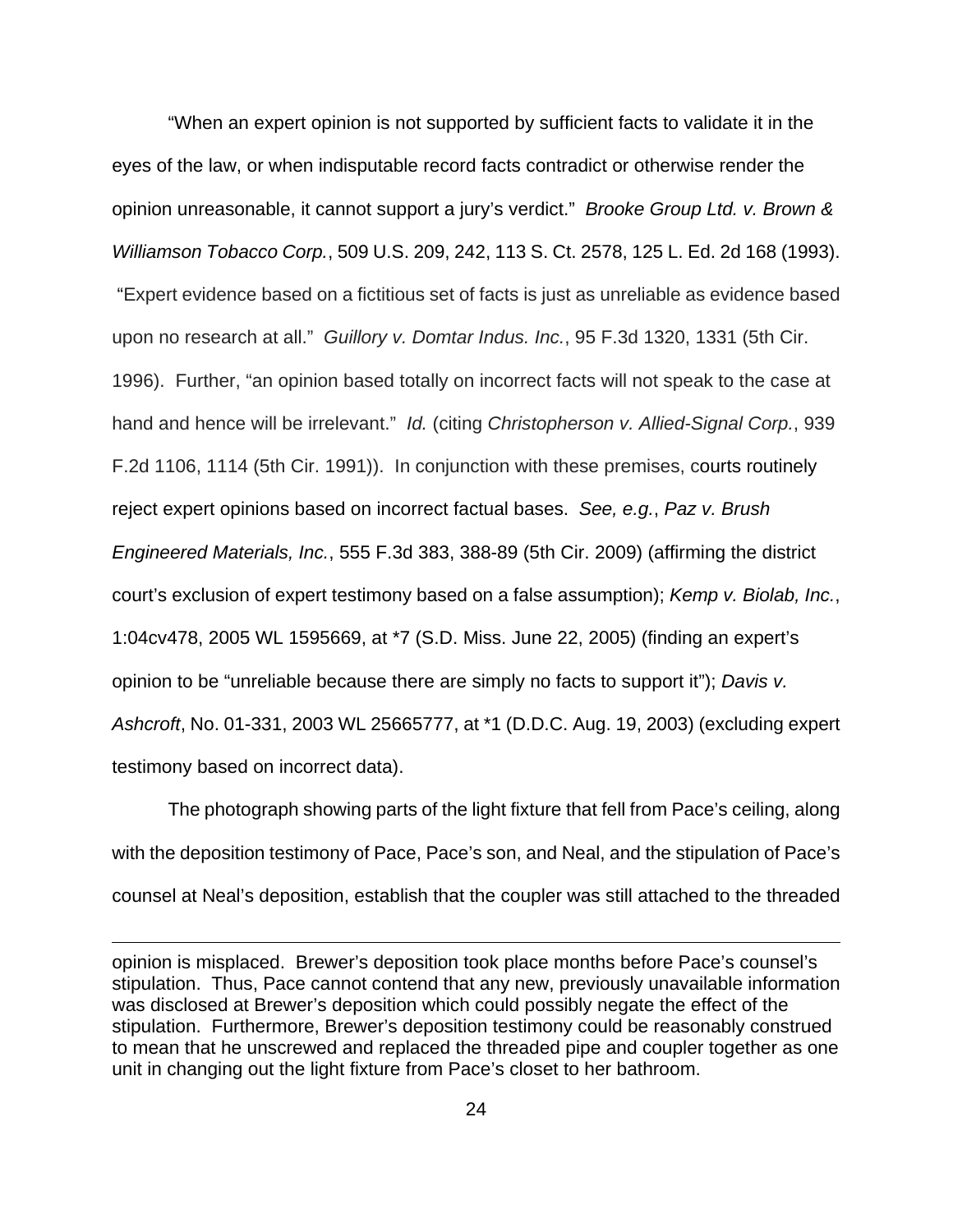pipe after the fixture fell. Neal's original breach and causation opinions were based on a different, incorrect assumption: that the coupler remained in the ceiling after the light fixture fell. (Inspection Report [103-1] at p. 2.) Neal's original opinions are "unreliable" and "irrelevant" (and thus inadmissible under Rule 702), since they were based on this erroneous assumption. Guillory, 95 F.3d at 1331. Pace has fallen far short of proving by a preponderance of the evidence that Neal's original breach and causation opinions are reliable, and this Court will not set a precedent by accepting an opinion in an expert's report that the expert later abandoned at deposition and acknowledged "should have [been] changed". (Neal Depo. [151-8] at 81:15-19).

### **C. Conclusion**

Brewer and Classic's Motion in Limine [151] is denied to the extent it seeks the exclusion of James R. Neal's opinions expressed at his deposition and in his Supplemental Report [147-1] on the basis of untimeliness. The Motion in Limine is granted under Rule 702 to the extent it seeks the exclusion of Neal's original opinion that the light fixture fell because the threaded pipe was not properly screwed into the coupler.

#### **II.** Martha Pace's Motion to Strike Supplement [169]

Pace contends that Classic's Supplement [164] to Motion for Summary Judgment and Rebuttal Memorandum [165] improperly raise new arguments and facts in support of summary judgment well past the motion deadline. The arguments in Classic's Rebuttal Memorandum [165] which could be considered new are in response to Pace's invocation of the doctrine of res ipsa loquitur in opposition to summary judgment. The pleadings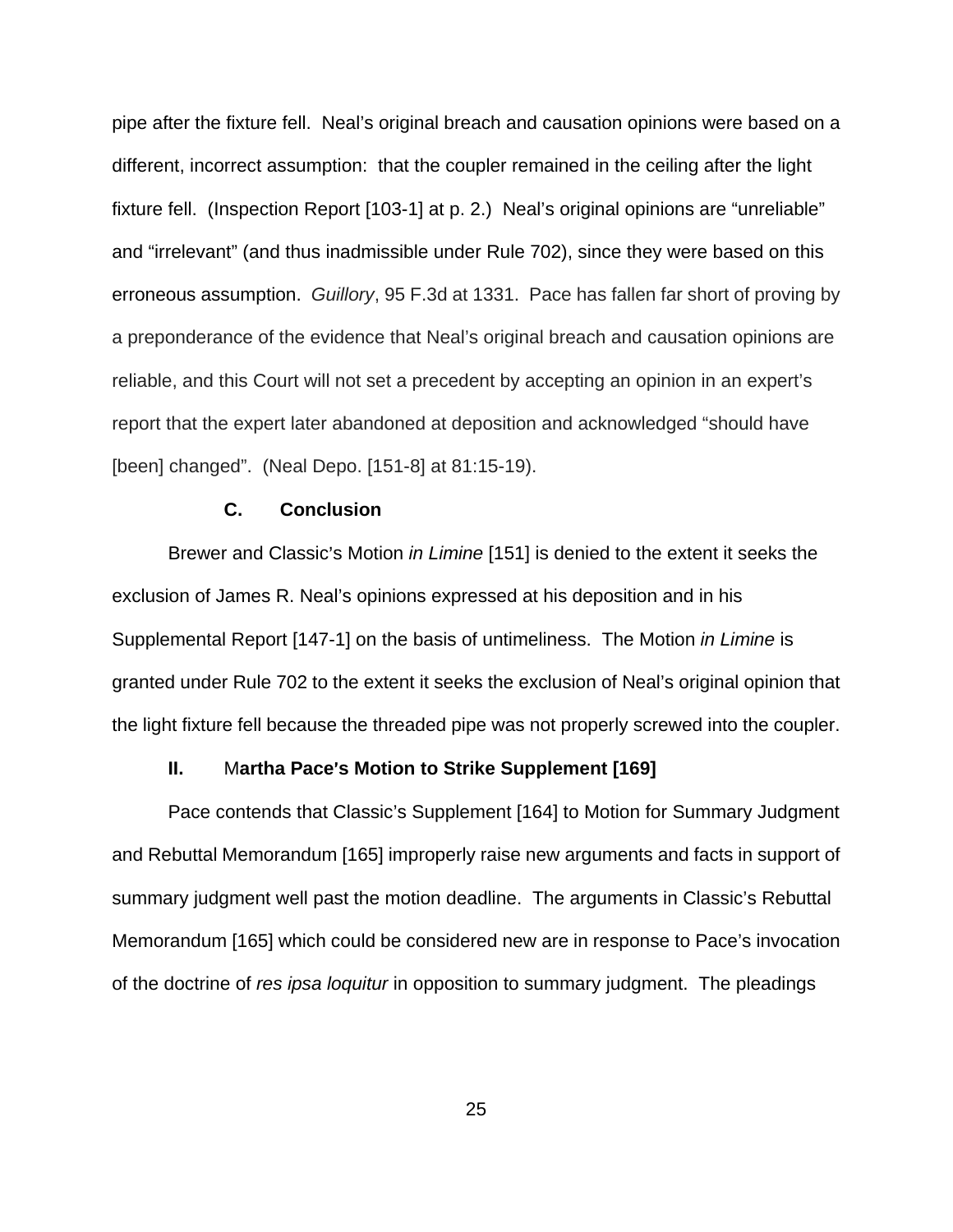setting forth Pace's crossclaims<sup>10</sup> do not explicitly or implicitly invoke this doctrine. Classic was entitled to address Pace's reliance on res ipsa loquitur in its Rebuttal Memorandum [165] since it does not appear that Pace raised this issue until she filed her Response [161] to the Motion for Summary Judgment.

Classic's Supplement [164] presents exhibits, such as excerpts from Brewer's deposition and Defendants' Designation of Experts, in further support of summary judgment. Classic's Rebuttal Memorandum [165] references the exhibits in addressing Pace's reliance on res ipsa loquitur. Pace does not contend that Classic failed to produce the materials attached as exhibits to the Supplement prior to the discovery deadline. Classic was also entitled to rely on documents disclosed during discovery in addressing Pace's invocation of the doctrine of res ipsa loquitur in opposition to summary judgment.

 For the preceding reasons, Martha Pace's Motion to Strike Supplement [169] is not well taken and is denied.

## **III. Classic's Motion for Summary Judgment on Crossclaims [149]**

## **A. Standard of Review**

Federal Rule of Civil Procedure 56 provides that "[t]he court shall grant summary judgment if the movant shows that there is no genuine dispute as to any material fact and the movant is entitled to judgment as a matter of law." Fed. R. Civ. P. 56(a). "Where the burden of production at trial ultimately rests on the nonmovant, the movant must merely demonstrate an absence of evidentiary support in the record for the nonmovant's case." Cuadra v. Houston Indep. Sch. Dist., 626 F.3d 808, 812 (5th Cir. 2010) (citation and internal quotation marks omitted), cert. denied, 131 S. Ct. 2972 (2011). The nonmovant

<sup>&</sup>lt;sup>10</sup> (See Answer [6]; Third Party Complaint [54].)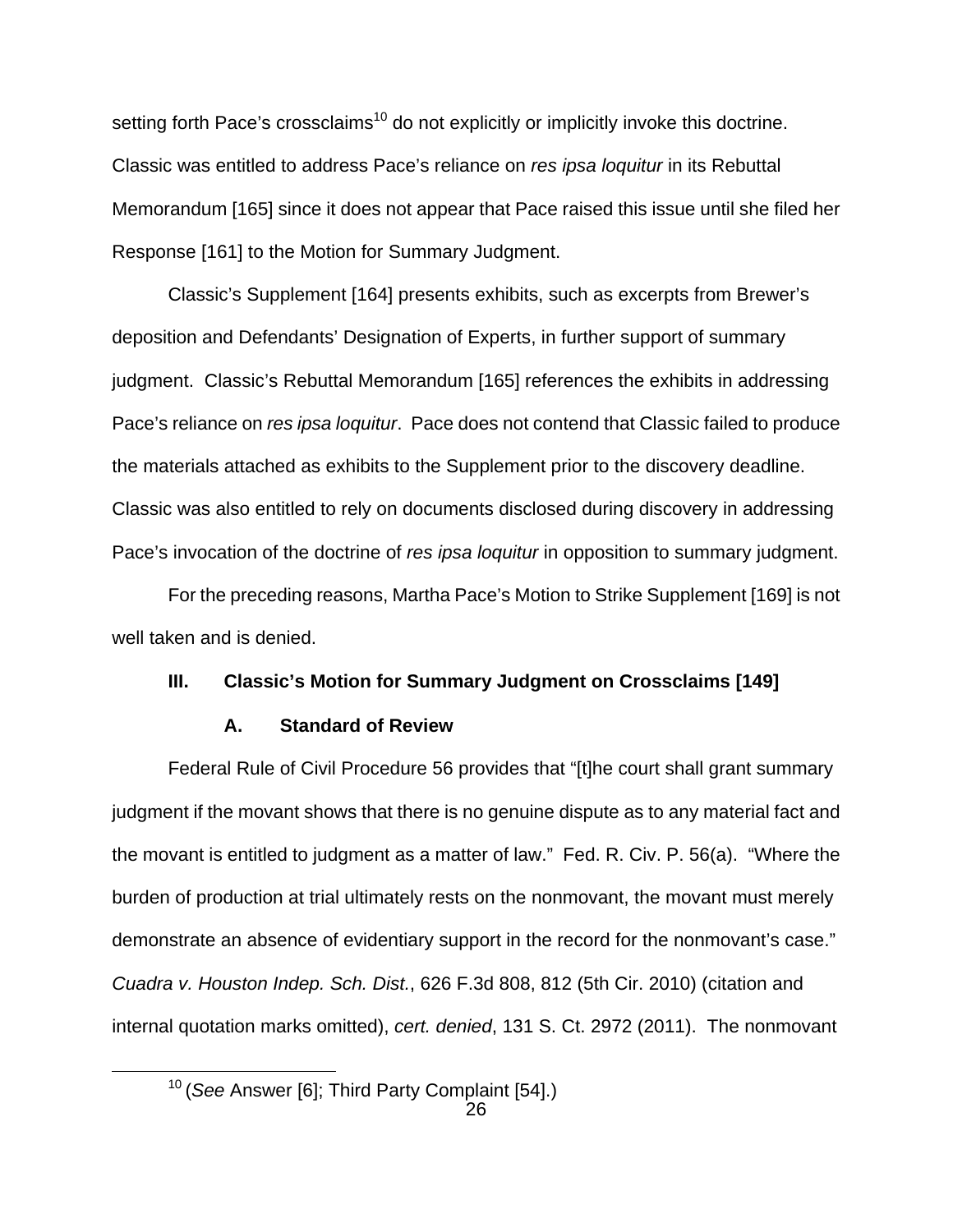"must come forward with specific facts showing that there is a genuine issue for trial." Id. "An issue is material if its resolution could affect the outcome of the action."" Sierra Club, Inc. v. Sandy Creek Energy Assocs., L.P., 627 F.3d 134, 138 (5th Cir. 2010) (quoting Daniels v. City of Arlington, Tex., 246 F.3d 500, 502 (5th Cir. 2001)). "An issue is 'genuine' if the evidence is sufficient for a reasonable jury to return a verdict for the nonmoving party." Cuadra, 626 F.3d at 812.

 The Court is not permitted to make credibility determinations or weigh the evidence. Deville v. Marcantel, 567 F.3d 156, 164 (5th Cir. 2009). When deciding whether a genuine fact issue exists, "the court must view the facts and the inferences to be drawn therefrom in the light most favorable to the nonmoving party." Sierra Club, Inc., 627 F.3d at 138. However, "[c]onclusional allegations and denials, speculation, improbable inferences, unsubstantiated assertions, and legalistic argumentation do not adequately substitute for specific facts showing a genuine issue for trial." Oliver v. Scott, 276 F.3d 736, 744 (5th Cir. 2002). Summary judgment is mandatory "'against a party who fails to make a showing sufficient to establish the existence of an element essential to that party's case, and on which that party will bear the burden of proof at trial.'" Brown v. Offshore Specialty Fabricators, Inc., 663 F.3d 759, 766 (5th Cir. 2011), cert. denied, 132 S. Ct. 2103 (2012) (quoting Celotex Corp. v. Catrett, 477 U.S. 317, 322, 106 S. Ct. 2548, 91 L. Ed. 2d 265 (1986)).

## **B. Analysis**

 Classic argues that summary judgment is appropriate because James R. Neal's opinions are the only evidence Pace has offered on the negligence elements of breach and causation and, pursuant to the Motion in Limine [151], Pace should not be allowed to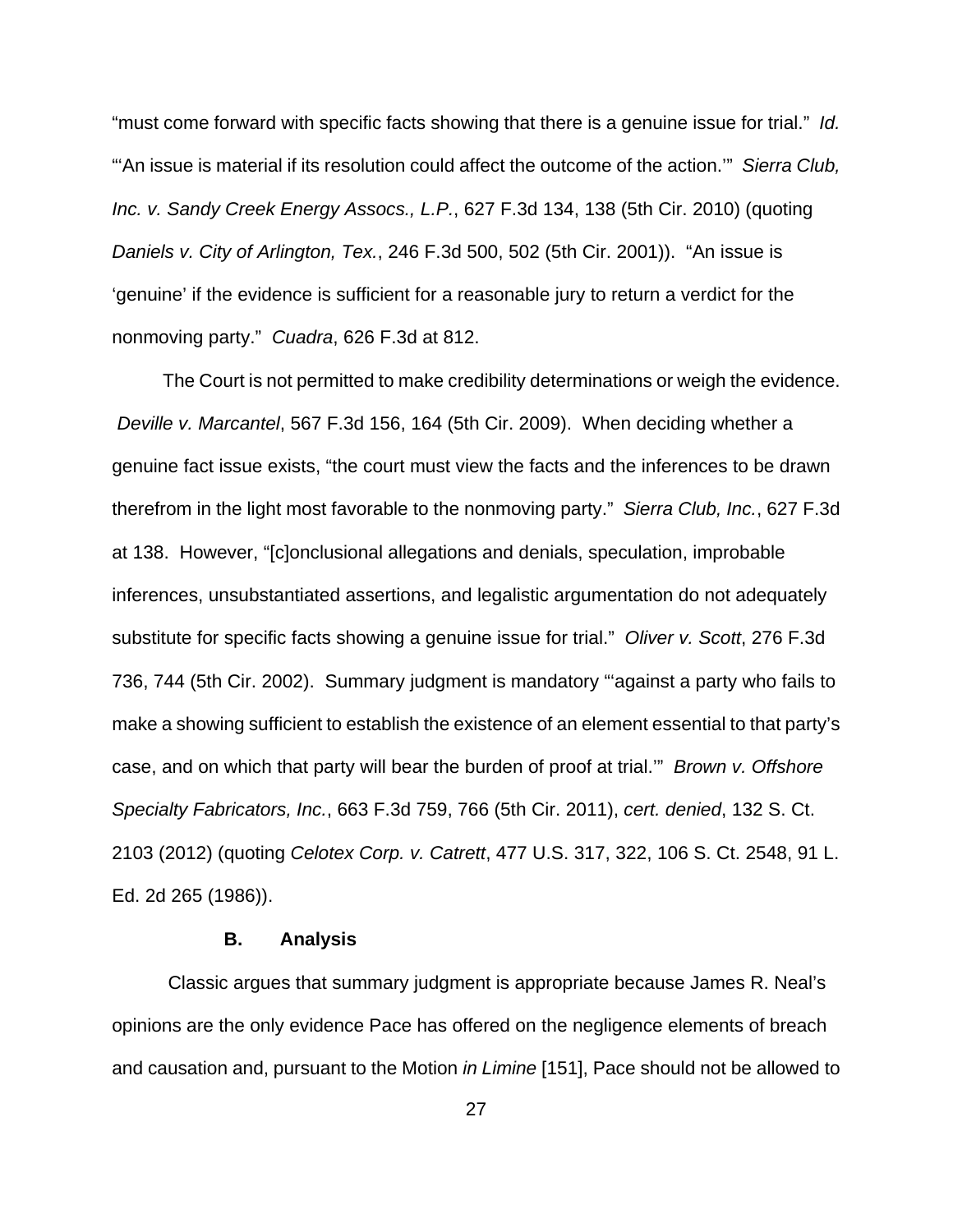utilize Neal's opinions in support of her claims. As detailed above, the Court has determined that Neal's breach and causation opinions stated in his Inspection Report [103-1] should be excluded under Federal Rule of Evidence 702. Thus, the Court will not credit Pace with those opinions in considering the Motion for Summary Judgment. Although Classic moved to exclude Neal's breach and causation opinions stated in his deposition testimony and Supplemental Report [147-1] on the basis of untimeliness as opposed to Rule 702, the Court will consider the reliability of those opinions in its summary judgment analysis given its gatekeeping obligation under *Daubert*. "The ability of a district court to evaluate expert testimony sua sponte and exclude such testimony where appropriate has been recognized by several courts." Brenord v. Catholic Med. Ctr., 133 F. Supp. 2d 179, 188 n.4 (E.D.N.Y. 2001) (citing Kirstein v. Parks Corp., 159 F.3d 1065, 1067 (7th Cir. 1998)) ("we have not required that the *Daubert* inquiry take any specific form and have, in fact, upheld a judge's sua sponte consideration on the admissibility of expert testimony) (other citations omitted); see also Miller v. Baker Implement Co., 439 F.3d 407, 413 (8th Cir. 2006) (concluding that the district court "did not abuse its discretion by undertaking a sua sponte *Daubert* analysis" where the parties had addressed Daubert in earlier filings and the expert's report was before the district court). $11$ 

## **1. Negligence**

 $\overline{a}$ 

Pace alleges that Brewer and/or Classic "negligently and improperly installed" the

<sup>&</sup>lt;sup>11</sup> Classic's Motion *in Limine* [151] addresses *Daubert*, and Neal's breach and causation opinions stated in his deposition testimony [151-8, 159-4] and Supplemental Report [147-1] are in the record.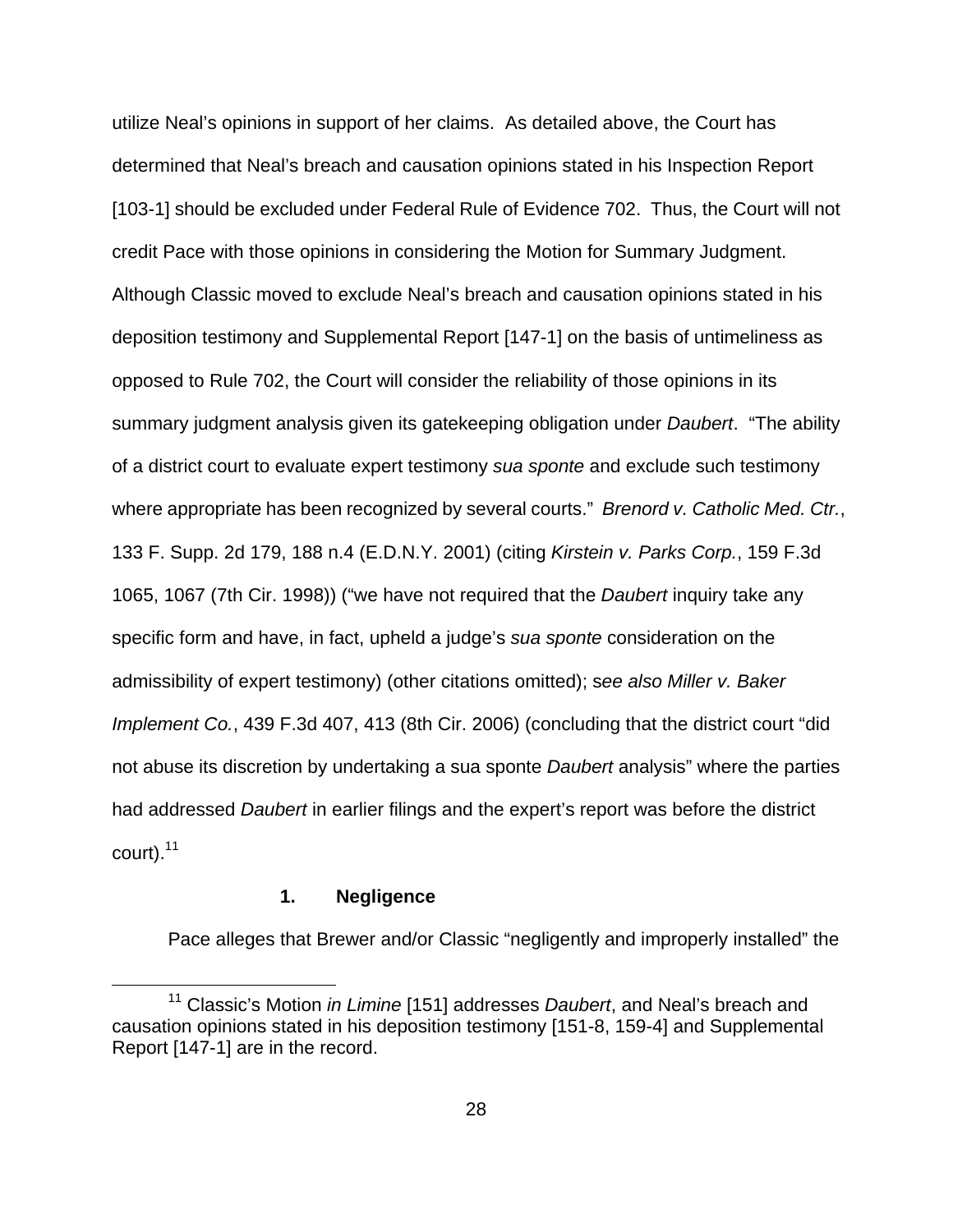subject light fixture. (See Answer [6] at p. 9; Third Party Complaint [54] at ¶ 7.) "A negligence claim has four elements: duty, breach of duty, causation, and damages." Ladner v. Holleman, 90 So. 3d 655, 659 (¶ 13) (Miss. Ct. App. 2012) (citing Price v. Park Mgmt., Inc., 831 So. 2d 550, 551 (¶ 5) (Miss. Ct. App. 2002) (citing Carpenter v. Nobile, 620 So. 2d 961, 964 (Miss. 1993)). Classic does not contend that Pace lacks evidence to show that Brewer and/or Classic owed a duty to install the light fixture properly. Thus, a jury issue exists as to the first essential element of Pace's negligence claim.<sup>12</sup>

Classic contends that without Neal's testimony, Pace "has produced no evidence whatsoever to support the essential elements of breach or causation." (See Classic's Memorandum Brief [150] at p. 4.) In response, Pace argues "that in addition to the expert testimony of Mr. Neal on the causation issue, the doctrine of res ipsa loquitur would apply." (See Pace Memo. In Opp. to SJ [162] at p. 2.) Res ipsa loquitur "is simply one form of circumstantial evidence" that allows negligence to be inferred in certain factual settings. Gray v. BellSouth Telecomms., Inc., 11 So. 3d 1269, 1272 (¶ 11) (Miss. Ct. App. 2009) (emphasis added and citations omitted). In raising the res ipsa loquitur doctrine, Pace has essentially conceded that outside of Neal's testimony, no *direct* evidence exists to support the breach and causation elements of her negligence claim. Thus, the Court must examine Neal's opinions which have not been previously excluded to determine if they create a fact issue precluding a grant of summary judgment. Pace's res ipsa loquitur

 $12$  Classic has also not requested summary judgment on the basis of an independent contractor defense. In fact, Classic and Brewer assume arguendo for the purposes of summary judgment "that one of them installed the light fixture." (See Rebuttal Memorandum [165] at p. 6 n.3.) Therefore, the Court will not determine whether as a matter of law the light fixture was installed by an independent contractor or employee of Classic.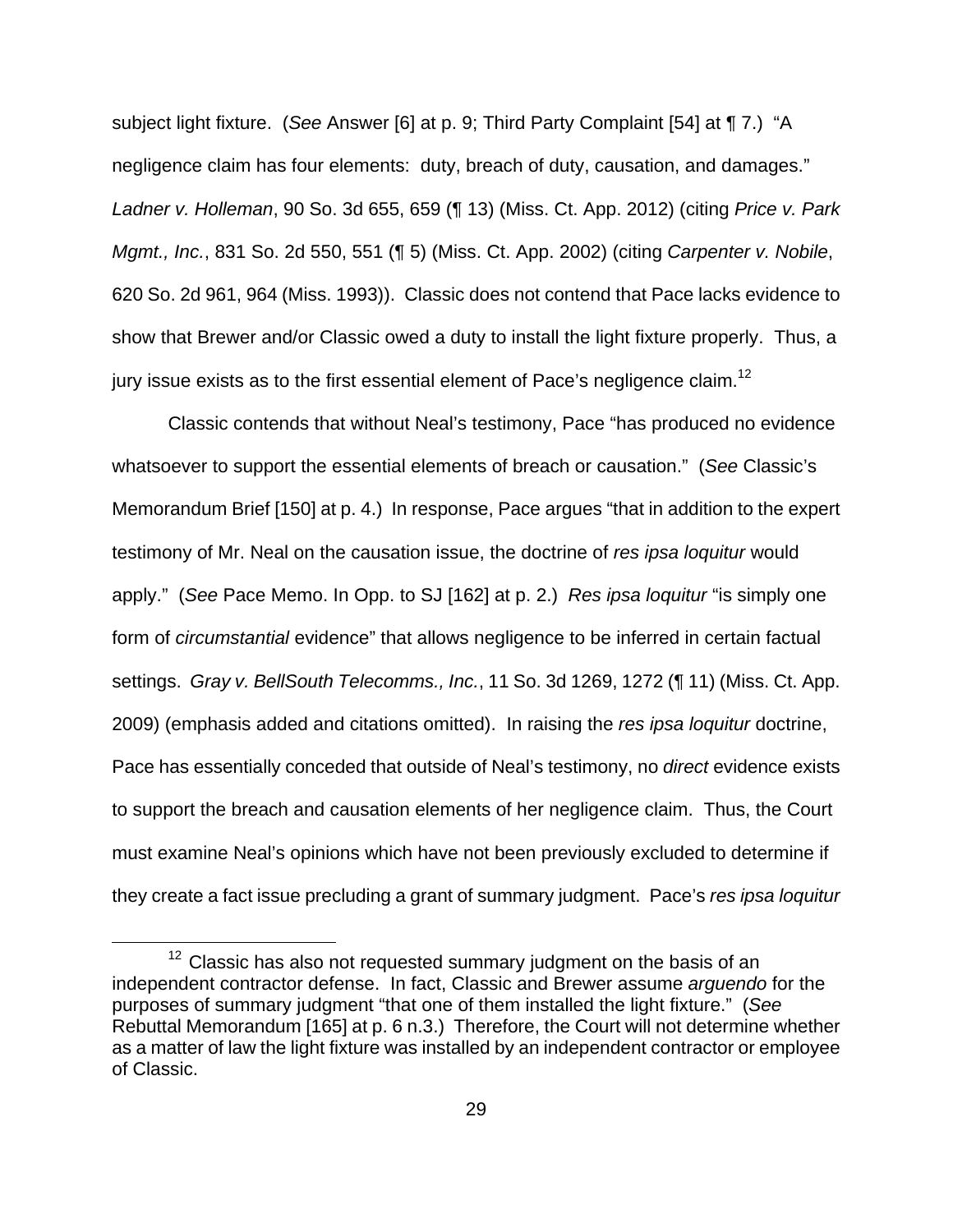argument will be addressed in a subsection section of this opinion.

At deposition, Neal offered the following testimony which, broadly construed, could

be said to touch upon the issues of breach and causation:

- A. It was - when I got this, of course, it had to come - it had to come from there, you know. It wasn't nothing else there, you know. Okay. But regardless of how it came apart, it wasn't put up right.
- Q. But why do you say that?
- A. Because it came apart. It fell.

(Neal Depo. [151-8] at 78:22-79:3.) Along similar lines, Neal's Supplemental

Report offers the following:

Regardless of whether the light fixture in the Pace home came apart where the long threaded pipe screws into the coupler as I originally thought, or whether the coupler came loose from the short threaded pipe, or whether the short threaded pipe came loose from the hex nut, my opinion is the same, that the installer should have double checked all of those connections and made sure they were tight and secure prior to fastening the fixture to the ceiling. The installer's failure to make sure all of those connections were secure is the reason the subject light fixture fell from the ceiling and hit Mrs. Pace on the head, and that failure is a violation of the standard of care expected of a reasonably prudent electrician and light installer.

(Supplemental Report [147-1] at pp. 2-3.) Several authorities are instructive in

determining whether these opinions preclude a grant of summary judgment in Classic's

favor. See Brown v. Parker-Hannifan Corp., 919 F.2d 308 (5th Cir. 1990); Buxton, 2007

WL 2254492; Rudd v. Montgomery Elevator Co., 618 So. 2d 68 (Miss. 1993); Rogers v.

Barlow Eddy Jenkins P.A., 22 So. 3d 1219 (Miss. Ct. App. 2009).

In *Brown*, the plaintiff brought suit after sustaining injuries while pressure testing oil

field equipment. 919 F.2d at 309. Plaintiff alleged that his injuries were caused either by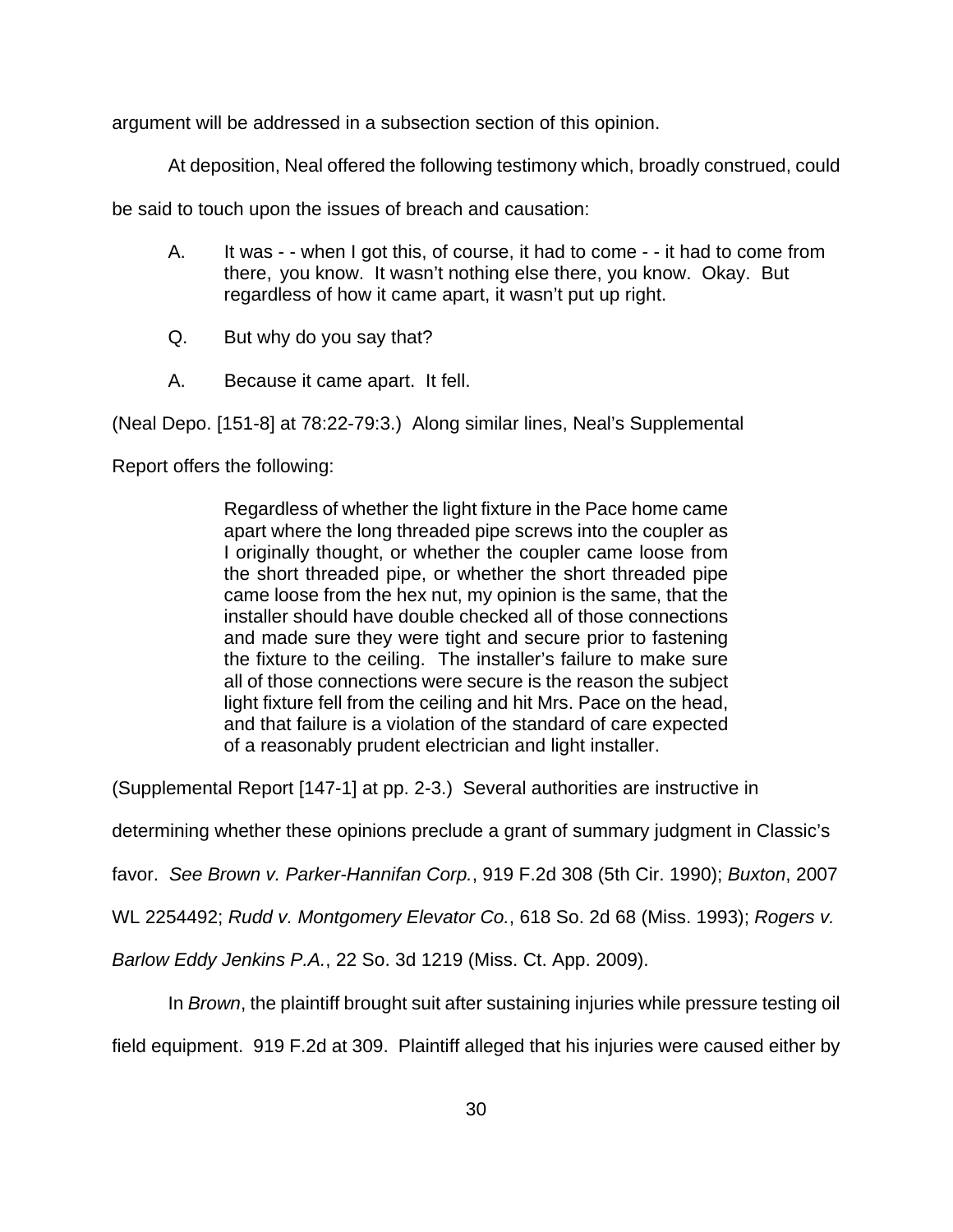a defect in a quick release coupling manufactured by the defendant, or by the defendant's failure to label the coupling's pressure rating. Id. The district court excluded the testimony of plaintiff's expert on the basis "that it was speculative and of no assistance to the trier of fact" and then granted defendant's motion for a directed verdict. Id. at 310-11. On appeal, the Fifth Circuit provided that the failure of the coupling, by itself, did not result in liability. "Sooner or later, all mechanical parts wear out and fail. To recover from . . . [the defendant, plaintiff] had to show not only that the coupling failed but also that a defect in the coupling, or the failure to label the coupling with its pressure rating, caused the failure." Id. at 310. The Fifth Circuit found that the trial court properly excluded the testimony of Plaintiff's expert because he admitted at deposition that "corrosion, abuse, or normal wear and tear could have caused the [coupling's] failure" and this explained the failure just as well as the expert's negligence theories. Id. at 312. "Without some basis to establish that one of . . . [the expert's] theories is the most likely cause of the failure on this occasion, his testimony amounts to speculation and is of no assistance to the jury." Id. The district court's decision to grant a directed verdict was affirmed. Id.

 In Buxton, plaintiff filed a products liability action alleging that her daughter suffered a heart attack and stroke as a result of using an over-the-counter cough suppressant. 2007 WL 2254492, at \*1. One of plaintiff's experts, Dr. Ramsey, submitted three affidavits during the course of proceedings. Id. at \*3-4. Defendants moved for summary judgment and the plaintiff had to "produce admissible expert testimony that she had a stroke" in order to defeat the motion. Id. at \*9. Defendants argued that Dr. Ramsey's opinion that plaintiff suffered a stroke was "conclusory ipse dixit, unsupported by any objective evidence in plaintiff's medical records, in contradiction to the opinions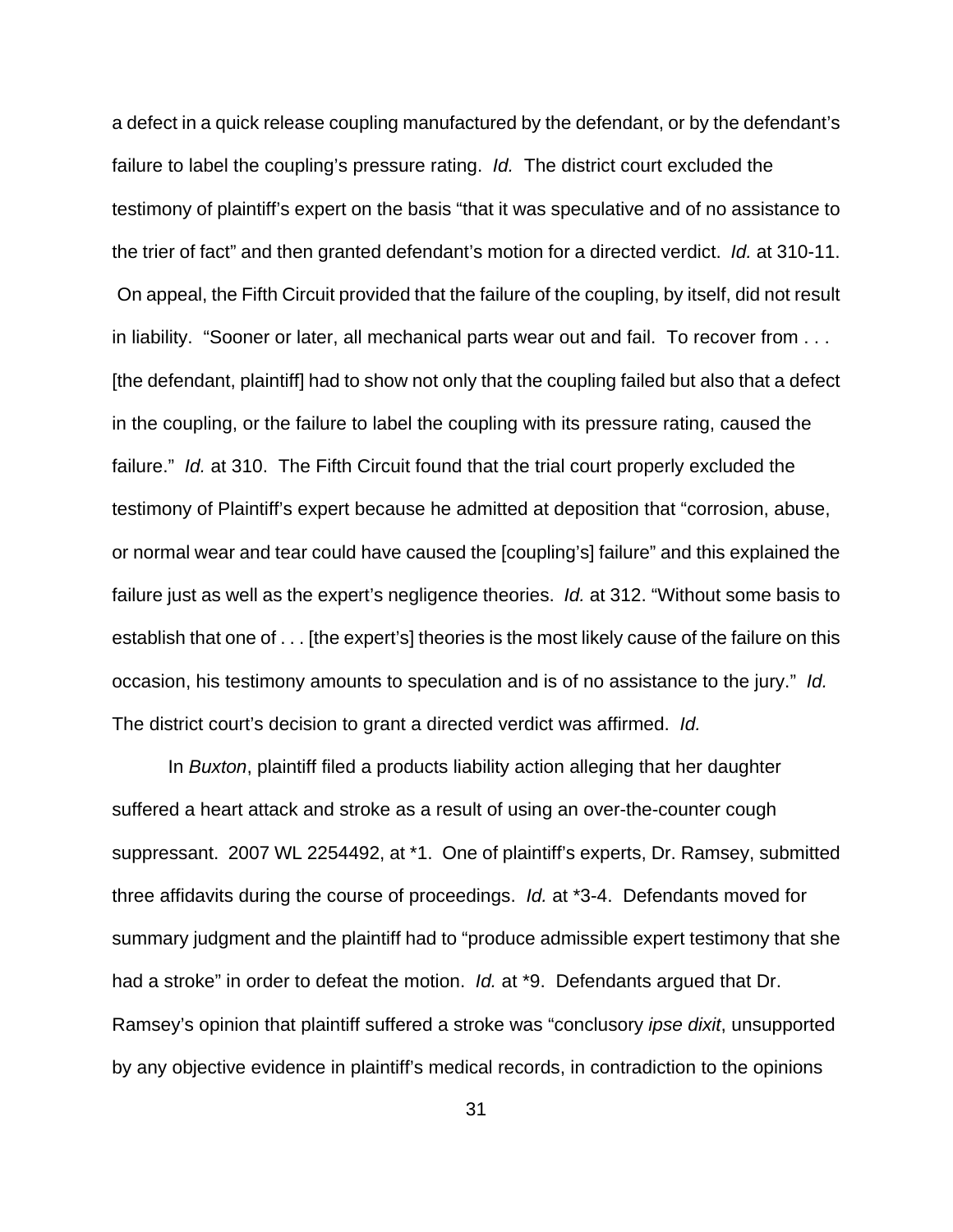and testimony of both of her treating physicians, and not scientifically valid or

reliable . . . ." Id. at \*10. The Court agreed. Dr. Ramsey did not identify any medical records that supported his theory and no other physician opined that plaintiff's brain injury resulted from a stroke. Id. at \*12. Further, Dr. Ramsey did not attempt to rule out cardiac arrest as the cause of injury in his first two affidavits and his changing opinion as to what exactly happened to the plaintiff over the course of his three affidavits underscored a lack of reliability. Id. at \*13-14. The Court thus excluded Dr. Ramsey's opinions under Rule 702 and granted summary judgment in favor of defendants. Id. at \*14.

The plaintiff in Rudd alleged personal injuries arising from an elevator malfunction. 618 So. 2d at 69. The trial court granted defendant's motion for a judgment notwithstanding the verdict, finding that Plaintiff's proposed elevator expert did not qualify as an expert under Mississippi Rule of Evidence 701 or 702. Id. at 72. The sole issue before the Mississippi Supreme Court was "whether there was sufficient evidence presented to make a jury issue that Montgomery negligently failed to properly inspect and maintain the elevator which caused it to malfunction . . . ." Id. The court provided the following in considering the issue:

All things mechanical are subject to breakdown upon occasion even with the best maintenance. To make a jury issue on liability in this case, it was incumbent upon Rudd to establish by competent evidence that Montgomery was somehow negligent in its maintenance and repair of the elevator and that this negligence caused it to malfunction that day.

Id. The testimony of Plaintiff's expert, that the elevator malfunction was caused by a misaligned roller which should have been obvious to the defendant's service mechanic, was based on speculation and conjecture and failed to create a jury issue. Id. at 72-73. Plaintiff's expert did not inspect the elevator until a year and a half following the accident,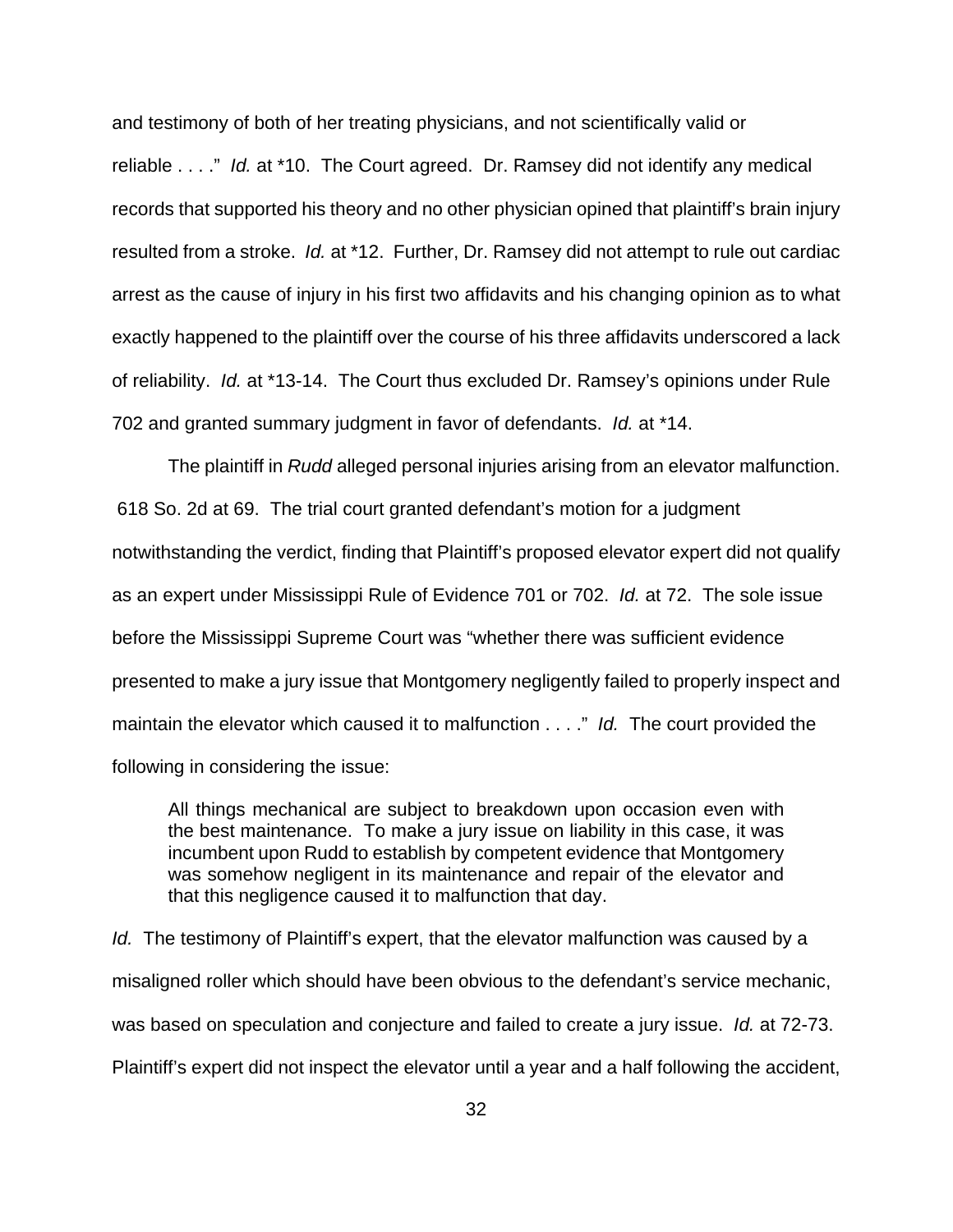and the defendant's service mechanic testified that he found the elevator rollers properly aligned on the date of the accident. Id. Although the service mechanic found a misalignment the day following the accident, only "pure speculation" supported the contention that the mechanic "somehow missed this the previous day." Id. at 73. Further, the elevator operated "smoothly without mishap for at least another eighteen to twenty hours." Id. Not only was Plaintiff's expert's testimony regarding the existence of the misalignment pure speculation, "even more speculative is that somehow it would not have occurred with even the best of maintenance." Id. The defendant's dismissal was affirmed. Id.

Rogers was a wrongful death action brought by the widow of Robert Gary Rogers. 22 So. 3d at 1220 (¶ 1). Rogers died after falling off a wall-mounted ladder at the Hinds County Youth Detention Center (the "Center"). Id. Plaintiff alleged that the Center's architects were negligent because they were responsible for the ladder's design, construction and placement, and the wall-mounted ladder did not meet the Occupational Safety and Health Administration's ("OSHA") specified dimensions. Id. at 1221 (¶ 5). Plaintiff offered the testimony of two expert witnesses, Dr. Hall and Dr. Shenefelt, to establish that the design and installation of the ladder caused Rogers' fall. Id. at 1223 ( 14). The trial court found plaintiffs' experts' opinions to be insufficient and granted summary judgment in favor of defendants. Id. at 1222 (¶ 8). The Mississippi Court of Appeals affirmed. *Id.* at 1220 (¶ 1). The court found Dr. Hall and Dr. Shenefelt's opinions to constitute "a mere guess, speculation, or conjecture on their part." Id. at 1223 (¶ 14). Dr. Hall testified that the ladder's condition more likely than not contributed to Rogers's fall, but he could not rule out "other things," such as Rogers's health, that might have caused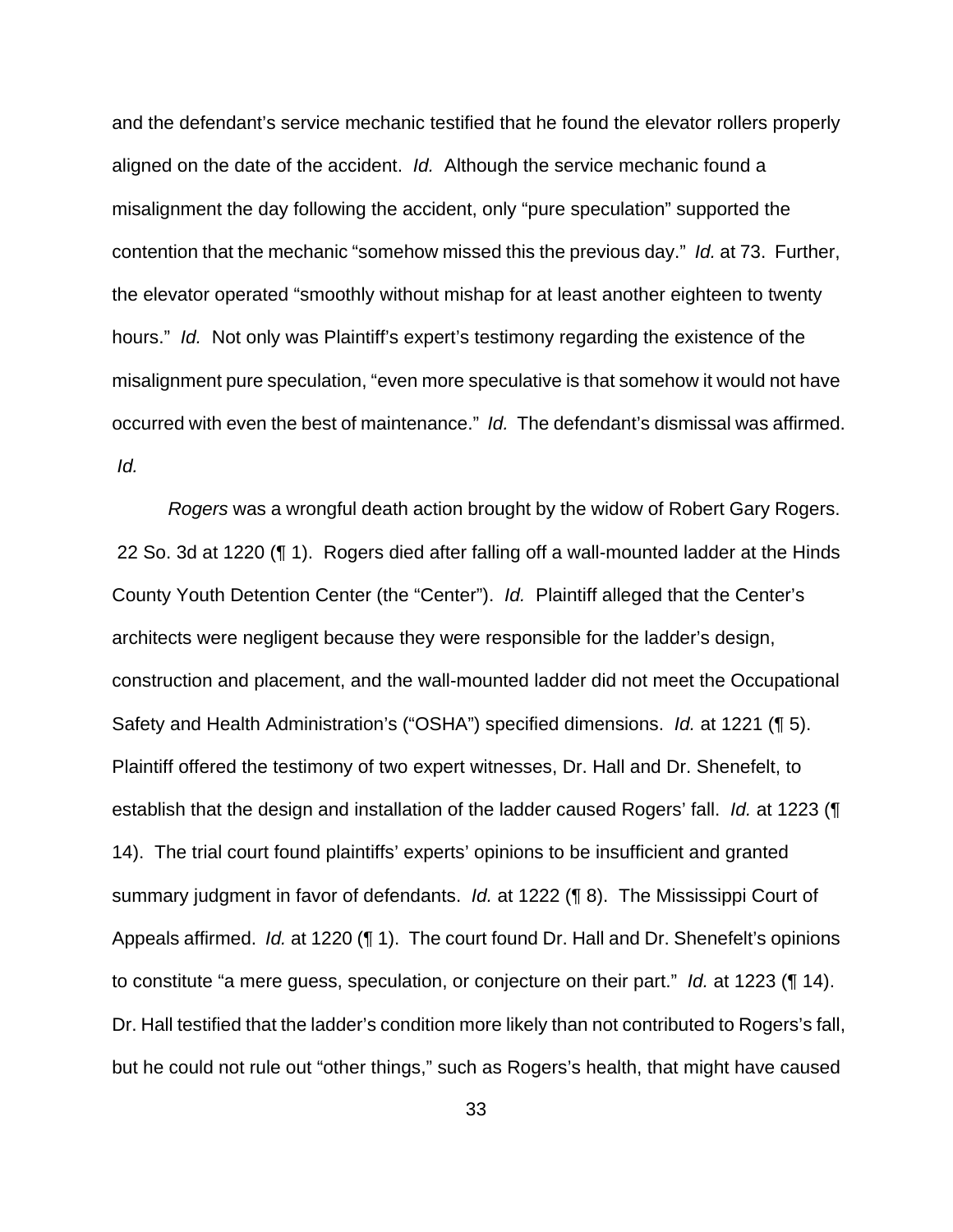him to fall. Id. at 1223-24 (¶¶ 15-16). Dr. Shenefelt similarly testified that circumstances other than the ladder's design, such as Rogers possibly suffering a stroke, could have caused him to fall. Id. at 1224 (¶ 17). Dr. Shenefelt felt that "cause and effect" were established by the fact that the ladder did not meet OSHA's design dimensions and since Rogers fell from the ladder. Id. at 1224 (¶ 18). The court held that without Dr. Hall and Dr. Shenefelt's "conclusory statements and speculation, there is no way to make the leap from the failure to meet OSHA's ladder dimensions to the proximate cause of Rogers's fall." Id. at 1225-26 (¶ 24).

 James R. Neal's opinions are similar in many aspects to the expert testimony at issue in Brown, Buxton, Rudd and Rogers. Analogous to the expert opinions in Brown and Rogers, Neal has provided that circumstances other than the alleged negligence of the light installer could have caused the light fixture to fall. (See Inspection Report [103-1] at p. 5.) ("[A]bsent an earthquake or tornado or similar event<sup>13</sup> the pipe is not going to turn enough to come loose from the coupler even if it is only hand tightened as long as it meets the '4 thread rule' which means 4 turns.") (emphasis added). Also like Dr. Shenefelt in Rogers, Mr. Neal presumes "cause and effect" as to breach and causation.

- Q. But why do you say . . . [regardless of how it came apart, it wasn't put up right<sup>1?</sup>
- A. Because it came apart. It fell.

(Neal Depo. [151-8] at 78:25-79:3.)

 $\overline{a}$ 

 $13$  The Court takes judicial notice of the fact that Hurricane Katrina significantly affected the Hattiesburg area shortly before Pace purchased the subject residence in Lamar County, Mississippi on September 2, 2005. (See Pace Memo. in Opp. to SJ [162] at p. 1.)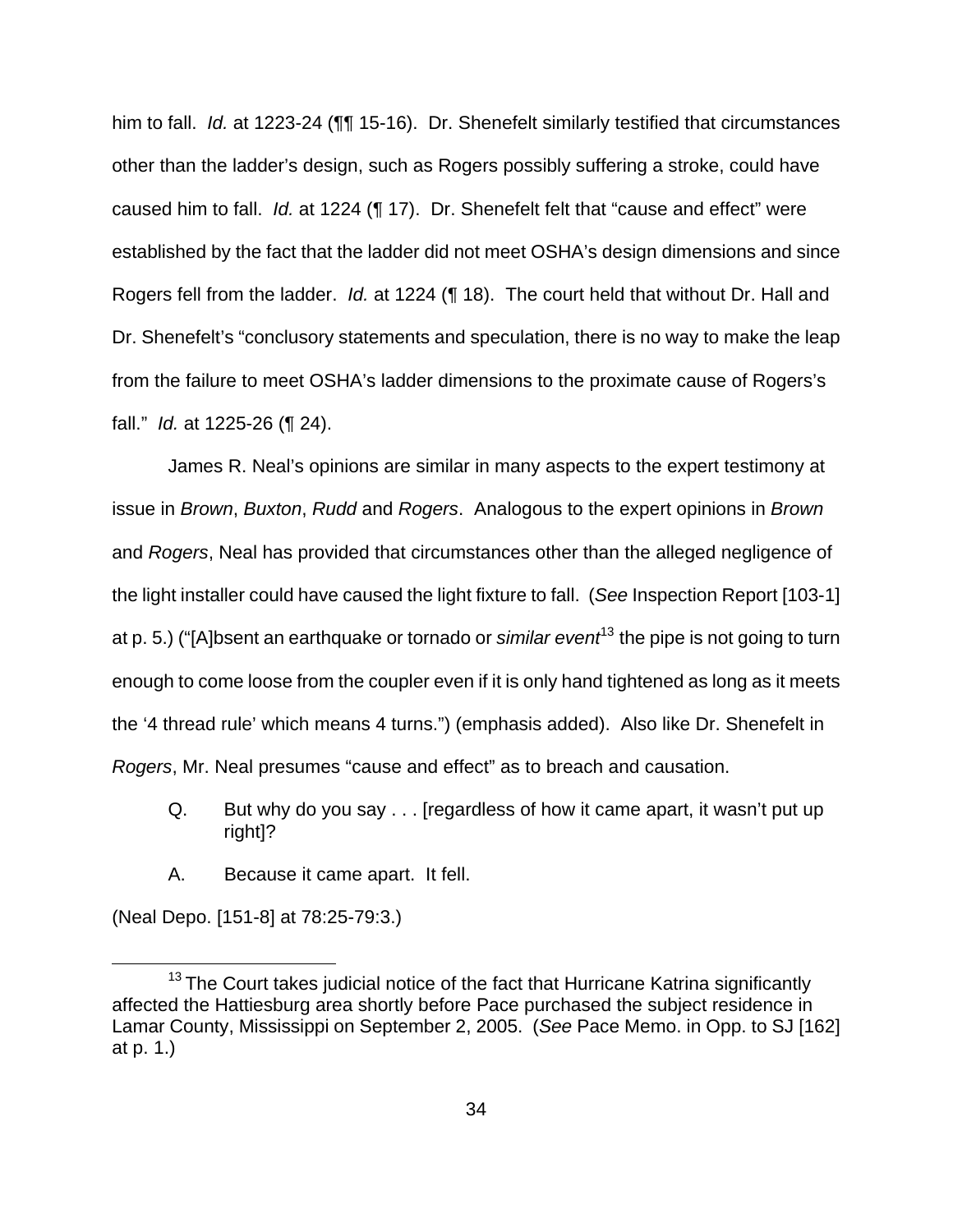Similar to Dr. Ramsey in *Buxton*, Neal's shifting opinions "as to what exactly happened to" the light fixture underscore a lack of reliability. 2007 WL 2254492, at \*14. "It is obvious from the pieces of the light fixture in the box, that the part of the light fixture that fell did so because the threaded pipe came loose from the coupling." (See Inspection Report [103-1] at p. 2.)

- Q. My only question right now is whether or not that sentence that you just read on page 2, the first sentence of the last paragraph of your opinion expressed on March 1st, 2012, is that still your opinion?
- A. No.

(Neal Depo. [151-8] at 78:10-15.) "[T]he hex nut that came apart, the thing that was loose that you got to make sure is tight before you put anything in it, had fell, not what she had gave me." (Neal Depo. [151-8] at 79:10-13.) "The coupling came loose." (Neal Depo. [151-8] at 82:14-15.) "Regardless of whether the light fixture in the Pace home came apart where the long threaded pipe screws into the coupler as I originally thought, or whether the coupler came loose from the short threaded pipe, or whether the short threaded pipe came loose from the hex nut, my opinion is the same . . . ." (Supplemental Report [147-1] at pp. 2-3.)

 Furthermore, Neal's breach and causation opinions stated in his deposition testimony and Supplemental Report are based "on the ipse dixit of the expert[,]" as opposed to objective evidence. Buxton, 2007 WL 2254492, at \*10 (citation omitted). Neal's first breach/causation opinion was that the light fixture fell because the threaded pipe was not properly screwed into the coupler. This was based on Neal's findings that there was no defect in the connection between the coupler and pipe and that there were no wrench marks on the pipe to show that it had been wrench tightened to the coupler.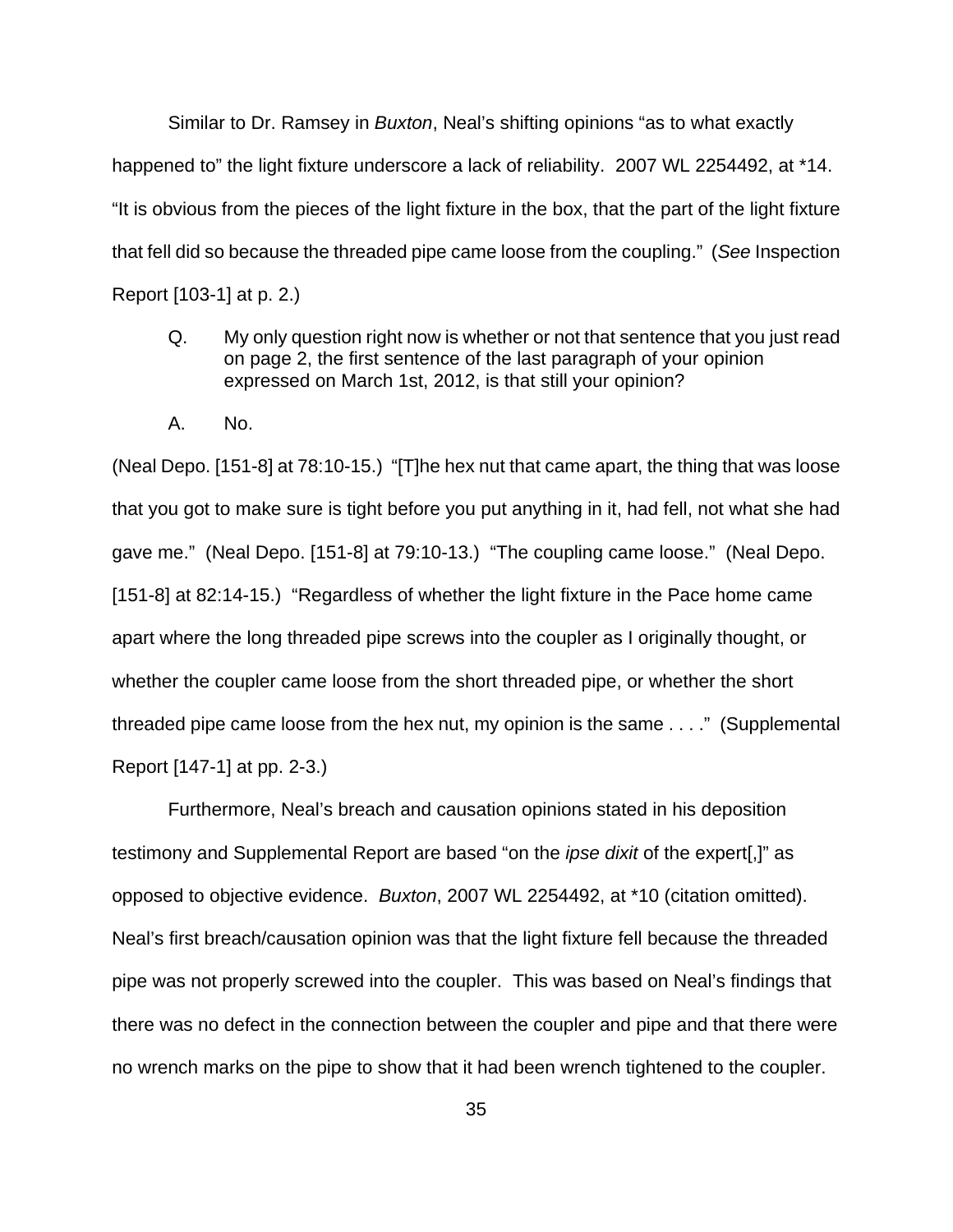(See Inspection Report [103-1] at p. 3.) But for the fact that the threaded pipe did not separate from the coupler, (see Neal Depo. [151-8] at p. 81), Neal's initial breach/causation opinion would appear to be supported by objective evidence. Conversely, Neal's subsequent breach/causation opinions seem to be supported only by speculation and guesswork. For instance, neither Neal's deposition testimony nor Supplemental Report indicates that he was able to rule out any manufacturing defects where the coupler connects to the short threaded pipe or where the short threaded pipe connects to the hex nut. Moreover, Neal testified that he did not know if the connection between the coupler and light fixture was made at the factory or by the light installer. (Neal Depo. [151-8] at 82:13-25.) It is also not clear if Neal even examined the coupler attached to the light fixture at the time of the incident or a coupler from the replacement fixture that Robert Brewer installed after the incident. (See Inspection Report [103-1] at p. 2.) Ultimately, Neal's belief that the light fixture was improperly installed appears to be based solely on the fact that "it came apart. It fell." (Neal Depo. [151-8] at 78:22-79:3.)

 Neal's inspection of various light fixture components approximately two (2) years after the fixture fell, (see Inspection Report [103-1] at p. 1.), and the fact that the light fixture remained in place for more than four (4) years before it fell also highlight the speculative nature of his opinions. See Rudd, 618 So. 2d at 73 (expert inspected the elevator a year and a half following the incident and the elevator operated "without mishap for at least another eighteen to twenty hours"); see also Dorsey v. Simon Prop. Group, L.P., No. 3:08cv398, 2009 WL 1976526, at \*3 (S.D. Miss. July 7, 2009) (finding relevant that an escalator worked properly for eight days in holding "there is nothing but speculation as to the cause of" a fall from the escalator), aff'd, 378 Fed. Appx. 476 (5th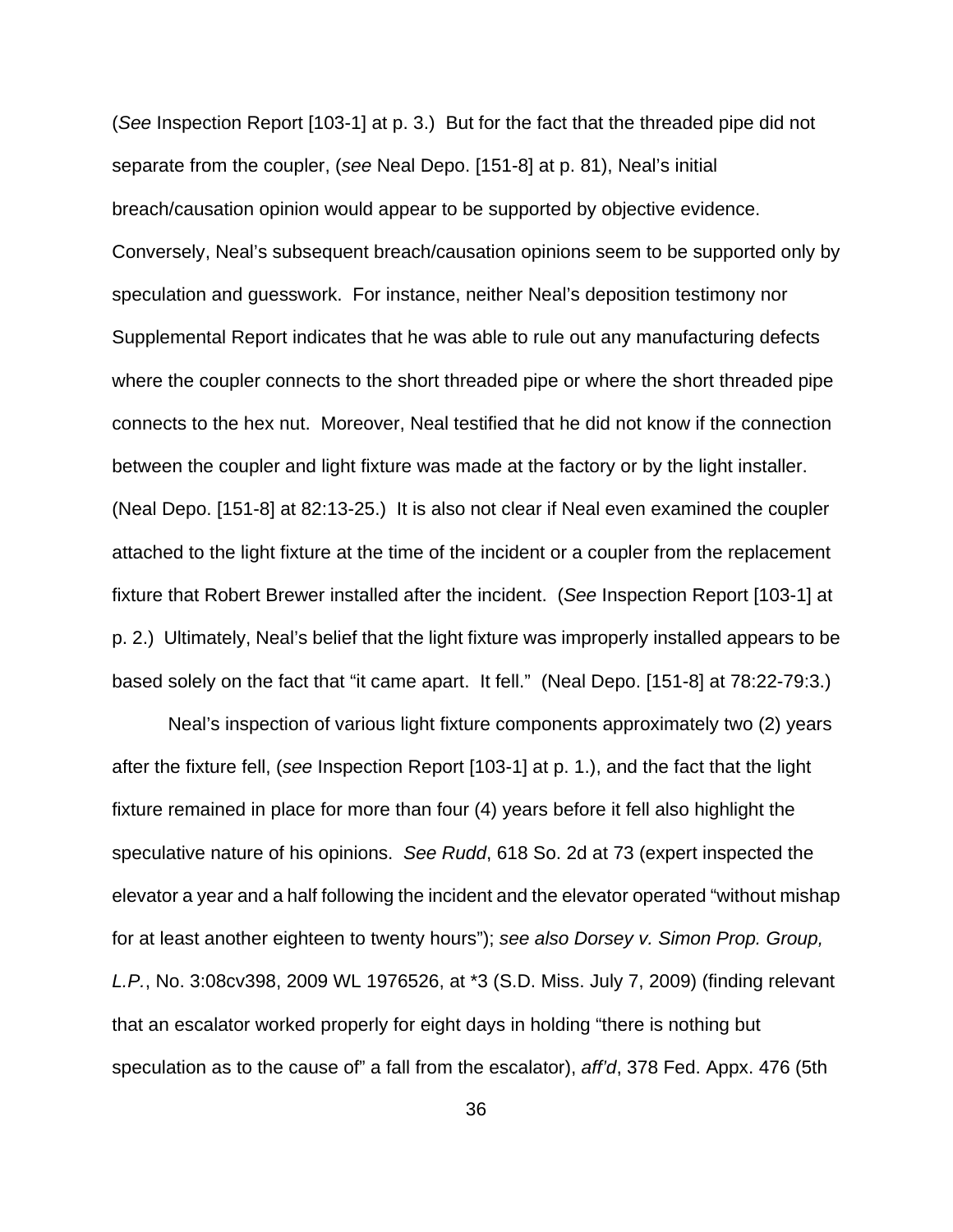Cir. 2010). Given that "[a]ll things mechanical are subject to breakdown upon occasion even with the best of maintenance", it was incumbent upon Pace "to offer something beyond pure speculation that there was negligence" which caused the light fixture to fail. Rudd, 618 So. 2d at 72, 73. Neal's breach and causation opinions simply fail to rise above the speculative level and do not create an issue of fact precluding summary judgment. See Ruiz v. Whirlpool, Inc., 12 F.3d 510, 513 (5th Cir. 1994) ("Testimony based on conjecture or speculation is insufficient to raise an issue of fact to defeat a summary judgment motion because 'there is no issue for trial unless there is sufficient evidence favoring the nonmoving party for a jury to return a verdict for that party.'") (quoting Anderson v. Liberty Lobby, Inc., 477 U.S. 242, 249-50, 106 S. Ct. 2505, 2510-11, 91 L. Ed. 2d 202 (1986)).

#### **2. Negligent Hiring and Supervision**

 Pace contends that Classic "negligently and improperly screened, trained and supervised the employees and/or sub-contractors on the job and that said negligence was a direct and proximate cause of the Third Party Plaintiff's damages complained of herein." (Third Party Complaint [54] at ¶ 8). Pace further alleges that Classic "negligently failed to properly inspect the work of the employees and/or sub-contractors on the subject job site . . . ." (Third Party Complaint [54] at ¶ 8). The Court finds that these allegations fit under the theories of negligent hiring and negligent supervision. A "claim of negligent hiring, retention and supervision . . . is simply a negligence claim, requiring a finding of duty, breach of duty, causation and damage." Roman Catholic Diocese of Jackson v. Morrison, 905 So. 2d 1213, 1229 (¶ 45) (Miss. 2005).

In Mississippi, a "plaintiff must prove the defendant had either actual or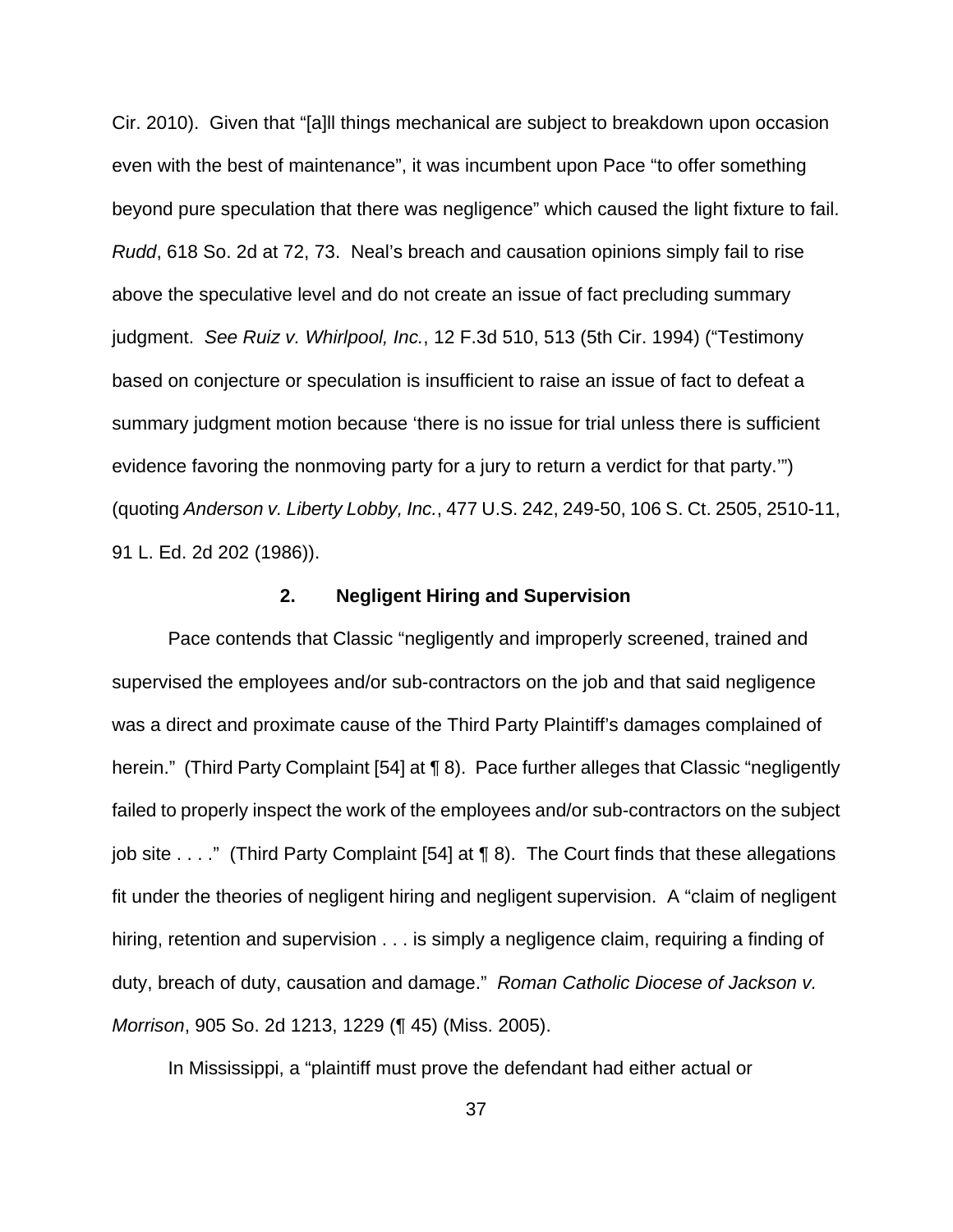constructive knowledge of an employee's incompetence or unfitness before the employer will become liable for the negligent hiring or retention of an employee who injures a third party." Doe v. Pontotoc County Sch. Dist., 957 So. 2d 410, 417 (¶ 16) (Miss. Ct. App. 2007) (citing Eagle Motor Lines v. Mitchell, 223 Miss. 398, 78 So. 2d 482, 487 (Miss. 1955)). Pace presents no evidence to show that Brewer or Classic knew or should have known that the individual that installed the light fixture was unfit or incompetent. Instead, Pace asserts, without citation to any supporting documentation, that "Classic and Brewer hired an inexperienced electrician who was not licensed . . . ." (Pace Memo. in Opp. to SJ [162] at p. 5.) "To defend against a proper summary judgment motion, one may not rely on mere denial of material facts nor on unsworn allegations in the pleadings or arguments and assertions in briefs or legal memoranda." Roberts v. Walthall County General Hosp., 96 F. Supp. 2d 559, 561 (S.D. Miss. 2000), aff'd, 240 F.3d 1075 (5th Cir. 2000). Pace's failure to present factual evidence in support of her negligent hiring claim dictates that there is no genuine issue for trial.

 Pace's negligent supervision (or inspection) allegation also fails due to the absence of supporting evidence. Nowhere does Pace "come forward with specific facts showing" Classic's duty and the standard of care as to the supervision of employees or independent contractors on a residential job site. Cuadra v. Houston Indep. Sch. Dist., 626 F.3d at 812. Much less does Pace establish for purposes of summary judgment that Classic breached the applicable standard of care. Cf. Estate of Guillotte v. Delta Health Group, Inc., 5 So. 3d 393, 410 (¶ 43), 411 (¶ 46) (Miss. 2009) (affirming grant of summary judgment on corporate negligence claim where no evidence was presented regarding the defendants' duty as to "supervision of staff" or "breach of the standard of care"). What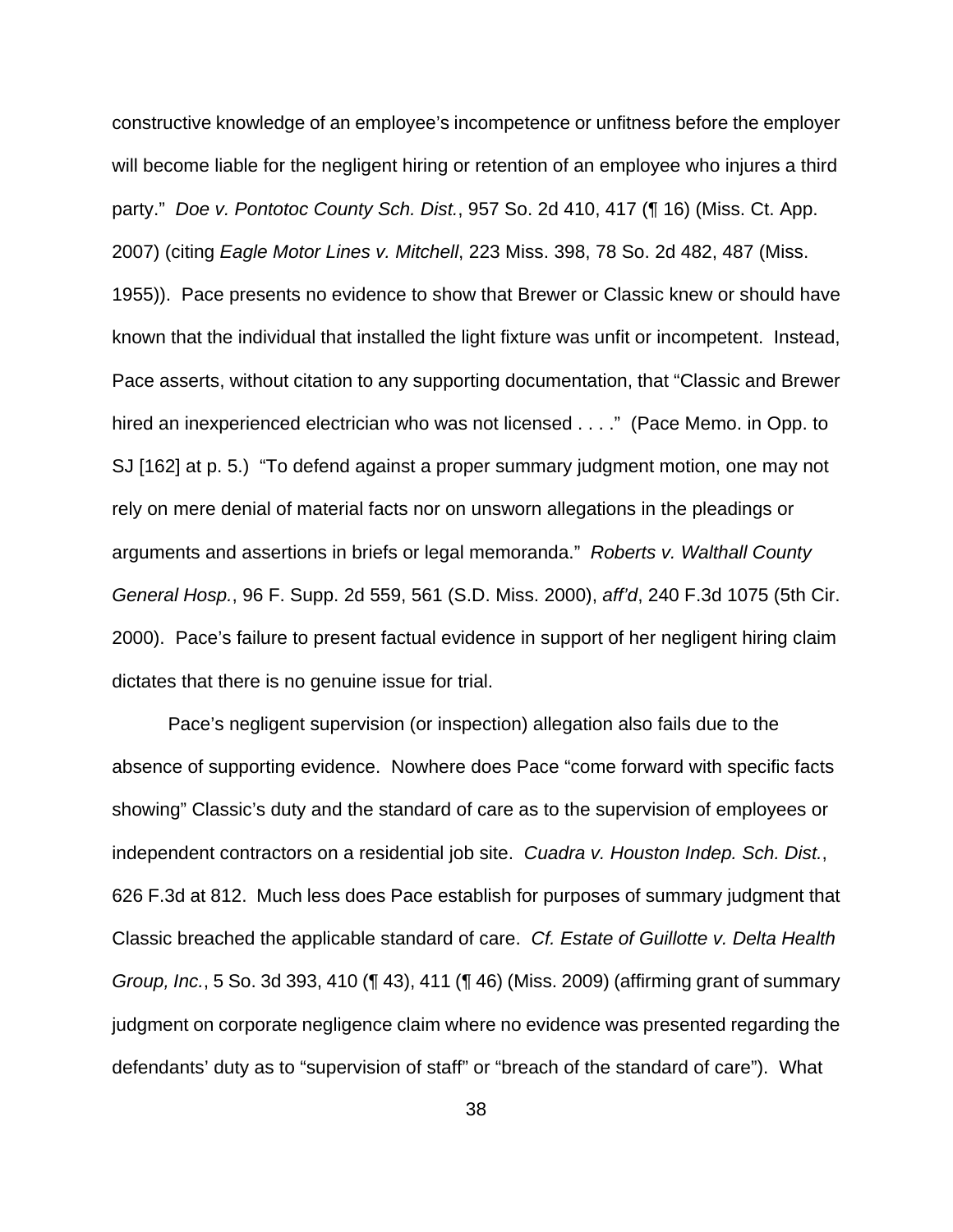Pace does is essentially argue that Classic and Brewer failed to supervise the light installer properly "as shown by the fact that light fixture he installed fell from the ceiling for no apparent reason." (Pace Memo. in Opp. to SJ [162] at p.  $5.1<sup>14</sup>$  This conclusory, speculative allegation cannot defeat Classic's Motion for Summary Judgment. See Sanchez v. Carollton-Farmers Branch Indep. Sch. Dist., 647 F.3d 156, 165 (5th Cir. 2011) ("Conclusional allegations and denials, speculation, and unsupported assertions are insufficient to avoid summary judgment.") (citation omitted).

### **3. Res Ipsa Loquitur**

"Res ipsa loquitur is not, like negligence and strict liability, a theory of recovery."

Rogers v. Elk River Safety Belt Co., No. 1:95cv115, 1996 WL 671316, at \*4 (N.D. Miss.

Sept. 20, 1996). Instead, the doctrine is one form of circumstantial evidence that allows

negligence to be inferred in certain situations. Gray, 11 So. 3d at 1272 (¶ 11). Res ipsa

loquitur has three elements:

 $\overline{a}$ 

1. The instrumentality causing the damage must be under the exclusive control of the defendant.

2. The occurrence must be such as in the ordinary course of things would not happen if those in control of the instrumentality used proper care.

3. The occurrence must not be due to any voluntary act on the part of the plaintiff.

Redhead v. Entergy Miss., Inc., 828 So. 2d 801, 814 (¶ 43) (Miss. Ct. App. 2001) (citing

 $14}$  Pace also alleges that her negligent supervision claim is supported by Robert Brewer's deposition testimony "that he did not know of anything that caused the subject light fixture to fall other than improper installation . . . ." (Pace Memo. in Opp. to SJ [162] at pp. 4-5). This is not an accurate representation of Brewer's deposition testimony. In response to the question of whether Brewer knew what caused the light fixture to fall other than improper installation, Brewer stated: "Well, I'm not an engineer, and I don't know, you know, what might or might not have caused it to fall." (Brewer Depo. [159-2] at 72:17-73:4.) Brewer's actual testimony raises no inference of negligence.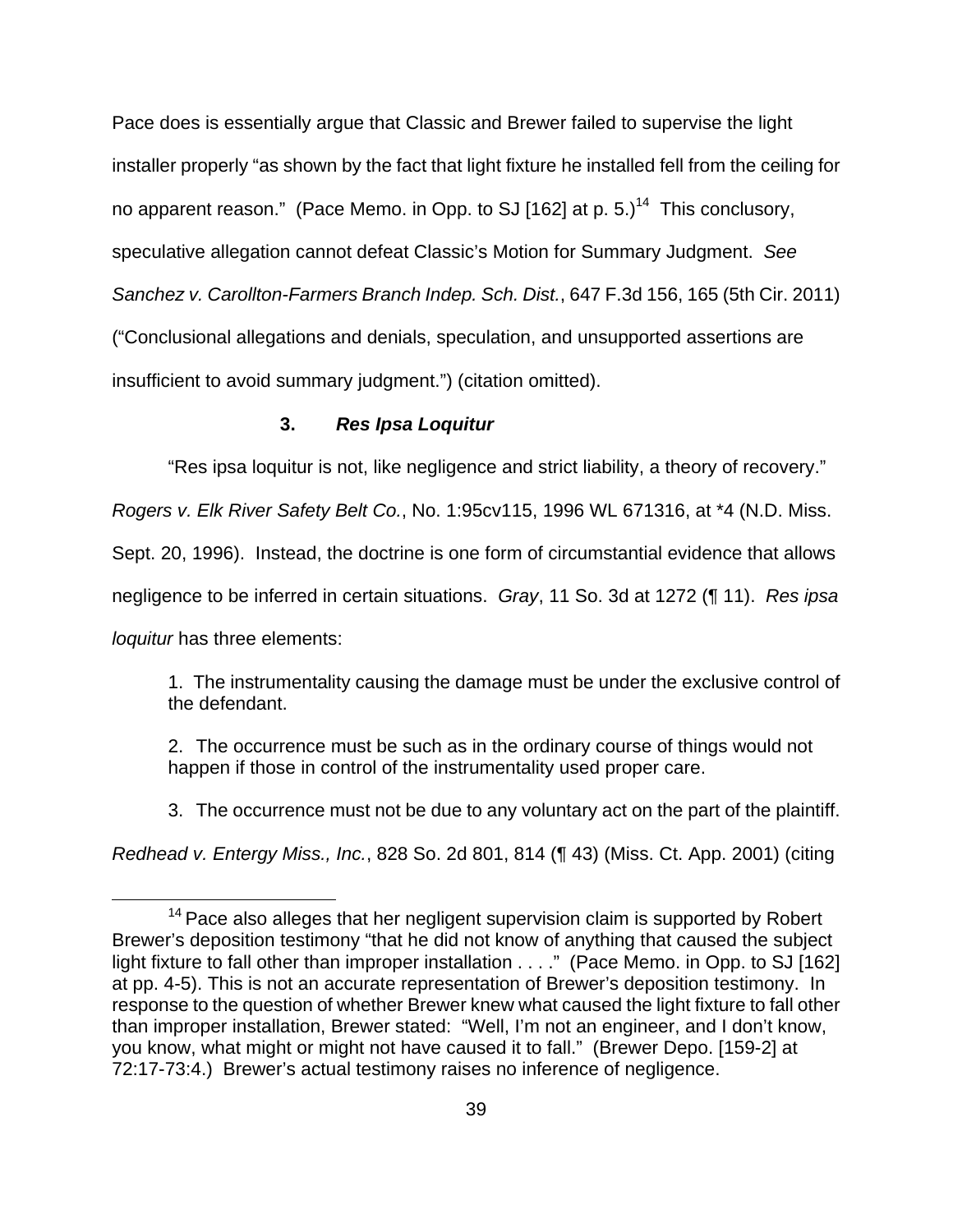Read v. S. Pine Elec. Power Assoc., 515 So. 2d 916, 919-20 (Miss. 1987)). "If there is enough evidence to make a jury question on each of these elements, a jury may infer negligence, and a plaintiff is entitled to an instruction to that effect." Id. The doctrine "should be strictly limited and cautiously applied." Edwards v. Sears, Roebuck & Co., 512 F.2d 276, 287 (5th Cir. 1975) (quoting Clark v. Vardaman Manuf. Co., 249 Miss. 42, 162 So. 2d 857, 858 (Miss. 1964)).

 The Court finds that sufficient facts exist to create a jury issue as to the first and third elements of res ipsa loquitur, but not the second. Classic contends that the first element fails because neither it nor Brewer "had 'exclusive control' over the light fixture at issue in this case during the time after the house was sold to the Paces, which was more than four years prior to Cross-Plaintiff's injury." (Rebuttal Memorandum [165] at p. 3.) This argument overlooks the meaning of "exclusive control" under Mississippi law: the defendant "is only required to have control of the instrumentality at the time of the negligent act which gives rise to the injury and not necessarily at the time of the accident to the plaintiff." Johnson v. Coca-Cola Bottling Co., 239 Miss. 759, 125 So. 2d 537, 539 (Miss. 1960). The alleged negligent act in this case was the improper installation of the subject light fixture and Classic has admitted for purposes of summary judgment that it installed the fixture. (See Rebuttal Memorandum [165] at p. 6 n.3.) Further, Pace testified at deposition that neither she nor any member of her household changed out the light bulb or did anything to the fixture prior to the subject incident. (Pace Depo. [159-1] at 82:5-13, 103:21-104:16.) Classic's argument that portions of Brewer's deposition testimony show that someone changed the light bulb in the fixture before it fell does not support a grant of summary judgment. At best for Classic, Brewer's testimony raises a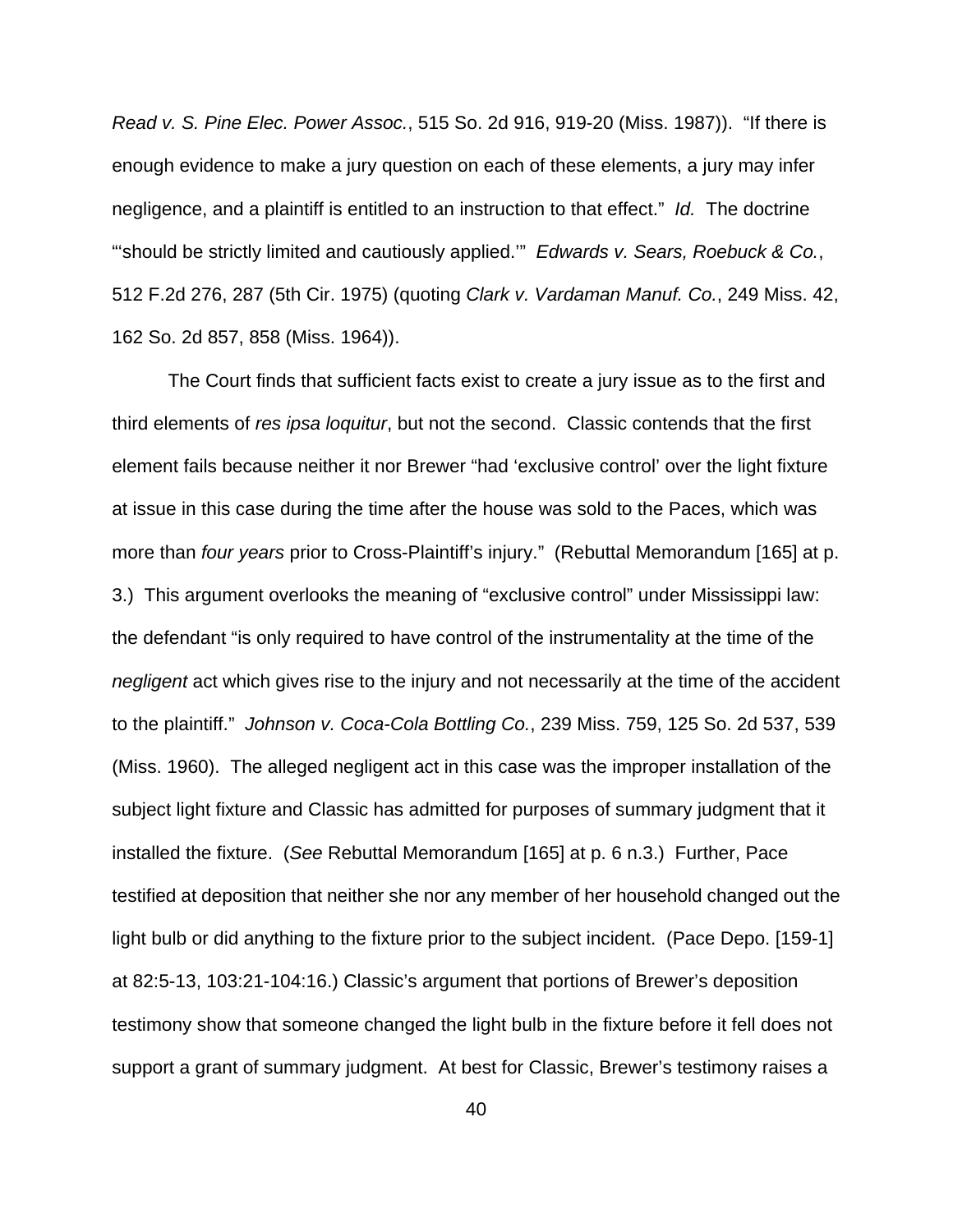fact issue for the jury to decide.

With respect to the second element of res ipsa loquitur, the Mississippi Supreme Court has provided "that the doctrine does not apply when, upon the whole case, there has been specific proof which discloses some reasonable explanation for the happening other than the negligence charged against the defendant." Winters v. Wright, 869 So. 2d 357, 364 (¶ 15) (Miss. 2003) (citing Yazoo & M.V.R. Co. v. Skaggs, 181 Miss. 150, 179 So. 274, 277 (1938)). The plaintiff is required to present "'evidence from which reasonable men can say on the whole it is more likely that there was negligence associated with the cause of the event than that there was not.'" Read, 515 So. 2d at 920 (quoting Prosser, Law of Torts § 39 (1971)). The "doctrine [is] inapplicable where inference that damage was due to another cause is equally reasonable as inference that defendant's negligence was the cause." Id. (citing Kincade v. Doll, 472 So. 2d 60 (La. Ct. App. 1985)).

 The Court concludes that circumstances other than Classic's alleged negligent installation of the light fixture were just as likely to have caused the light fixture to fall. One of Classic's expert witnesses, Perry Doleac, opined "that the installation process had nothing to do with the light fixture globe assembly falling . . . ." (Doleac Report [164-4 at ECF p. 8].) "[W]ithin a reasonable degree of certainty, . . . there was a manufacturing assembly defect or human intervention subsequent to installation." (Doleac Report [164-4 at ECF p. 8].) Another of Classic's experts, George Strickland, stated "that the installation process had nothing to do with the light fixture globe assembly falling" and "that the coupling assembly was not properly completed by the manufacturer." (Strickland Report [164-4 at ECF p. 14].) Even Plaintiff's expert, James Neal,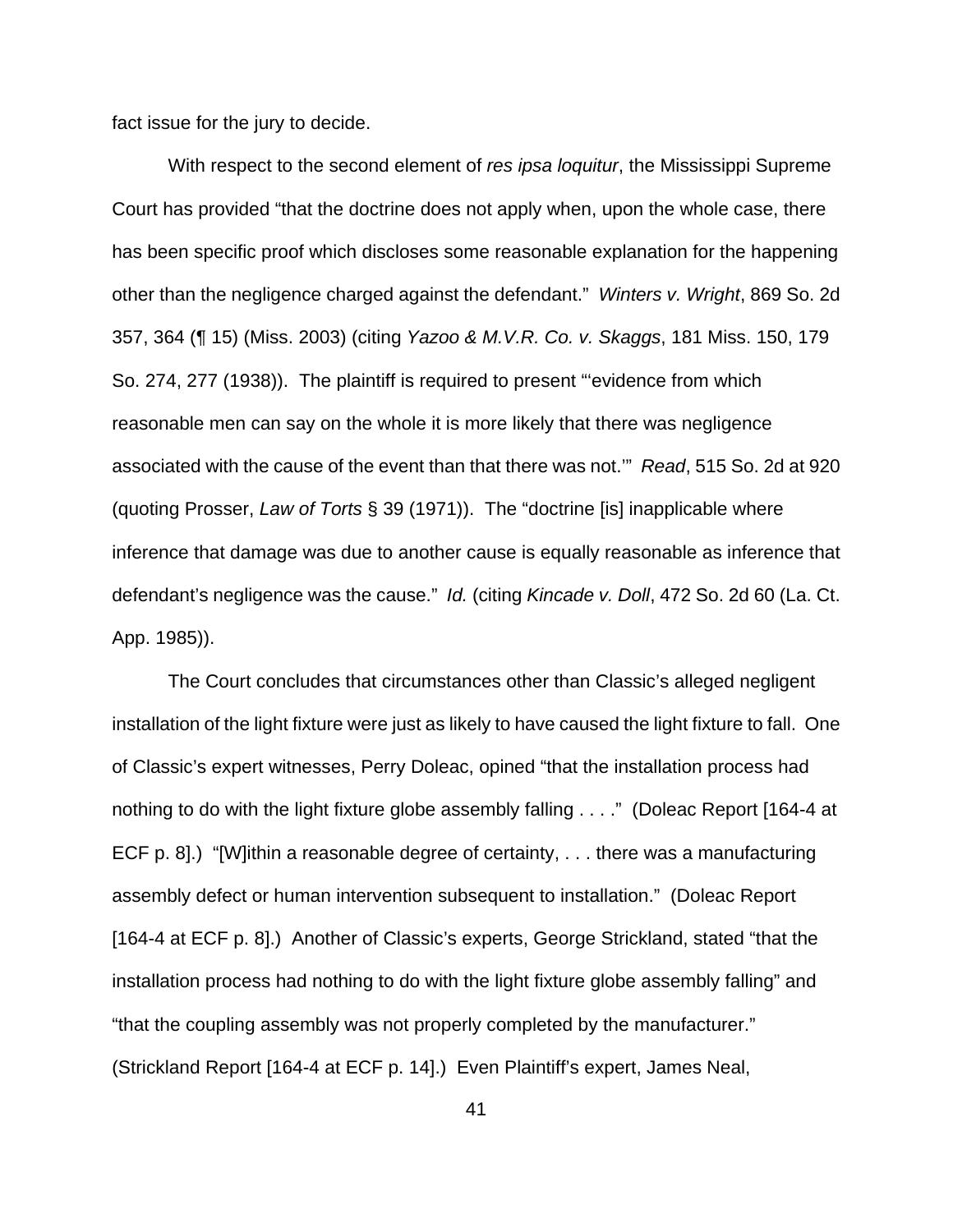acknowledged that "an earthquake or tornado or similar event"<sup>15</sup> could cause a light fixture that was secured pursuant to the "4 thread rule" to fall. (Inspection Report [103-1] at p. 5) (emphasis added). Courts often find the "ordinary course of things" element of res ipsa loquitur not met where experts determine that injuries could have resulted from causes other than defendants' negligence. See, e.g., Dorsey, 2009 WL 1976526, at \*5; Brown v. Baptist Mem. Hosp.-DeSoto, Inc., 806 So. 2d 1131, 1135 (¶ 18) (Miss. 2002); Powell v. Methodist Health Care-Jackson Hosps., 856 So. 2d 353, 359 (¶ 20) (Miss. Ct. App. 2003), aff'd, 876 So. 2d 347 (Miss. 2004).

 Simple mechanical failure in some part of the light fixture assembly could also explain why the light fixture fell. "All things mechanical are subject to breakdown upon occasion even with the best maintenance." Rudd, 618 So. 2d at 72; see also Brown, 919 F.2d at 310 ("Sooner or later, all mechanical parts wear out and fail."). Since mechanical failure can occur without anyone's fault or negligence, this potential cause also weighs against the applicability of res ipsa loquitur. Cf. Gooden v. Horn, No. 4:07cv72, 2009 WL 230038, at \*2 (N.D. Miss. Jan. 29, 2009) (refusing to apply res ipsa loquitur where there were "reasonable explanations of how the plaintiff's son could have been struck by the truck operated by . . . [Western Express's employee] that do not absolutely require

 $\overline{a}$ 

<sup>&</sup>lt;sup>15</sup> The Court again takes judicial notice of the fact that Hurricane Katrina significantly affected the Hattiesburg area just before Pace purchased the subject residence in Lamar County, Mississippi on September 2, 2005. (See Pace Memo. in Opp. to SJ [162] at p. 1.) The Court acknowledges that the likelihood of Hurricane Katrina causing the light fixture to fall more than four years later is highly questionable; but, so is Pace's improper installation allegation since even more time passed between installation and the light fixture falling in February of 2010.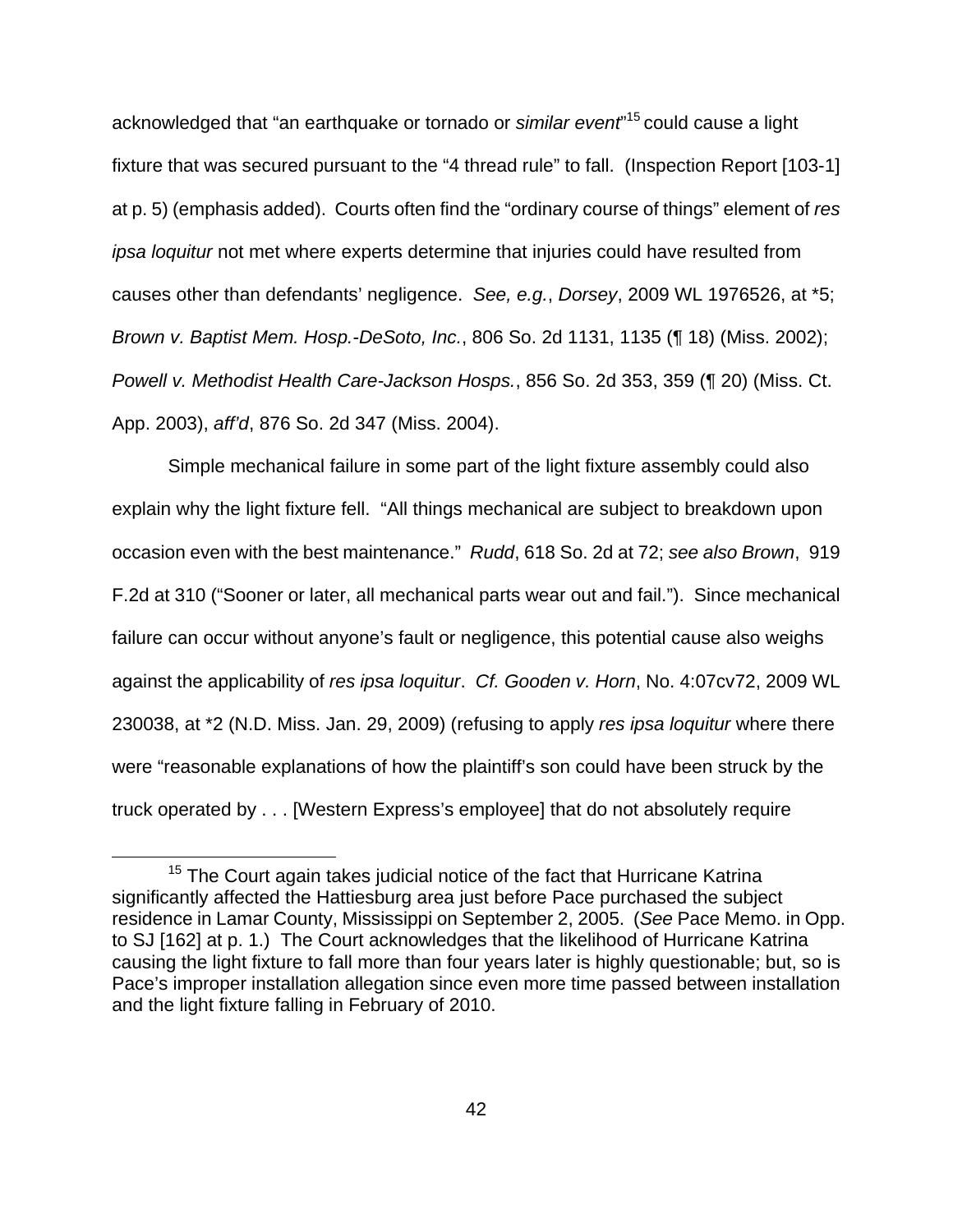negligence on the part of Western Express"); Redhead, 828 So. 2d at 814 (¶ 44) (affirming the trial court's refusal to apply the doctrine since "a fire could happen regardless of whether" the defendant used proper care). Given that the doctrine of res ipsa loquitur "should be cautiously applied" and that Pace's "accident could have happened without Defendants' negligence, res ipsa loquitur does not apply" in this action. Dorsey, 2009 WL 197626, at \*4, 5.

 "It is the universal rule in tort actions that mere proof of injury complained of raises no presumption of negligence." Smith v. United States, 284 F. Supp. 259, 261 (S.D. Miss. 1967), aff'd, 394 F.2d 482 (5th Cir. 1968) (citing Waddle v. Sutherland, 156 Miss. 540, 126 So. 201 (Miss. 1930)). In this case, proof that a light fixture fell from the ceiling of Pace's residence raises no presumption that Classic or Brewer improperly installed the fixture. Pace was required to come forward with specific facts, as opposed to conjecture and speculation, showing a genuine issue for trial as to each element of her negligence claim. Pace failed to meet her burden and Classic and Brewer are entitled to summary judgment as a matter of law.

# **IV. Pace's Motion to Strike AIC's Rebuttal [168] and AIC's Motion for Declaration [148]**

 These Motions are denied as moot given the determination that Classic and Brewer are entitled to summary judgment on Pace's crossclaims.<sup>16</sup>

## **CONCLUSION**

For the foregoing reasons,

 $\overline{a}$ 

 $16$  It is also unnecessary to address Brewer's contention that he is not a proper party to this action under the Mississippi Limited Liability Company Act, given the Court's ruling on summary judgment.